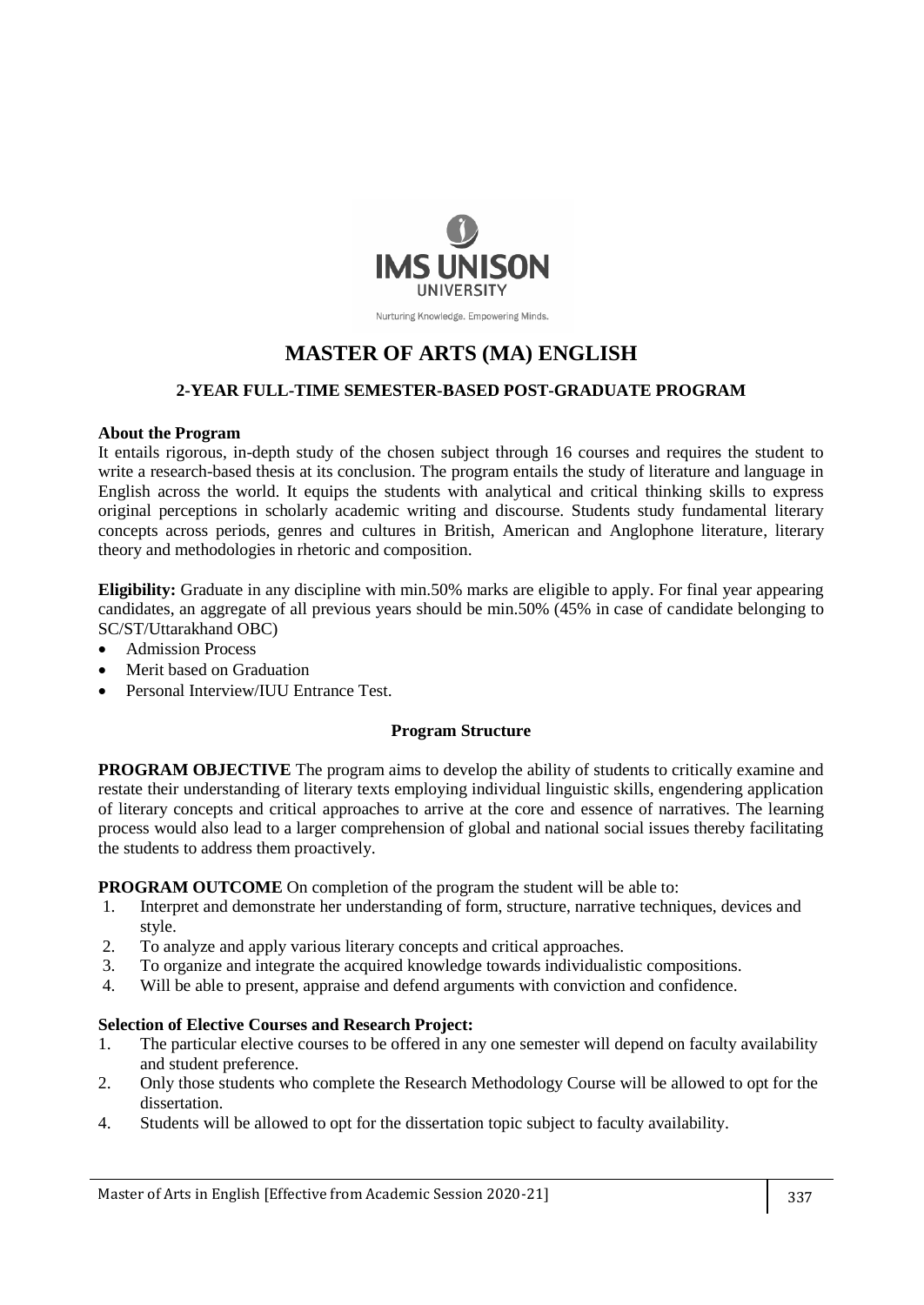|                                  |                            |                              |               | <b>Periods</b> |                | <b>Credits</b> |
|----------------------------------|----------------------------|------------------------------|---------------|----------------|----------------|----------------|
| <b>Course Category</b>           | <b>Course Code</b>         | <b>Course Name</b>           | L             | T              | P              |                |
| Core Course (CC)                 | MA-ENG-101                 | <b>Medieval Literature</b>   | 3             | 1              | $\Omega$       | 4              |
| Core Course (CC)                 | MA-ENG-102                 | Early Modern World           | 3             |                | $\overline{0}$ | 4              |
|                                  | MA-ENG-103 A               | <b>Classical Literature</b>  |               |                |                |                |
| Discipline-<br>Specific Elective | $MA-ENG-103B$              | Poetry                       | $\mathcal{R}$ | 1              | $\Omega$       | 4              |
| (DSE)                            | MA-ENG-103 C               | Aesthetics and<br>Literature |               |                |                |                |
| Open Elective<br>(OE)            | MA-ENG-104                 | <b>Marginal Communities</b>  | 3             | 1              | $\Omega$       | 4              |
|                                  |                            | <b>Total Credits</b>         | 12            | 4              | 0              | 16             |
|                                  | <b>Total Contact Hours</b> |                              |               |                | 16             |                |

## **SEMESTER I**

#### **SEMESTER II**

|                            | <b>Course Code</b> | <b>Course Name</b>                              |    | <b>Periods</b> |                |                |
|----------------------------|--------------------|-------------------------------------------------|----|----------------|----------------|----------------|
| <b>Course Category</b>     |                    |                                                 | L  | Т              | ${\bf P}$      | <b>Credits</b> |
| Core Course (CC)           | MA-ENG-201         | 16thnand $17th$ Century<br>Drama                | 3  | 1              | $\Omega$       | 4              |
| Core Course (CC)           | MA-ENG-202         | The Long 18 Century                             | 3  | 1              | $\Omega$       | $\overline{4}$ |
| Discipline-                | MA-ENG-203 A       | Politics, Philosophy<br>and Literature          | 3  |                |                |                |
| Specific Elective<br>(DSE) | MA-ENG-203 B       | Introduction to the<br><b>Study of Language</b> |    | $\mathbf{1}$   | $\overline{0}$ | $\overline{4}$ |
| Discipline                 | $MA-ENG-204A$      | Religion and<br>Literature                      | 3  | 1              | $\Omega$       |                |
| Specific Elective<br>(OE)  | MA-ENG-204 B       | Violence and<br><b>Memory Studies</b>           |    |                |                | 4              |
| Open Elective<br>(OE)      | <b>MA-ENG-205</b>  | <b>Visual Studies</b>                           | 3  | 1              | $\Omega$       | $\overline{4}$ |
|                            |                    | <b>Total Credits</b>                            | 15 | 5              | $\bf{0}$       | 20             |
|                            |                    | <b>Total Contact Hours</b>                      |    |                | 20             |                |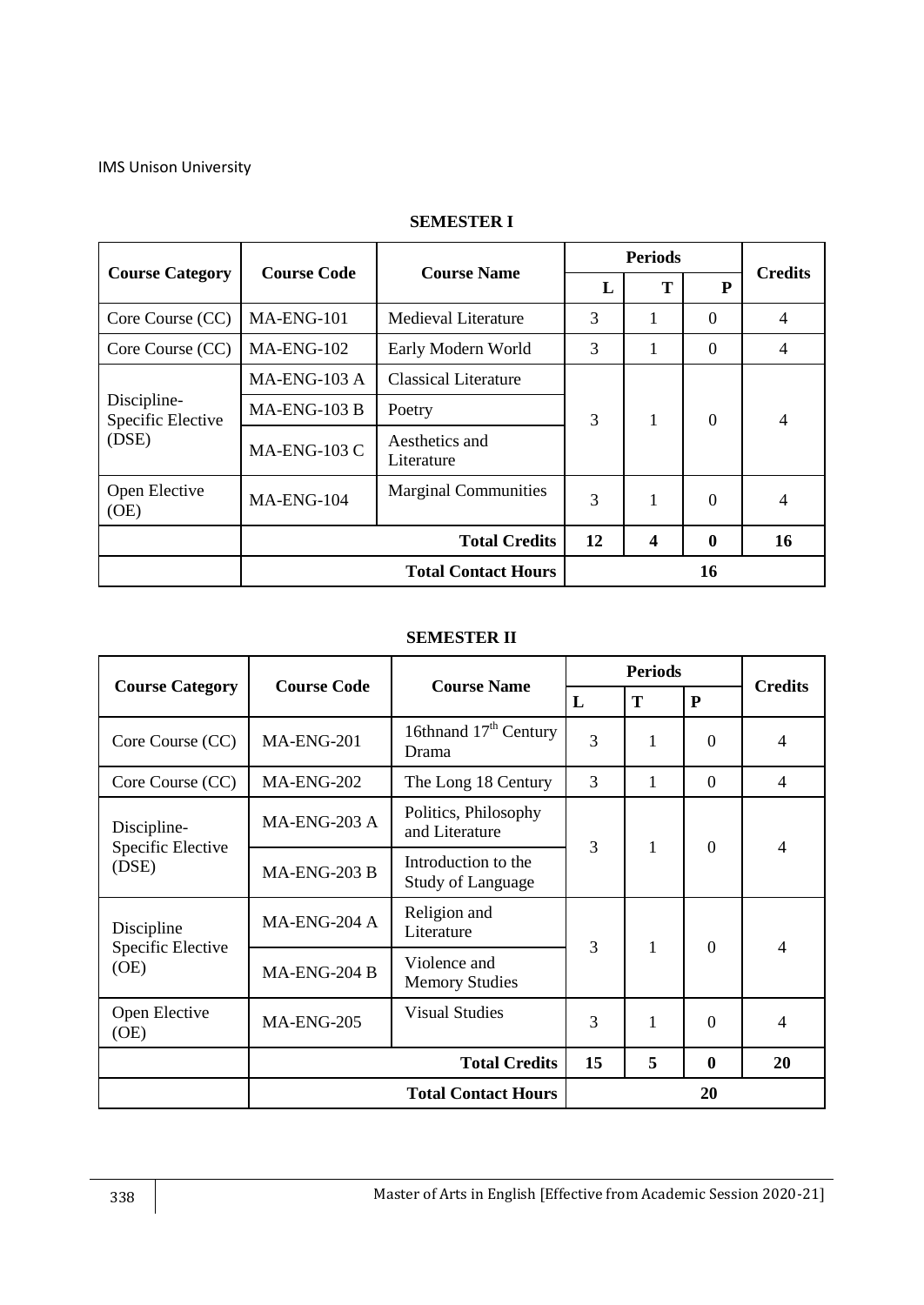|                                       |                            | <b>Course Name</b>                     | <b>Periods</b> |               | <b>Credits</b> |                |
|---------------------------------------|----------------------------|----------------------------------------|----------------|---------------|----------------|----------------|
| <b>Course Category</b>                | <b>Course Code</b>         | $\mathbf{L}$                           |                | T             | P              |                |
| Core Course (CC)                      | MA-ENG-301                 | Criticism and Theory-I                 | 3              | 1             | $\Omega$       | $\overline{4}$ |
| Core Course (CC)                      | MA-ENG-302                 | The Long 19 Century                    | 3              | 1             | $\Omega$       | $\overline{4}$ |
| Discipline-Specific                   | $MA-ENG-303 A$             | Fiction                                | 3              | 1             | $\Omega$       |                |
| Elective (DSE)                        | MA-ENG-303 B               | Modern Drama                           |                |               |                |                |
|                                       | MA-ENG-304 A               | Literature of the Americas             |                |               |                |                |
| Discipline Specific<br>Elective (DSE) | $MA-ENG-304B$              | Postcolonial Literatures<br>and Theory | 3              | 1<br>$\Omega$ |                |                |
| Discipline Specific<br>Elective (DSE) | MA-ENG-305                 | <b>Research Methodology</b>            | 3              | 1             | $\Omega$       | 4              |
|                                       | <b>Total Credits</b>       |                                        | 15             | 5             | $\mathbf{0}$   | 20             |
|                                       | <b>Total Contact Hours</b> |                                        |                | 20            |                |                |

#### **SEMESTER III**

#### **SEMESTER IV**

|                                 |                                  |                                        |                   | <b>Periods</b>   |              | <b>Credits</b> |  |
|---------------------------------|----------------------------------|----------------------------------------|-------------------|------------------|--------------|----------------|--|
| <b>Course Category</b>          | <b>Course Code</b>               | <b>Course Name</b>                     | T<br>$\mathbf{L}$ |                  | P            |                |  |
| Core Course (CC)                | MA-ENG-401                       | The Long 20<br>Century-I               | 3                 | 1                | $\Omega$     | 4              |  |
| Core Course (CC)                | MA-ENG-402                       | <b>Indian Literature</b><br>in English | 3                 | 1                | $\Omega$     | 4              |  |
| Core Course (CC)                | MA-ENG-403                       | Criticism and<br>Theory-II             | 3                 | 1                | $\Omega$     | 4              |  |
| Discipline                      | MA-ENG-404 A                     | <b>Gender Studies</b>                  |                   |                  |              |                |  |
| Specific Elective<br>(DSE)      | MA-ENG-404 B                     | Translation<br><b>Studies</b>          | 3                 | 1                | $\Omega$     | 4              |  |
| <b>Research Project</b><br>(RP) | <b>MA-ENG-405 S</b>              | Dissertation                           |                   |                  |              | 8              |  |
|                                 |                                  | <b>Total Credits</b>                   | 12                | $\boldsymbol{4}$ | $\mathbf{0}$ | 24             |  |
|                                 | <b>Total Contact Hours</b><br>16 |                                        |                   |                  |              |                |  |

## **Total Credits = 80**

**NOTE:** The program structure is for indicative purpose only. Full details of electives and other courses will be provided in a timely manner*.*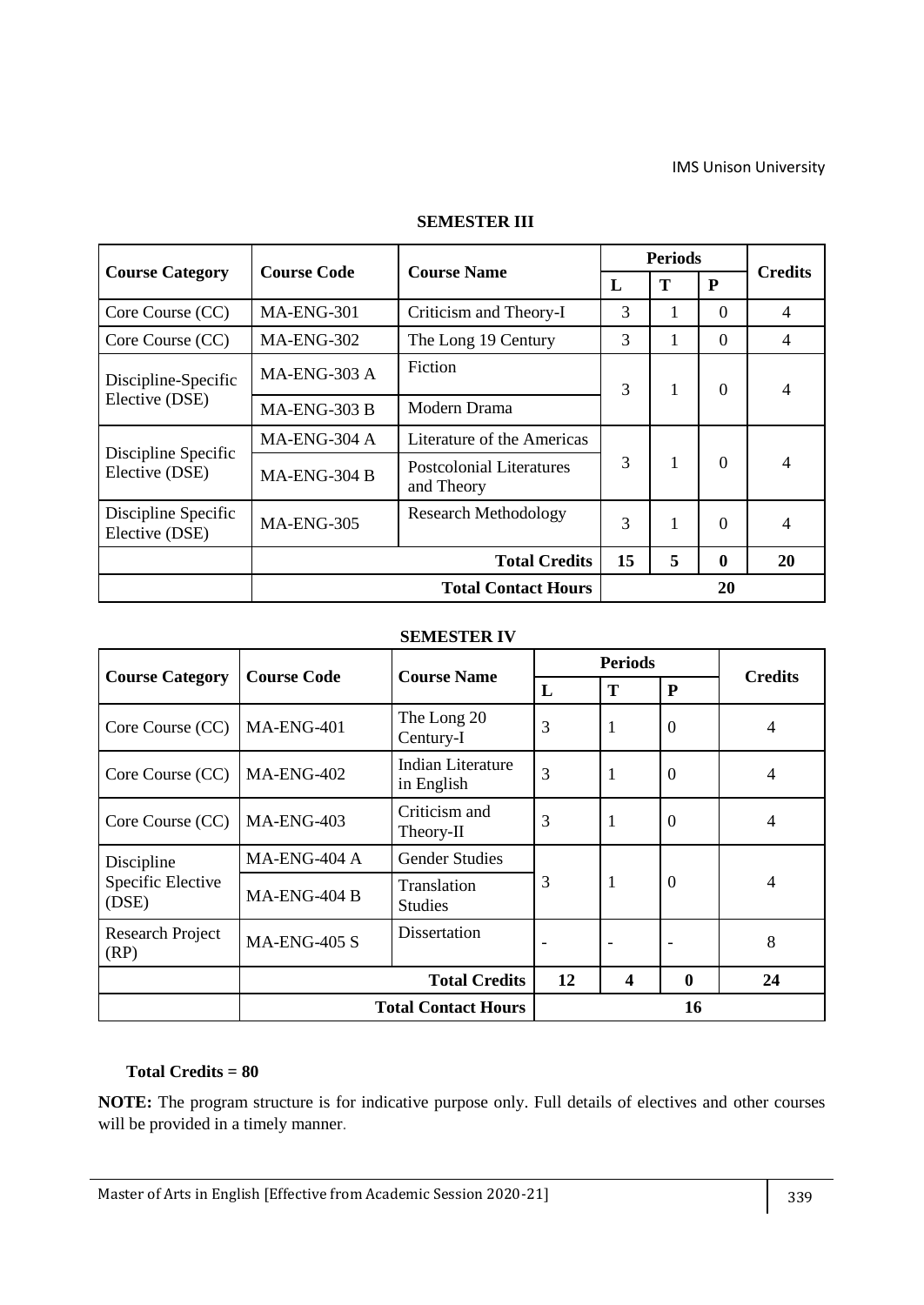| Course: MEDIEVAL LITERATURE [Compulsory Core Course-CC] |                 | <b>SEMESTER I</b> |            |
|---------------------------------------------------------|-----------------|-------------------|------------|
| Course Code: MA-ENG-101                                 | і тр<br>$3-1-0$ |                   | Credits: 4 |

To make students analyze and appreciate the literature of the Medieval Period, a product of a European society that lived its life revolving around concepts such as God, religion, sin, repentance, penance, romance, courtly love, chivalry and politics;

To introduce students to Medieval Literature from *Beowulf* up to the Chaucerian Age through the study of various literary genres such as poetry, prose, essay and drama.

To explain how Medieval modes of thought give way to the rise of early modernity.

To understand the early developments of modes of representation

To equip students with the knowledge and skills to read, comprehend and write about texts in Medieval Literature at an advanced level.

#### **Course Learning Outcomes:**

- CO1. Display a working knowledge of historical and cultural context of Medieval Literature from Beowulf to the Age of Chaucer and become firmly grounded in an understanding and appreciation of the importance of the so-called Dark Ages.
- CO2. Demonstrate the ability to use the critical theories in literary evaluation.
- CO3. Display a working knowledge of historical and cultural context and become firmly grounded in an understanding and appreciation of the importance of the period.
- CO4. Effectively understand and communicate ideas related to the literary works during class and group activities.

|         | <b>Unit 1: Introduction:</b>                                                                                                                                                                     | 12 |
|---------|--------------------------------------------------------------------------------------------------------------------------------------------------------------------------------------------------|----|
| $\circ$ | <i>Beowulf</i> (Selection)                                                                                                                                                                       |    |
| $\circ$ | Sir Gawain and the Green Knight,                                                                                                                                                                 |    |
| Unit 2: |                                                                                                                                                                                                  | 10 |
| $\circ$ | Chaucer: The Canterbury Tales: The General Prologue                                                                                                                                              |    |
| Unit 3: |                                                                                                                                                                                                  | 10 |
| $\circ$ | Chaucer: The Nun's Priest's Tale                                                                                                                                                                 |    |
| Unit 4: |                                                                                                                                                                                                  | 10 |
| $\circ$ | Malory: Le Morted'Arthur (selections) Book I: "From the Marriage of King Uther unto King<br>Arthur that Reigned After Him and Did Many Battles & Book VII: "Sir Lancelot and Queen<br>Guinevere. |    |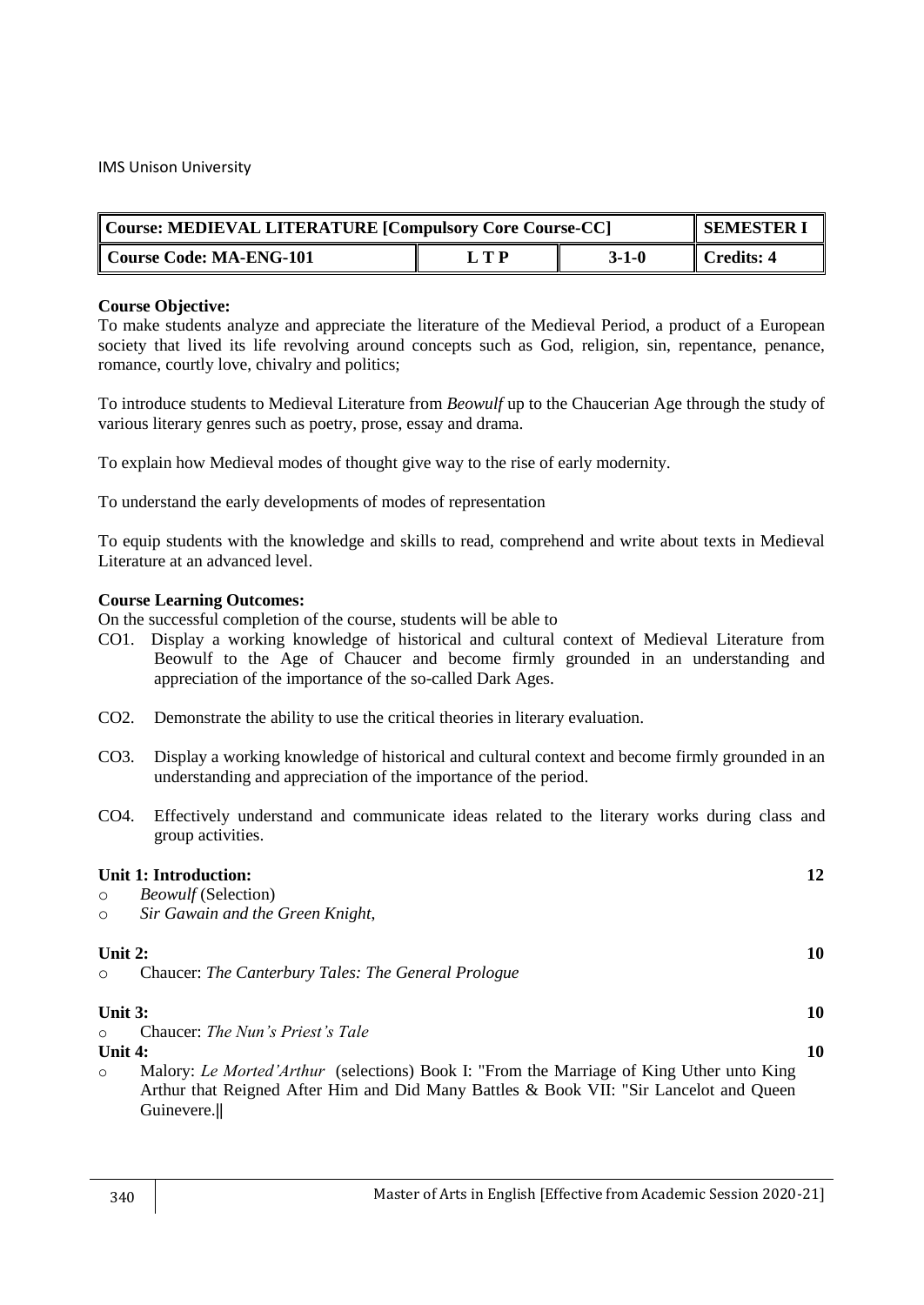## **Unit 5: 10**

o Wakefield Master, *The Second Shepherd's Play*

#### **Text Books**

*The Norton Anthology of English Literature* OR *The Bedford Anthology of English Literature*

## **Reference Books and Additional Readings**

Derek Brewer, C S Lewis, Unber to Eco

Abrams, M. H., *A Glossary of Literary Terms*

Cuddon, J. A., *Penguin Dictionary of Literary Terms and Literary Theory*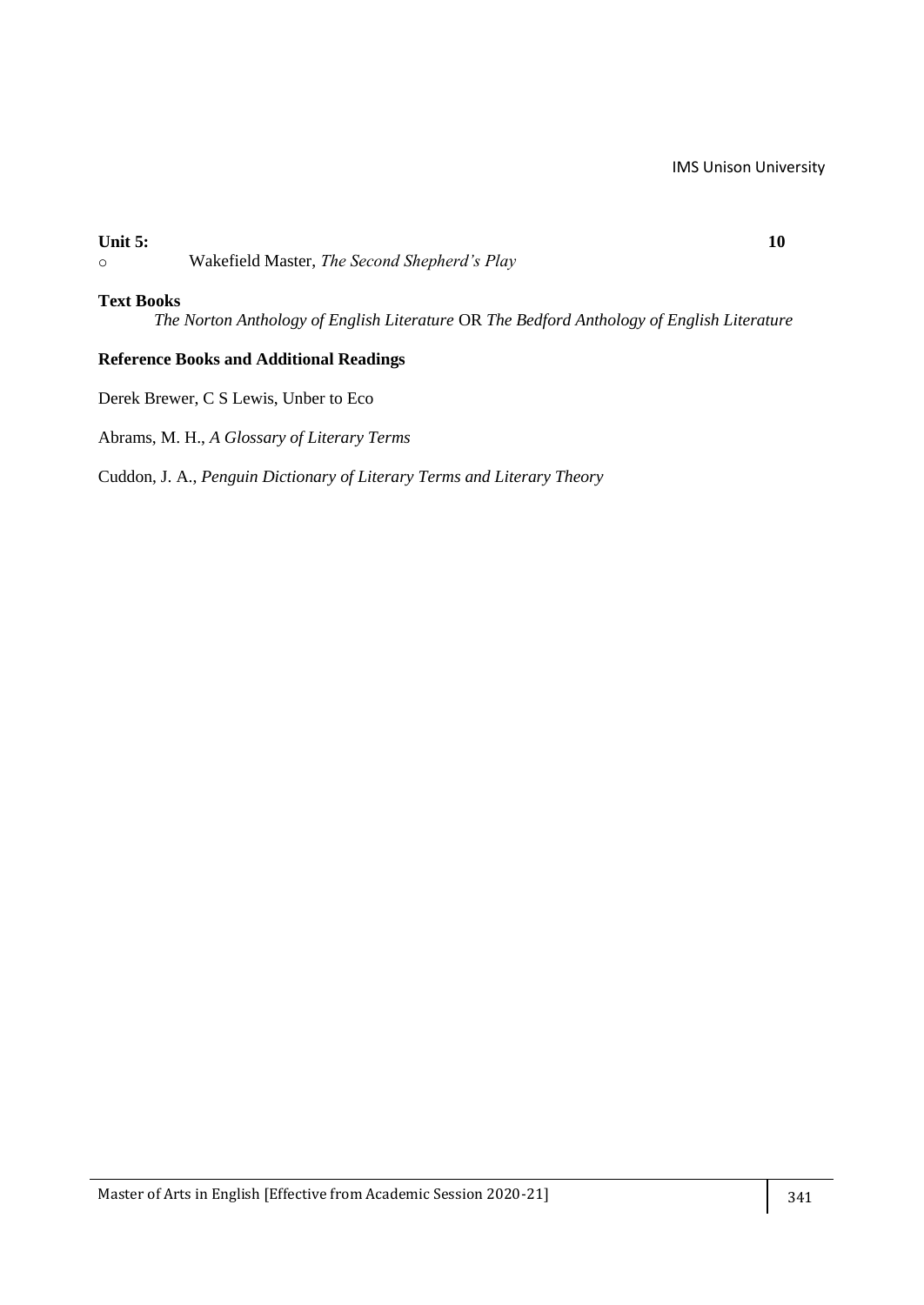|                         | Course: EARLY MODERN WORLD [Compulsory Core Course-CC]<br><b>SEMESTER I</b> |         |            |  |
|-------------------------|-----------------------------------------------------------------------------|---------|------------|--|
| Course Code: MA-ENG-102 | L T P                                                                       | $3-1-0$ | Credits: 4 |  |

To familiarize students with the Early Modern World, earlier called the Renaissance, through poetry, fiction and philosophy

To appreciate and analyze the literature of the Renaissance Period defined by classical antiquity and humanist philosophy.

To provide a survey of the major literary works as well as acknowledging other representative writings of the genre

To situate these writings within the social and historical contexts that fostered their production;

To develop strong close reading, analytic skills and research skills that deepen appreciation of these works.

#### **Course Learning Outcomes:**

On the successful completion of the course, students will be able to

- CO1. Display a working knowledge of historical and cultural context and become firmly grounded in an understanding and appreciation of the importance of the so-called Early Modern Age.
- CO2. Demonstrate the ability to use the critical theories in literary evaluation.
- CO3. Display a working knowledge of historical and cultural context and become firmly grounded in an understanding and appreciation of the importance of the period.
- CO4. Effectively understand and communicate ideas related to the literary works during class and group activities.

## **Unit 1: Introduction:** 12

- o Erasmus*: Adagia* (Selections)
- o Thomas More*: Utopia*

## **Unit 2: 10**

- o Langland: *Piers Plowman* (selected passages)
- o Edmund Spenser: April Eclogue, Shepheardes Calender ,Letter to Raleigh
- o Spenser, *The Faerie Queene* Books 3 and 6

#### **Unit 3:** 10

o The Sonnet: Petrarchan, Spenserian, Shakespearean, Miltonic: Selections from Wyatt, Surrey, Daniel, Drayton, Sidney, Spenser, Shakespeare: Sonnets 18, 29, 73, 94, 110, 129, 130, 138

#### **Unit 4:** 10

- o Metaphysical Poetry: Selections from Donne, Herbert, Marvell, Vaughan
- o Gerard Winstanley: ‗The Law of Freedom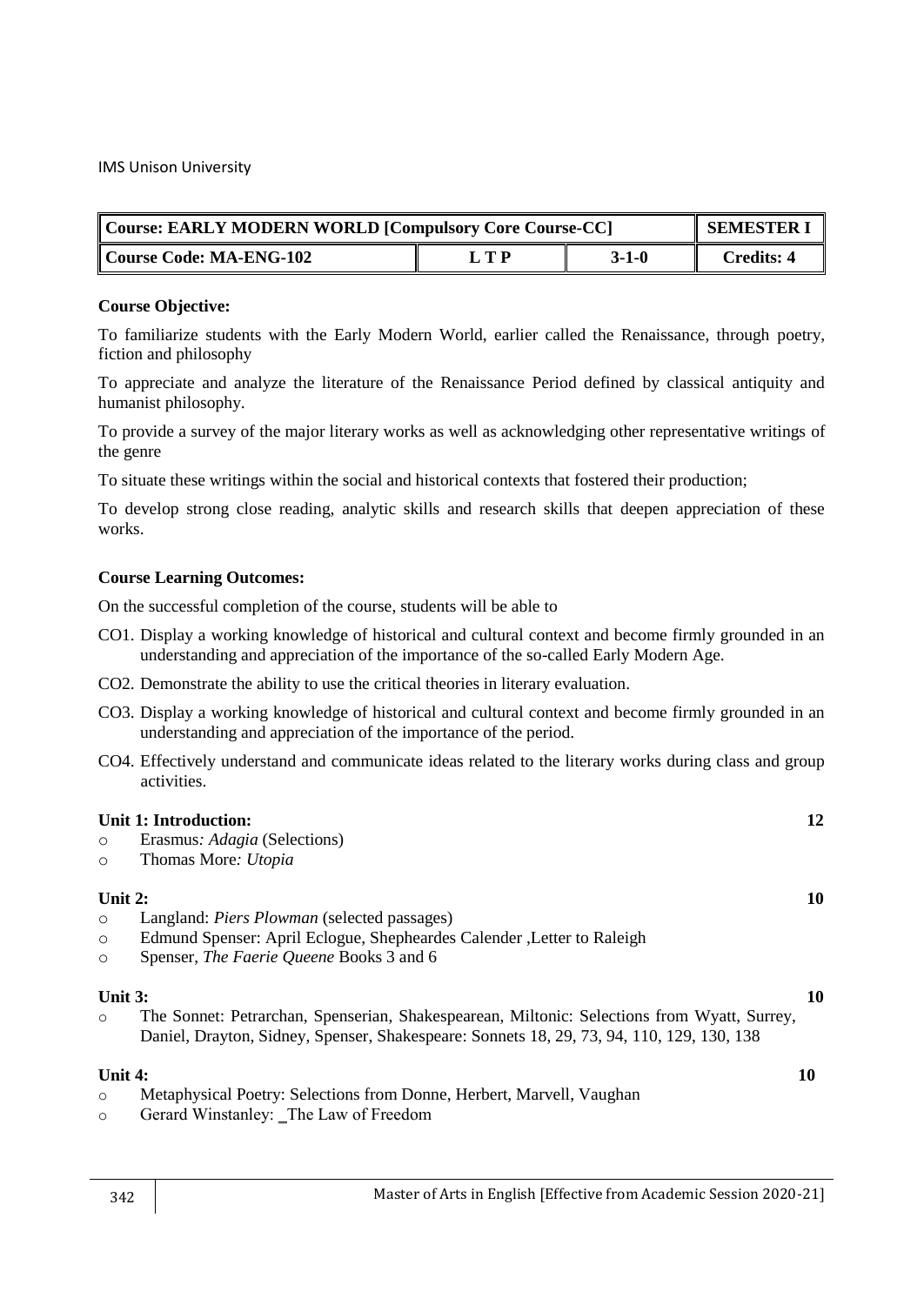## **Unit 5:** 10

- o Bacon: *Essays*(selections)
- o Burton: *The Anatomy of Melancholy*
- o John Milton: *Paradise Lost* Books 1-4, 9-10

## **Text Books**

*The Norton Anthology of English Literature*

## **Reference Books and Additional Readings**

Çhristopher Hill, Helen Vendler, Jean Starobinski, Stephen Greenblatt, Louis Adrian Montrose, Edward Saccone

Abrams, M. H., *A Glossary of Literary Terms*

Cuddon, J. A., *Penguin Dictionary of Literary Terms and Literary Theory*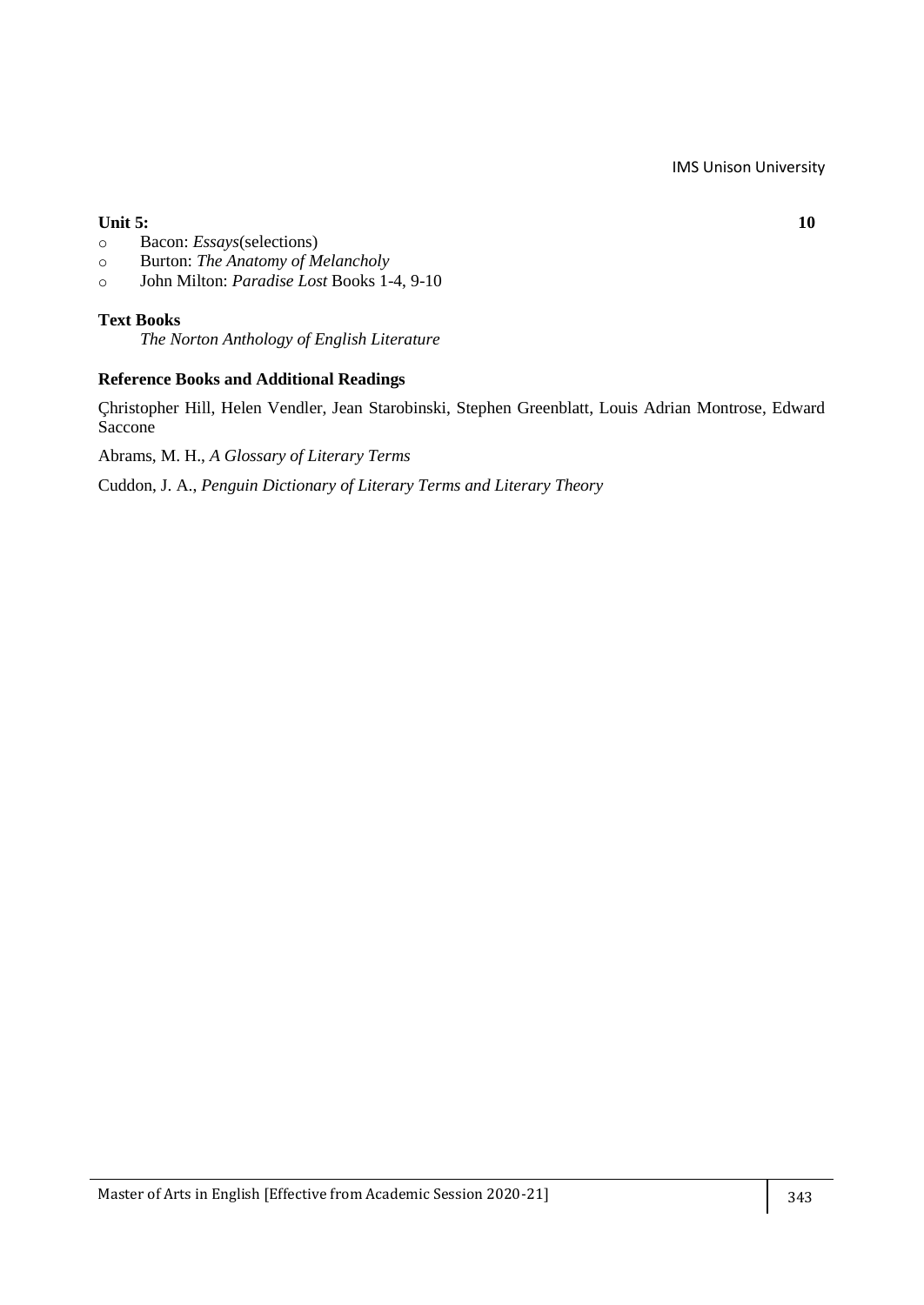| Course: CLASSICAL LITERATURE [Discipline-Specific Choice-based    SEMESTER I<br>   Course-DSE] |       |                   |            |
|------------------------------------------------------------------------------------------------|-------|-------------------|------------|
| Course Code: MA-ENG-103A                                                                       | L T P | $\parallel$ 3-1-0 | Credits: 4 |

#### **Course Objective:**

To study works of Western and Indian classical literaturein a global context and assess their continuing relevance

To provide a survey of the major literary works as well as acknowledging other representative writings of the period $(s)$ 

To situate these writings within the social and historical contexts that fostered their production;

To develop strong close reading, analytic skills and research skills that deepen appreciation of these works.

## **Course Learning Outcomes:**

- CO1. Examine and analyze literary works intensively for structure and meaning through their salient features to interpret different aspects of literature.
- CO2. Demonstrate the ability to use the critical theories in literary evaluation.
- CO3. Display a working knowledge of historical and cultural context and become firmly grounded in an understanding and appreciation of the importance of the period.
- CO4. Effectively understand and communicate ideas related to the literary works during class and group activities.

|         | Unit 1: Introduction: The Greeks                         | 12 |
|---------|----------------------------------------------------------|----|
| $\circ$ | Homer, <i>The Odyssey</i>                                |    |
| $\circ$ | EuripedesMedea                                           |    |
|         | <b>Unit 2: Roman Classics</b>                            | 10 |
| $\circ$ | Virgil Aeneid                                            |    |
| $\circ$ | Plautus, <i>Miles Glorious</i>                           |    |
|         | Unit 3: India's Golden Age                               | 10 |
| $\circ$ | Kalidasa, Meghdootam(e)                                  |    |
| $\circ$ | Bhasa, Svapna-Vasavadattam or, The Vision of Vasavadatta |    |
| $\circ$ | Kamban, Ramayana                                         |    |
| $\circ$ | ChanakyaArthasastra(selections)                          |    |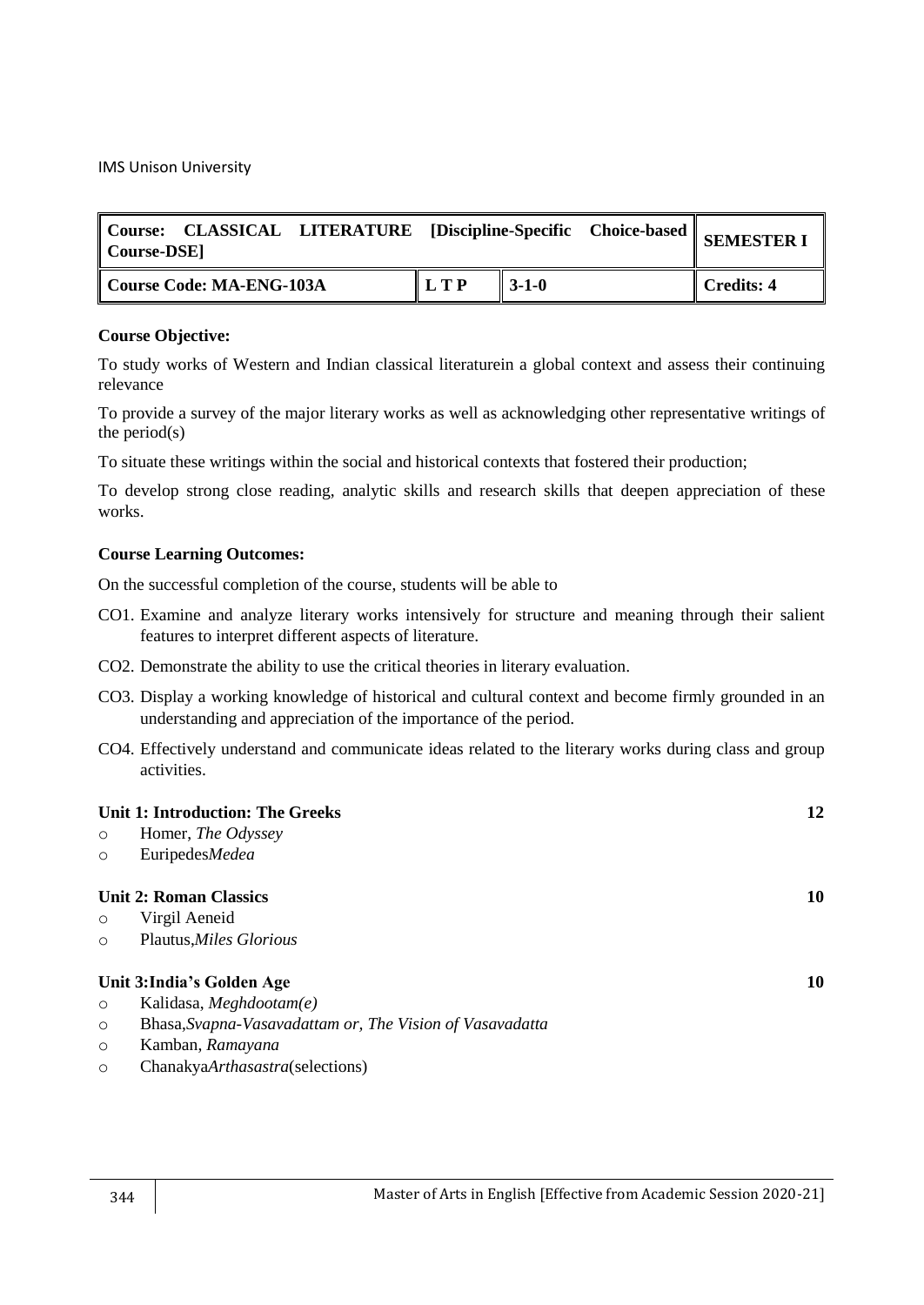## **Unit 4:The Western World and Satire 10**

- o Horace and Juvenal, *Satires*
- o Machiavelli,*The Prince* (selections)
- o *Baldassare Castiglione The Book of the Courtier (Selections)*

## **Unit 5: Early Modern and Medieval World 10**

- o Boccaccio,*The Decameron*
- o MoulanaJalauddinRumi : Out beyond the ideas of wrongdoing and rightdoing, If everyone could see what love is, In slaughterhouse of love, Separation, Candlelight becomes moth
- o Amir Khurso : A Tale of Four Darvesh (selections), Come Colour me in your hue, The Fine Lads of Delhi Hasan Shah : The Nautch Girl

#### **Text Books**

Greenblatt, StephenGen. Ed., *The Norton Anthology of Classical Literature* TBA

#### **Reference Books and Additional Readings**

Bharata, *Natyashastra,* tr. Manomohan Ghosh, vol. I, 2nd edn (Calcutta: Granthalaya, 1967) chap. 6: ‗Sentiments', pp. 100–18. 2. Iravati Karve, ‗Draupadi', in Yuganta: The End of an Epoch (Hyderabad: Disha, 1991) pp. 79–105. 3.

J.A.B. Van Buitenen, 'Dharma and Moksa', in Roy W. Perrett, ed., Indian Philosophy, vol. V, Theory of Value: A Collection of Readings (New York: Garland, 2000) pp. 33–40. 4.

Plato *The Republic* (selections Book X)

#### Aristotle, *Poetics*

Vinay Dharwadkar, ‗Orientalism and the Study of Indian Literature', in Orientalism and the Postcolonial Predicament: Perspectives on South Asia, ed. Carol A. Breckenridge and Peter van der Veer (New Delhi: OUP, 1994) pp. 158–95.

Abrams, M. H., *A Glossary of Literary Terms*

Cuddon, J. A., *Penguin Dictionary of Literary Terms and Literary Theory*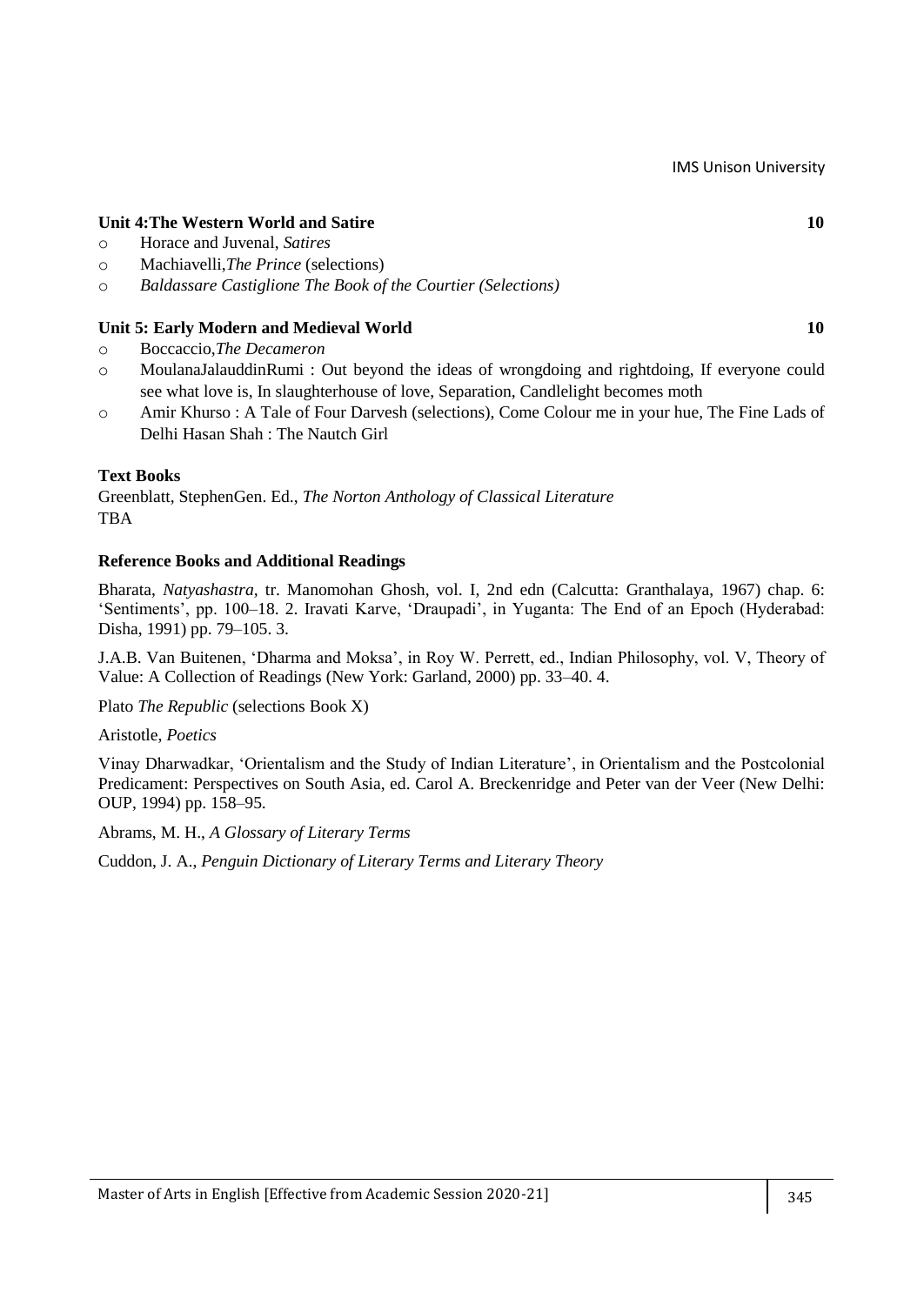| Course: POETRY [Discipline-Specific Choice-based Course-DSE] |       | <b>SEMESTER I</b> |                   |
|--------------------------------------------------------------|-------|-------------------|-------------------|
| Course Code: MA-ENG-103B                                     | I T P | $3-1-0$           | <b>Credits: 4</b> |

#### **Course Objective:**

To uncover the potential of poetry.

To lay the foundations of genre-based study embedded in historical context

To provide a survey of the major literary works as well as acknowledging other representative writings of the genre

To situate these writings within the social and historical contexts that fostered their production;

To develop strong close reading, analytic skills and research skills that deepen appreciation of these works.

## **Course Learning Outcomes:**

On the successful completion of the course, students will be able to

- CO1. Display a working knowledge of historical and cultural context and become firmly grounded in an understanding and appreciation of the importance of the period.
- CO2. Effectively understand and communicate ideas related to the literary works during class and group activities.
- CO3. Identify and describe distinct literary characteristics of poetry
- CO4. Analyze literary works for structure and meaning
- C05 Demonstrate a foundational level of fluency with the basics of poetry.
- C06 Have a basic understanding of strategies of poetic organization..

#### **Unit 1: Lyric Poetry 12**

- o Sappho, Fragment 31
- o Robert Burns, ARed RedRose‗
- o John Anderson My Jo,
- o T. E. Hulme, Embankment
- o Bob Dylan, Visions of Johanna, Like a Rolling Stone
- o Ann Carson, Apostle Town
- o Selections from Ghalib, Mir Taqi Mir, FiraqGorakhpuri

#### **Unit 2: Meditative Poetry 10**

- o Henry Vaughan, The Retreat
- o Hopkins, Windhower, The Candle Indoors
- o Friedrich Holderlin, The Course of Life
- o Rabindranath Tagore, AgunerParoshmoni (The Philospher's Stone of Fire)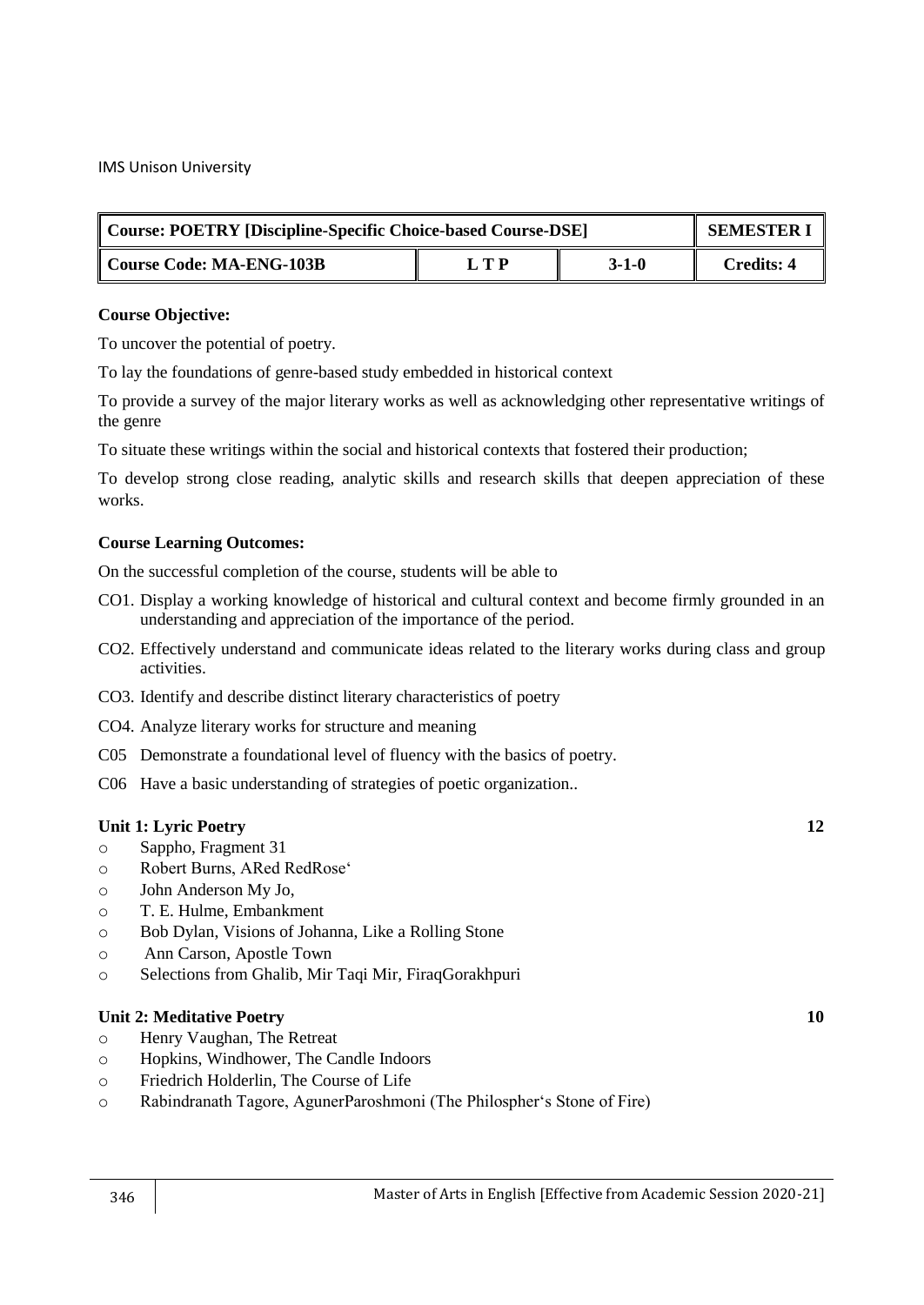o Seamus Heaney, Digging Lal Ded: Poems: Iwill weep and weep for you, my Soul‗, My Guru gave me but one precept<sup>\*</sup>, When can I break the bonds of shame? ',Who can stop the eaves' drip during the frost?‗, Thou art the earth, Thou art the sky‗, Hoping to bloom like a cotton flower

|         | <b>Unit 3: Ballad</b>                                 | 10 |
|---------|-------------------------------------------------------|----|
| $\circ$ | Goethe, Erlkonig From Bishop Percy's Reliques,        |    |
| $\circ$ | The Ballad of Chevy Chase -- The Wife of Usher's Well |    |
|         | <b>Unit 4: Longer Ballad</b>                          | 10 |
| $\circ$ | Coleridge, The Rime of the Ancient Mariner,           |    |
| $\circ$ | The Ballad of John Henry (Blues Ballad)               |    |
|         | Unit 5: Elegy                                         | 10 |
| $\circ$ | Catullus, Carmen 101 Alphonse De Lamartine, The Lake  |    |
| $\circ$ | John Donne, The Autumnal (Elegy IX)                   |    |

- o Ben Jonson, Elegy on His Son
- o Alfred Tennyson, Break, Break, Break
- o W.H. Auden, In Memory of W. B. Yeats
- o Selections from Marsiya, Sher Asho

#### **Text Books**

Greenblatt, StephenGen. Ed., *The Norton Anthology of English Literature*: TBA

#### **Reference Books and Additional Readings**

| Rene Wellek, Genre Theory, The Lyric and Erlebnis                                     |
|---------------------------------------------------------------------------------------|
| Susan Stewart, from <i>Poetry and the Fate of Senses</i> (Introduction and Chapter I) |
| Aamir Mufti, Towards A Lyric History of India                                         |
| Loius Martz, The Poetry of Meditation                                                 |
| Martin Heidegger, Poetically, Man Dwells                                              |
| Plato, <i>Ion</i>                                                                     |
| David Buchan, from Ballad and the Folk                                                |
| Susan Manning, Antiquarianism, Balladry, and the Rehabilitation of Romance.           |
| Peter Sacks, <i>English Elegies</i>                                                   |
| Jahan Ramzani, <i>Poetry of Mourning, The Modern Elegy from Hardy to Heaney</i>       |
| W.E. B. Du Bois, <i>The Sorrow Songs</i> (Chapter VII, The Souls of Black Folks)      |
|                                                                                       |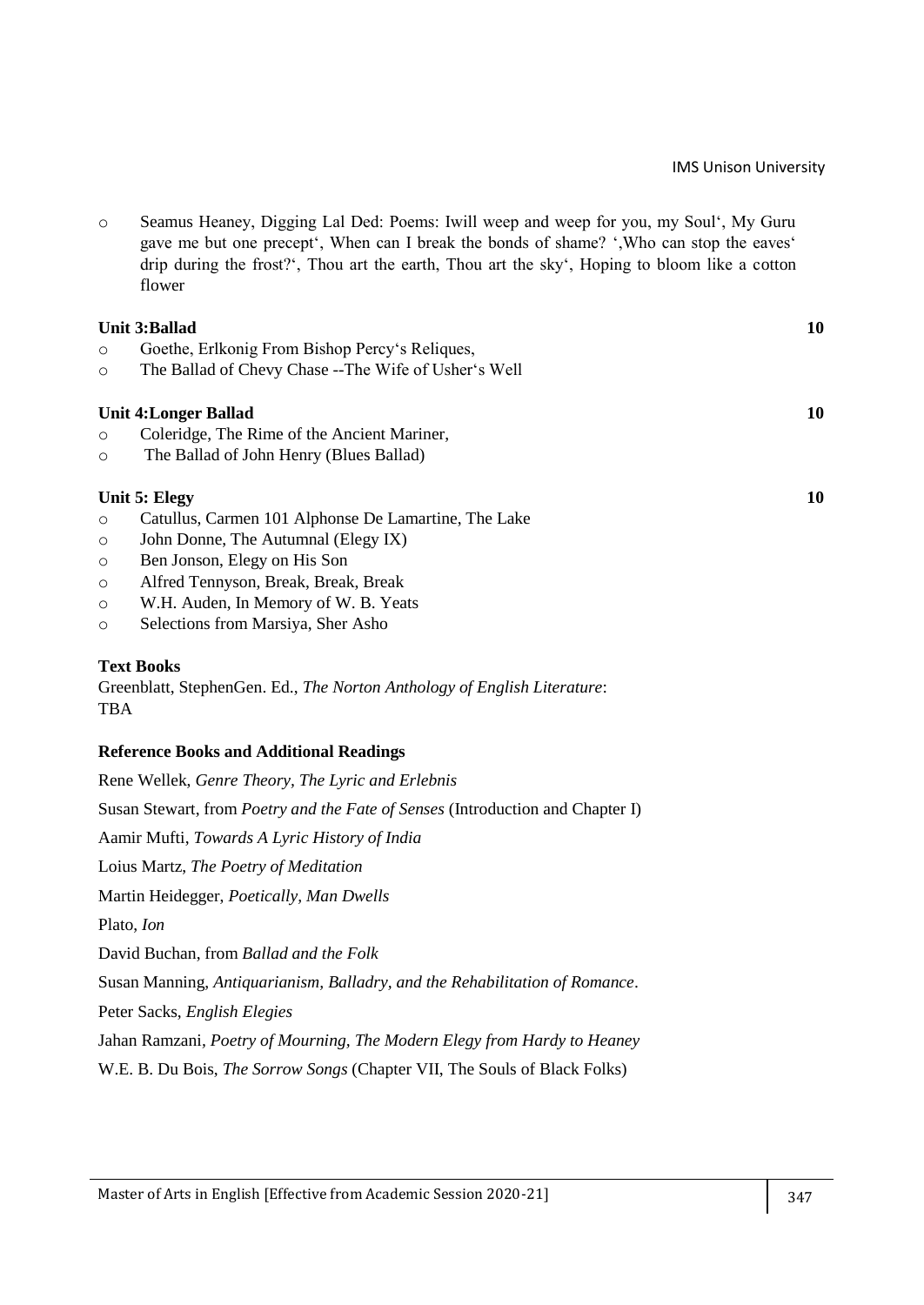| Course: AESTHETICS AND LITERATURE [Discipline-Specific Choice-<br>based Course-DSE] | <b>SEMESTER I</b> |             |                   |
|-------------------------------------------------------------------------------------|-------------------|-------------|-------------------|
| Course Code: MA-ENG-103C                                                            | LTP               | $3 - 1 - 0$ | <b>Credits: 4</b> |

An interdisciplinary understanding of the fields indicated in the title.

An understanding of the principles of critical analysis in the shaping of the literature.

To study seminal works of aesthetics in a global context and assess their continuing relevance

To provide a survey of the major literary works as well as acknowledging other representative writings of the genre

To situate these writings within the social and historical contexts that fostered their production;

To develop strong close reading, analytic skills and research skills that deepen appreciation of these works.

## **Course Learning Outcomes:**

On the successful completion of the course, students will be able to

- CO1. Display a working knowledge of historical and cultural context and become firmly grounded in an understanding and appreciation of the importance of the period.
- CO2. Effectively understand and communicate ideas related to the literary works during class and group activities.
- CO3. Identify and describe distinct literary characteristics of aesthetics in literature
- CO4. Analyze literary works for structure and meaning
- C05. Achieve foundational competence in the basic principles involved in this kind of interdisciplinary study.
- C06. Gain basic fluency in the language and principles of critical analysis through aesthetic theory.

## **Unit 1: Foundational Texts I 12**

- o Longinus, *On the Sublime*
- o Johann Joachim Winckleman, *Reflections on the Imitation of Greek Works in Painting*
- o Rabindranath Tagore, from *Sadhana*
- o Immanuel Kant, from *Critique of Judgment*
- o Edmund Burke, *Philosophical Enquiry into the Origin of Our Ideas of the Sublime and Beautiful*
- o Friedrich Schiller, *On the Aesthetic Education of Man*
- o Krishna Chandra Bhattacharya, *The Concept of Rasa*
- o Ananda Coomaraswamy, *Figures of Speech or Figures of Thought/ The Dance of Shiva*
- o Arindam Chakraborty, *Refining the Repulsive: Toward an Indian Aesthetics of the Ugly and the Disgusting*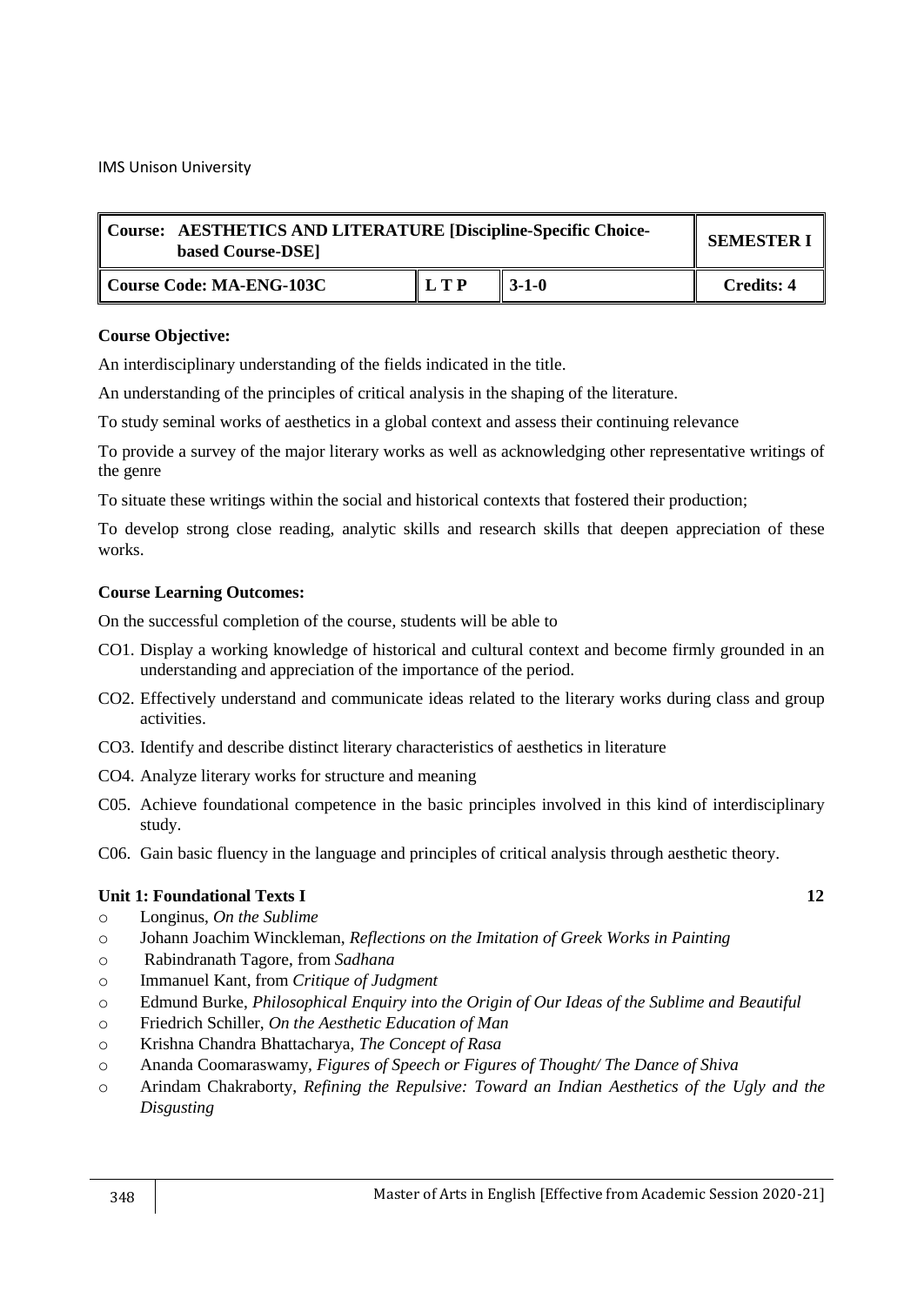|         | <b>Unit 2: Defining Form</b>                                                                                                                                              | 10 |
|---------|---------------------------------------------------------------------------------------------------------------------------------------------------------------------------|----|
| $\circ$ | Walter Pater, from The Renaissance                                                                                                                                        |    |
| $\circ$ | Arthur Danto, from The Transfiguration of the Commonplace                                                                                                                 |    |
| $\circ$ | Roger Scruton, Art and Imagination                                                                                                                                        |    |
| $\circ$ | Maurice Merleau Ponty, from The Visible and the Invisible                                                                                                                 |    |
| $\circ$ | Susan Langer, Feeling and Form                                                                                                                                            |    |
| $\circ$ | Jacques Ranciere, from Aesthetics and Its Discontents                                                                                                                     |    |
|         | <b>Unit 3Aesthetics and the Social</b>                                                                                                                                    | 10 |
| $\circ$ | Mikhail Bakhtin, "Author and Hero in Aesthetic Activity," Art and Answerability: Early                                                                                    |    |
|         | <b>Philosophical Essays</b>                                                                                                                                               |    |
| $\circ$ | Filippo Marinetti, Futurist Manifesto                                                                                                                                     |    |
| $\circ$ | Terry Eagleton, The Ideology of Aesthetics                                                                                                                                |    |
| $\circ$ | Elaine Scarry, from On Beauty and Being Just                                                                                                                              |    |
| $\circ$ | Gopal Guru, Aesthetics of Touch and Skin: An Essay in Contemporary Indian Political                                                                                       |    |
|         | Phenomenology                                                                                                                                                             |    |
| $\circ$ | Tridip Suhrud, Towards a Gandhian Aesthetics                                                                                                                              |    |
|         | <b>Unit 4:Art Practice</b>                                                                                                                                                | 10 |
| $\circ$ | Selected Letters of John Keats Lucy Aikin.                                                                                                                                |    |
|         | Unit 5: Art Practice in the Indian Context                                                                                                                                | 10 |
| $\circ$ | Mukund Lath, Thoughts on Svara and Rasa: Music as Thinking/Thinking as Music                                                                                              |    |
| $\circ$ | Benodbehari Mukhopadhya, The Artist Realizing the Body in Movement: Gestures of Freedom<br>in the Dance Aesthetics of Rabindranath Tagore, Satyajit Ray and Kumar Shahani |    |
|         |                                                                                                                                                                           |    |

# **Text Books**

TBA

# **Reference Books and Additional Readings**

Ernst Gombrich, Ananda Coomarawsamy, Norman Bryson, and Naomi Woolf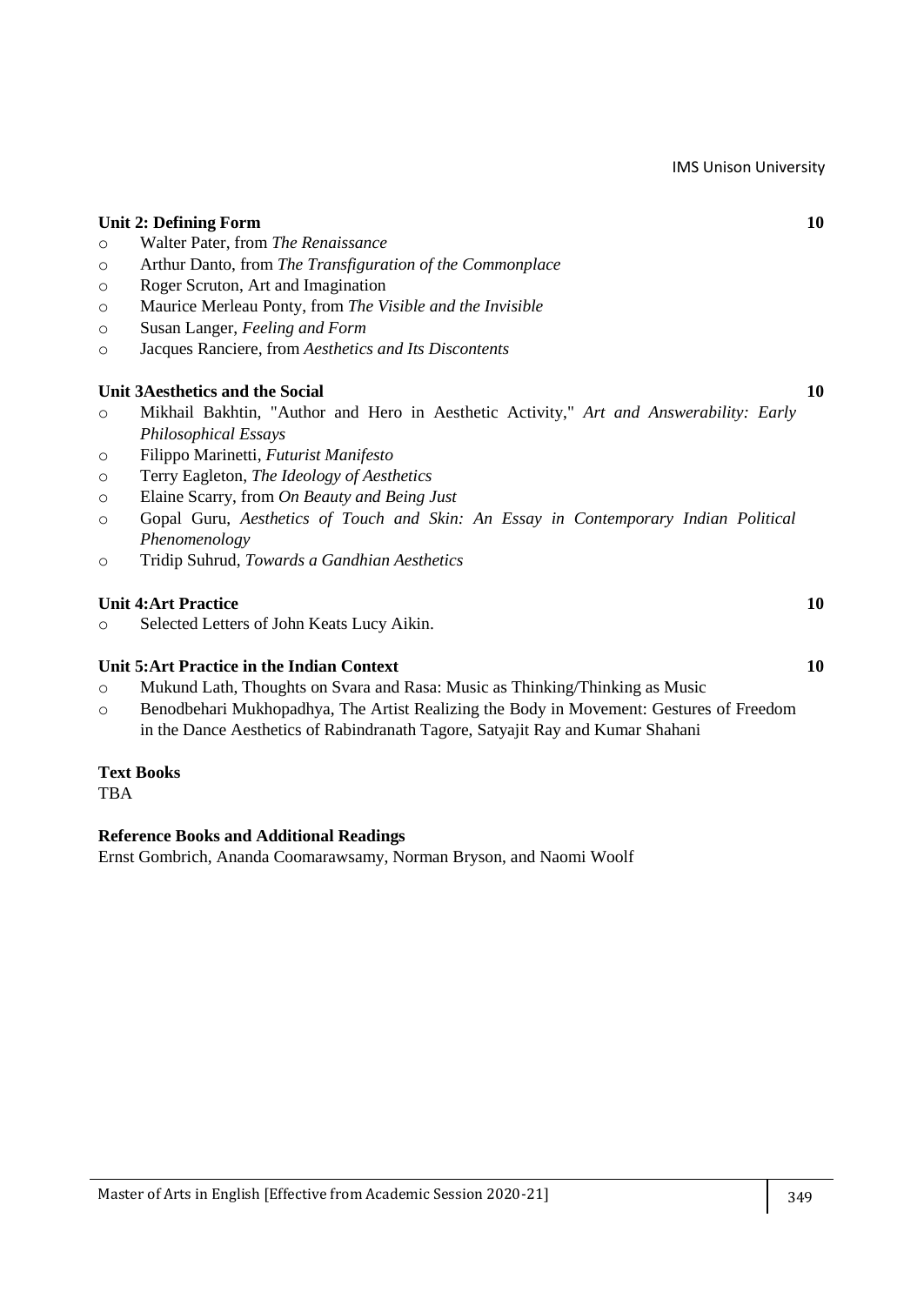| Course: MARGINAL COMMUNITIES [Open Elective Course-OE] |       |       | <b>SEMESTER I</b> |
|--------------------------------------------------------|-------|-------|-------------------|
| Course Code: MA-ENG-104                                | L T P | 3-1-0 | <b>Credits: 4</b> |

To study seminal works of writers from marginalized communities in a global context and assess their continuing relevance

To promote sensitivity and understanding regarding disability and marginality amongst future researchers and teachers in various disciplines through engaging students with a relatively fresh interdisciplinary domain of Disability and Dalit Studies in relation to literature.

To familiarize students with historical outlooks, disability and marginality theories and issues in relation to socio-cultural context and representations of disability and marginality in literature.

To provide a survey of the major literary works as well as acknowledging other representative writings of the genre

To situate these writings within the social and historical contexts that fostered their production;

To develop strong close reading, analytic skills and research skills that deepen appreciation of these works.

#### **Course Learning Outcomes:**

On the successful completion of the course, students will be able to

- CO1. Gain an understanding of issues and concerns of persons with disabilities and people from marginalized communities.
- CO2. Demonstrate the ability to use the critical theories in literary evaluation.
- CO3. Display a working knowledge of historical and cultural context and become firmly grounded in an understanding and appreciation of the importance of the period.
- CO4. Effectively understand and communicate ideas related to the literary works during class and group activities.

#### **Unit 1: Introduction: 12**

- o Disability Theory
- o Oliver, Michael. *Understanding Disability: from Theory to Practice*. Palgrave MacMillan, 1996.

#### **Unit 2: 10**

- o Understanding Marginalizationand the Dalit aesthetic
- o G. Kalyan Rao *Untouchable Spring* (Translated from Telugu by Alladi Uma and M. Sridhar. New Delhi: Orient Black Swan, 2010.)
- o B.R. Ambedkar, *Annihilation of Caste* (Bombay: Thacker and Co, 1946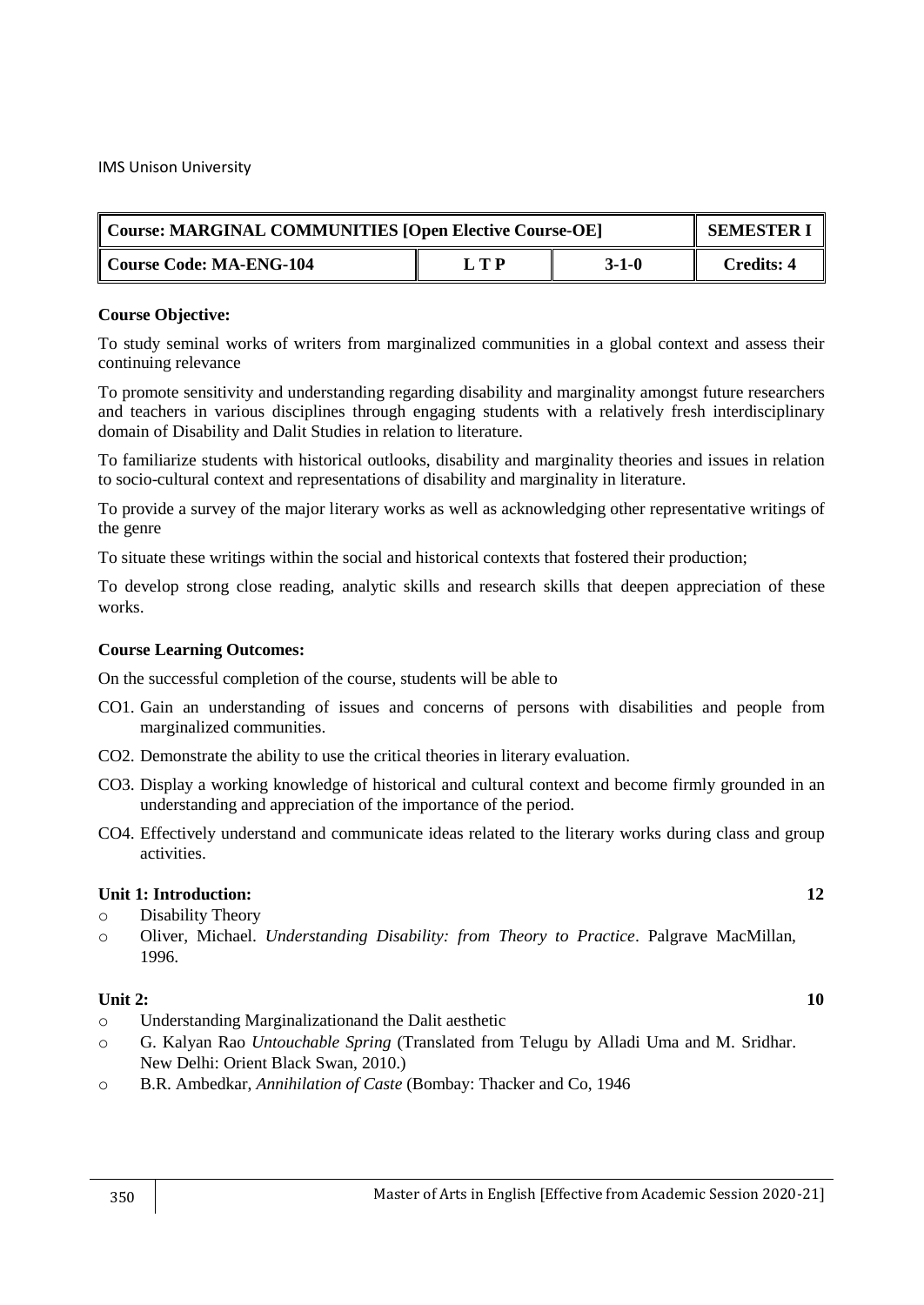## **Unit 3: 10**

- o Baby Kamble, *The Prisons We Broke* (Translated from Marathi by Maya Pandit. New Delhi: Orient BlackSwan, 2011)
- o Jotiba Rao Phule‗s *Gulamgiri* (Collected Works of Mahatma Jotirao Phule. Volumes I. Translated by P.G. Patil. Bombay: Education Department, Government of Maharashtra, 1991.)

## **Unit 4: 10**

- o Life Narratives and Fiction: Collins, Wilkie. Poor Miss Finch. Fascimile Publisher. 1872.
- o Premchand, Munshi. Rangbhoomi. trans. Manju Jain. Penguin. 2012.
- o Chib, Malini. One Little Finger. SAGE Publications, 2011.
- o Sullivan, Tom. If You Could See What I Hear. Harper Collins.1989.

## **Unit 5: 10**

- o Short Stories and Poetry: Carver, Raymond. Cathedral. Vintage Classics, 2009. Tagore, Rabindranath. ‗Shubha‗, The Essential Tagore, ed‗s FakrulAlam and Radha Chakravarty. Harvard UP and Vishwa Bharati P, 2011.
- o Poetry: Deets, Richard M. Christina' Courage. Disabled World. 15 Mar. 2012. www.disabled- world.com/communication/poetry/christinas-courage.php. web. Heaney, Seamus. Bye-Child', Wintering Out. Faber and Faber, 2013. Heaney, Seamus. Field of Vision', Seeing Things. Faber and Faber, 2013. Owen, Wilfred. \_Disabled', Wilfred Owen: Selected Poetry and Prose. Routledge, 2014. Plath, Sylvia. \_Tulips' and \_Lady Lazarus', Sylvia Plath: The Collected Poems. ed. Ted Hughes. Harper Perennial Modern Classics, 2018. Middleton and Rowley, *The Changeling* Unit III: Fiction

## **Text Books**

TBA

## **Reference Books and Additional Readings**

Addlakha, Renu. *Disability Studies in India: Global Discourses, Local Realities*. 2013.

Colin Barnes, Geof Mercer and Tom Shakespeare. *Exploring Disability: A Sociological Introduction*. Cambridge; Malden, MA: Polity Press. 1999.

Ghai, Anita. *Rethinking Disability in India*. Routledge India. 2015.

Ghosh, Nandini. Interrogating Disability in India: Theory and Practice. Springer Verlag. 2016

Keller, Helen. *The Story of My Life*(1903). New York: Doubleday, 1954.

Mitchell, David and Snyder, Sharon. *The Biopolitics of Disability: Neoliberalism, Ablenationalism, and Peripheral Embodiment*. Ann Arbor: U of Michigan P. 2015.

Shakespeare, Tom. *Disability Rights and Wrongs*. London: Routledge, 2006.

Abraham, Joshil K. and Misrahi-Barak, Judith. Dalit Literatures in India. (Ed.) New Delhi: Routledge, 2016.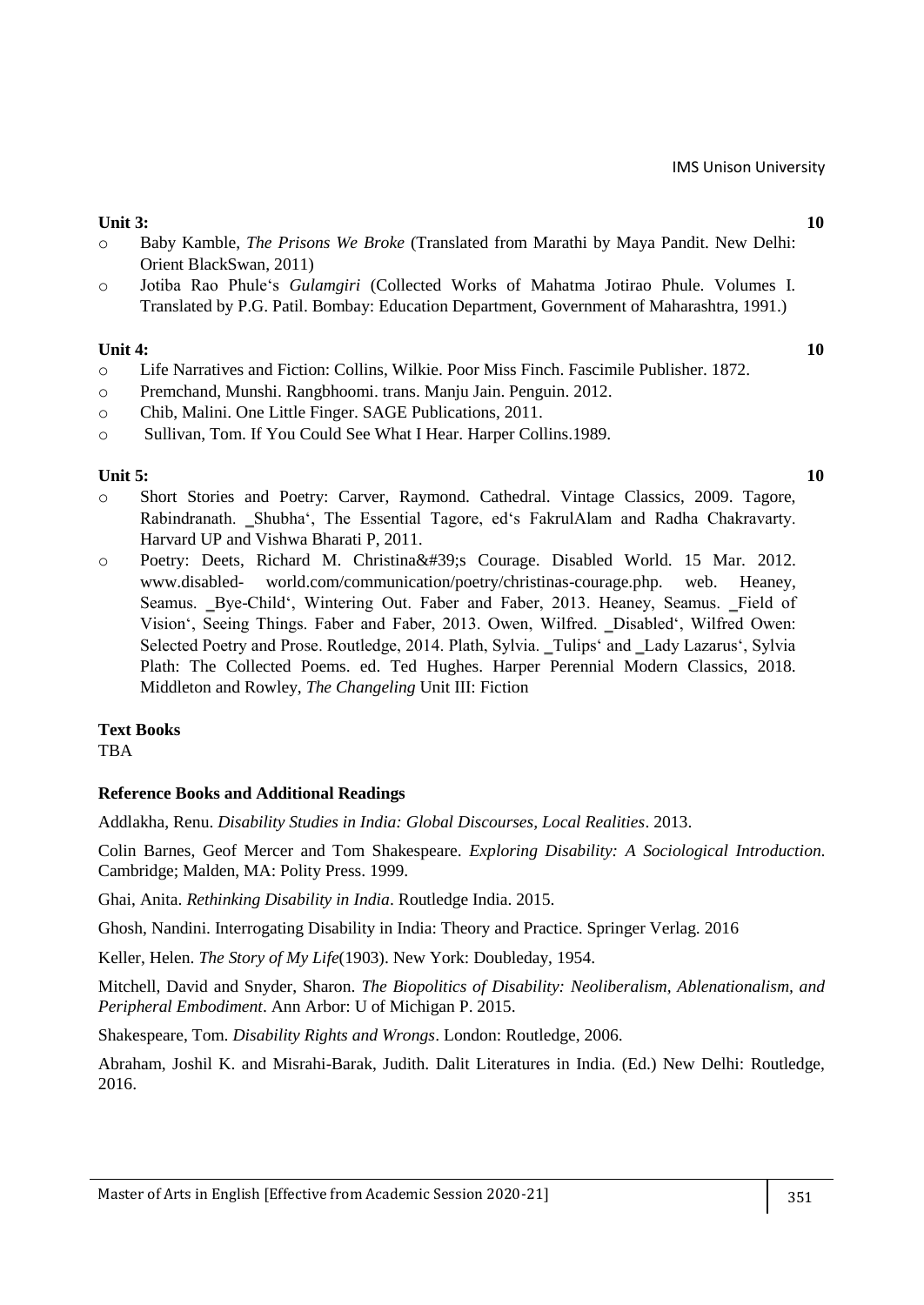Basu, Swaraj. Readings on Dalit Identity: History, Literature and Religion. New Delhi: Orient BlackSwan, 2016.

Kumar, Raj. Dalit Personal Narratives: Reading Caste, Nation and Identity. New Delhi: Orient BlackSwan, 2010.

Nagaraj, D.R. The Flaming Feet and Other Essays: The Dalit Movement in India. Ranikhet: Permanent Black, 2010.

Sinha, Archana and Alam, Mukhtar. Dalit Muslims – Double Exclusion: A Study on the Dalit Muslims in Selected States of India. Delhi: Indian Social Institute, 2010.

Abrams, M. H., *A Glossary of Literary Terms*

Cuddon, J. A., *Penguin Dictionary of Literary Terms and Literary Theory*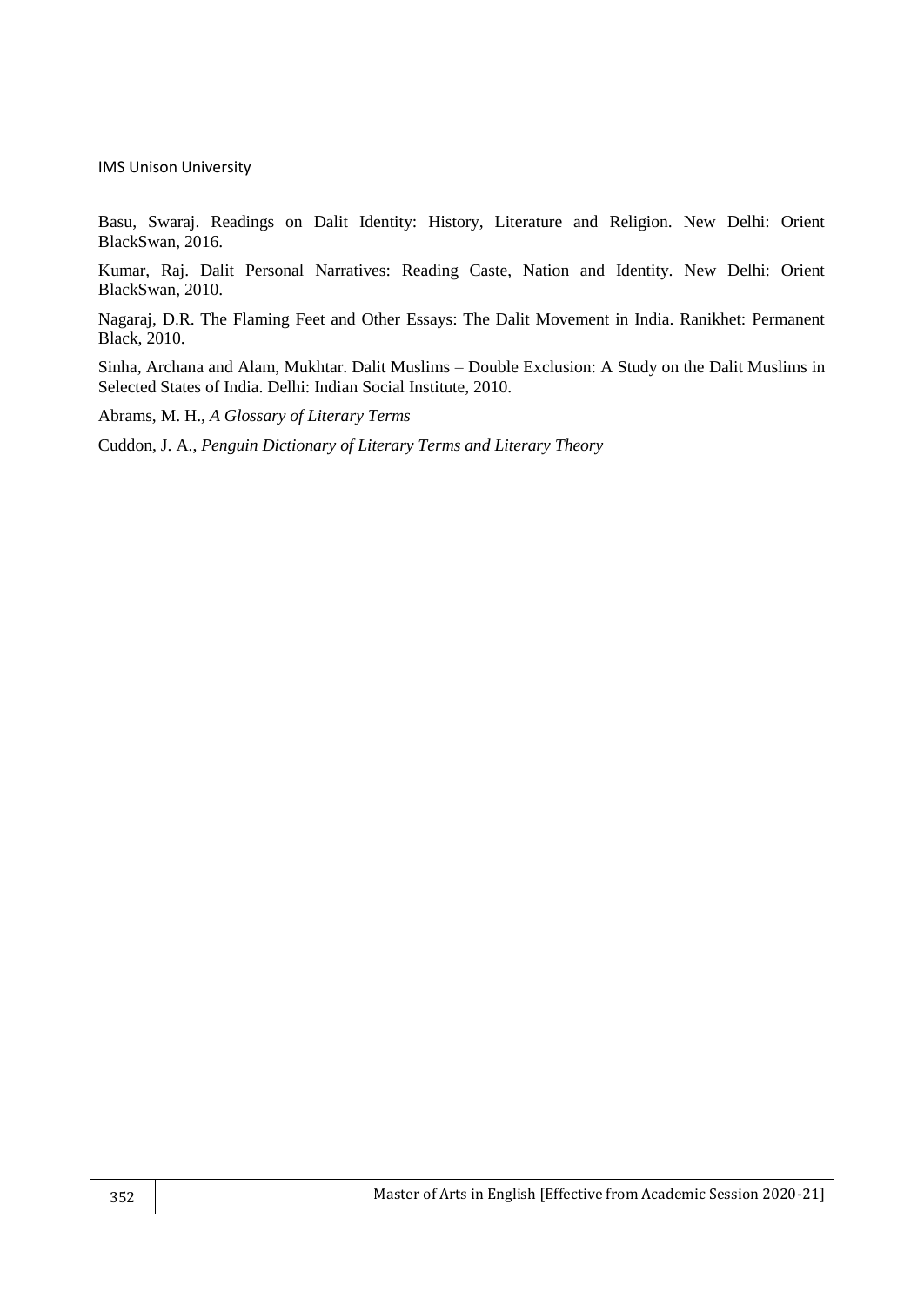| $\mathbb C$ Course:16 <sup>th</sup> AND 17 <sup>th</sup> CENTURY DRAMA [Compulsory Core Course-CC] |     |          | <b>SEMESTER II</b> |
|----------------------------------------------------------------------------------------------------|-----|----------|--------------------|
| Course Code: MA-ENG-201                                                                            | LTP | $-3-1-0$ | <b>Credits: 4</b>  |

#### **Course Objective:**

To familiarize students with drama of the 16th and 17th centuries with a focus on the plays of Shakespeare.

To equip students with the knowledge and skills to read, comprehend and write about  $16<sup>th</sup>$  and  $17<sup>th</sup>$ century drama at an advanced level.

To appreciate both comedy, tragedy and the tragi-comic in drama.

#### **Course Learning Outcomes:**

On the successful completion of the course, students will be able to

- CO1. Examine and analyze literary works intensively for structure and meaning through their salient features to interpret different aspects of literature.
- CO2. Demonstrate the ability to use the critical theories in literary evaluation.
- CO3. Display a working knowledge of historical and cultural context and become firmly grounded in an understanding and appreciation of the importance of the period.
- CO4. Effectively understand and communicate ideas related to the literary works during class and group activities.

| $\circ$            | Unit 1: Introduction:<br>Shakespeare: The Merchant of Venice | 12 |
|--------------------|--------------------------------------------------------------|----|
| Unit 2:<br>$\circ$ | Shakespeare, Richard II                                      | 10 |
| Unit 3:<br>$\circ$ | Marlowe, The Jew of Malta                                    | 10 |
| Unit 4:<br>$\circ$ | Shakespeare: Hamlet                                          | 10 |
| Unit 5:<br>$\circ$ | Ben Jonson: Volpone                                          | 10 |

#### **Text Books**

*The Norton Anthology of English Literature* OR *The Bedford Anthology of English Literature*

#### **Reference Books and Additional Readings**

Janet Adelman, Coppelia Kahn Abrams, M. H., *A Glossary of Literary Terms* Cuddon, J. A., *Penguin Dictionary of Literary Terms and Literary Theory*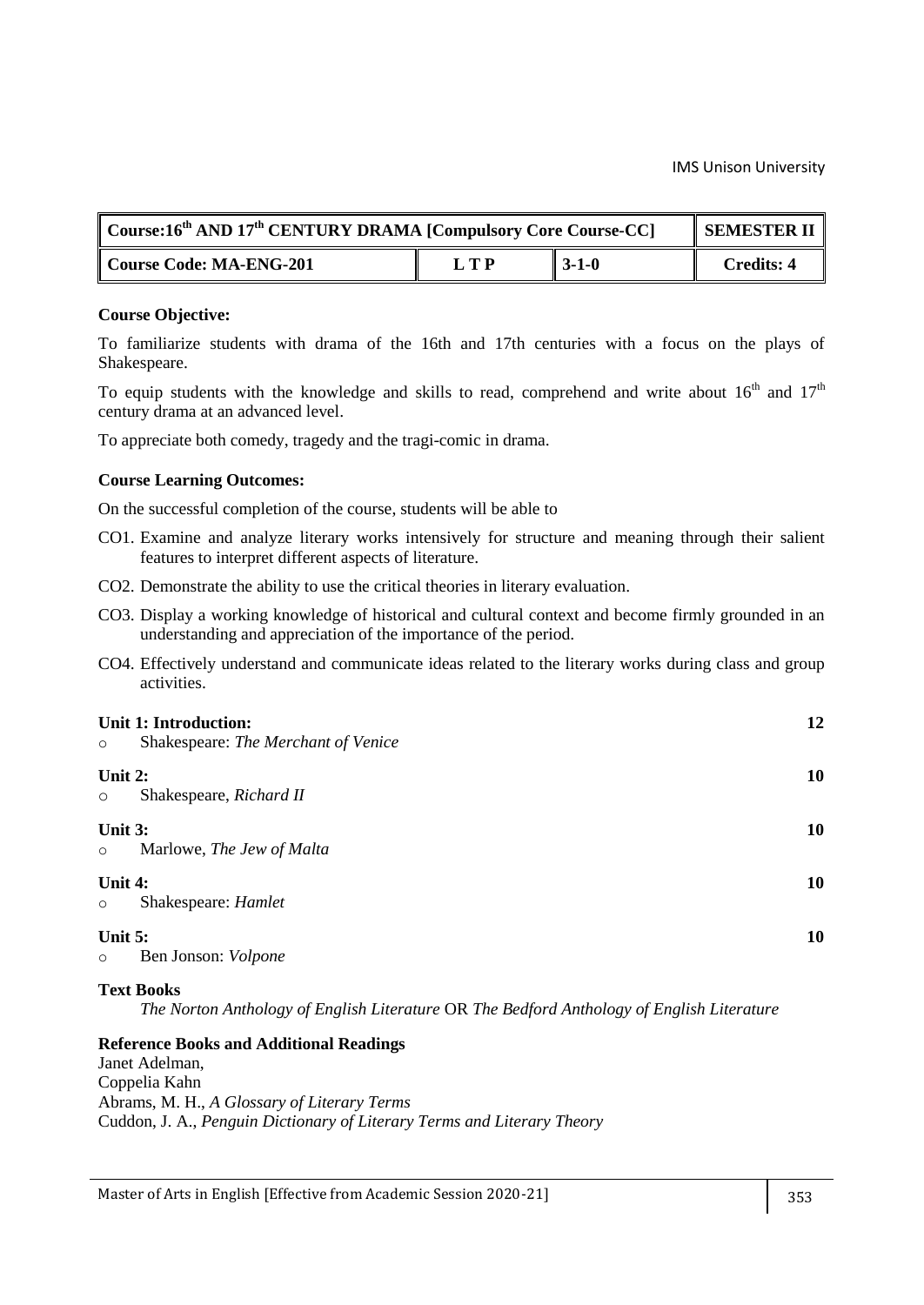| Course: THE LONG EIGHTEENTH CENTURY [Compulsory Core Course-<br>CCI |     |         | <b>SEMESTER II</b> |
|---------------------------------------------------------------------|-----|---------|--------------------|
| Course Code: MA-ENG-202                                             | LTP | $3-1-0$ | Credits: 4         |

## **Course Objective:**

To engage with the history of ideas and their figuration in multiple genres.

To study the didacticism of Johnson's England, the Continental philosophy of Rousseau and British Romanticism.

To understand the formation of intellectual debate during this period

## **Course Learning Outcomes:**

On the successful completion of the course, students will be able to

- CO1. Display a working knowledge of historical and cultural context of 18<sup>th</sup>-century Literature and become firmly grounded in an understanding and appreciation of the importance of the period.
- CO2. Effectively understand and communicate ideas related to the literary works during class and group activities.
- CO3. Identify and describe distinct literary characteristics of  $18<sup>th</sup>$ -century literature.
- CO4. Analyze literary works for structure and meaning.
- C05. Examine and interpret the long eighteenth century and its multiple revolutions through a transnational and cross-cultural perspective.

## **Unit 1:** 12

- o Alexander Pope: *Eloisa to Abelard* (1717)
- o Samuel Johnson: *The History of Rasselas, Prince of Abissinia* (1759)

## **Unit 2 10**

o Jean Jacques Rousseau: *Julie, or, The New Heloise* (1761**)**

## **Unit 3: 10**

- o Hannah More: ‗Slavery: A Poem' (1788)
- o Helen Maria Williams: ―The Bastille: A Vision‖ (1790?)
- o Anna Seward: "To the Poppy"(1789)
- o Charlotte Smith: "Sonnet: On Being Cautioned Against Walking on an Headland Overlooking the Sea, Because it was Frequented by a Lunatic" $(1783)$ , "To A Nightingale" $(1791)$

## **Unit 4: 10**

- o Anna Laetitia Barbauld: "The Rights of Women"(1792) ―Washing Day" (1797)
- o Mary Robinson: "London's Summer Morning" (1800)
- o Felicia Dorothea Hemans; ―Casabianca‖ (1826), The Bride of the Greek Isles" (1828)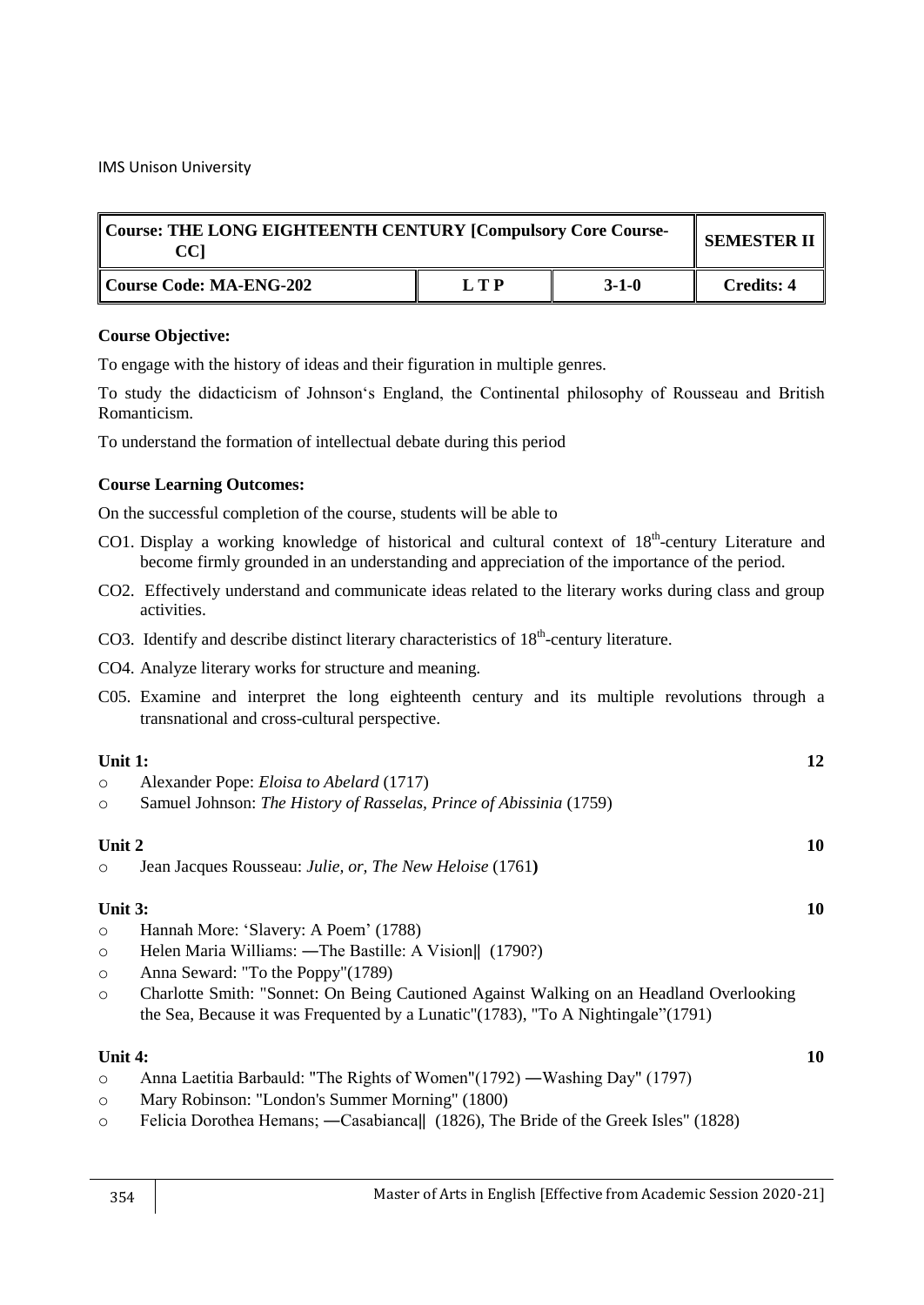## **Unit 5 10**

o William Wordsworth: *The Prelude* (1805)

**Text Books** Greenblatt, Stephen Gen. Ed., *The Norton Anthology of English Literature*: TBA

## **Reference Books and Additional Readings**

Eric Hobsbawm, Basil Willy, Ian Jack, Jurgen Habermas Martha Nussbaum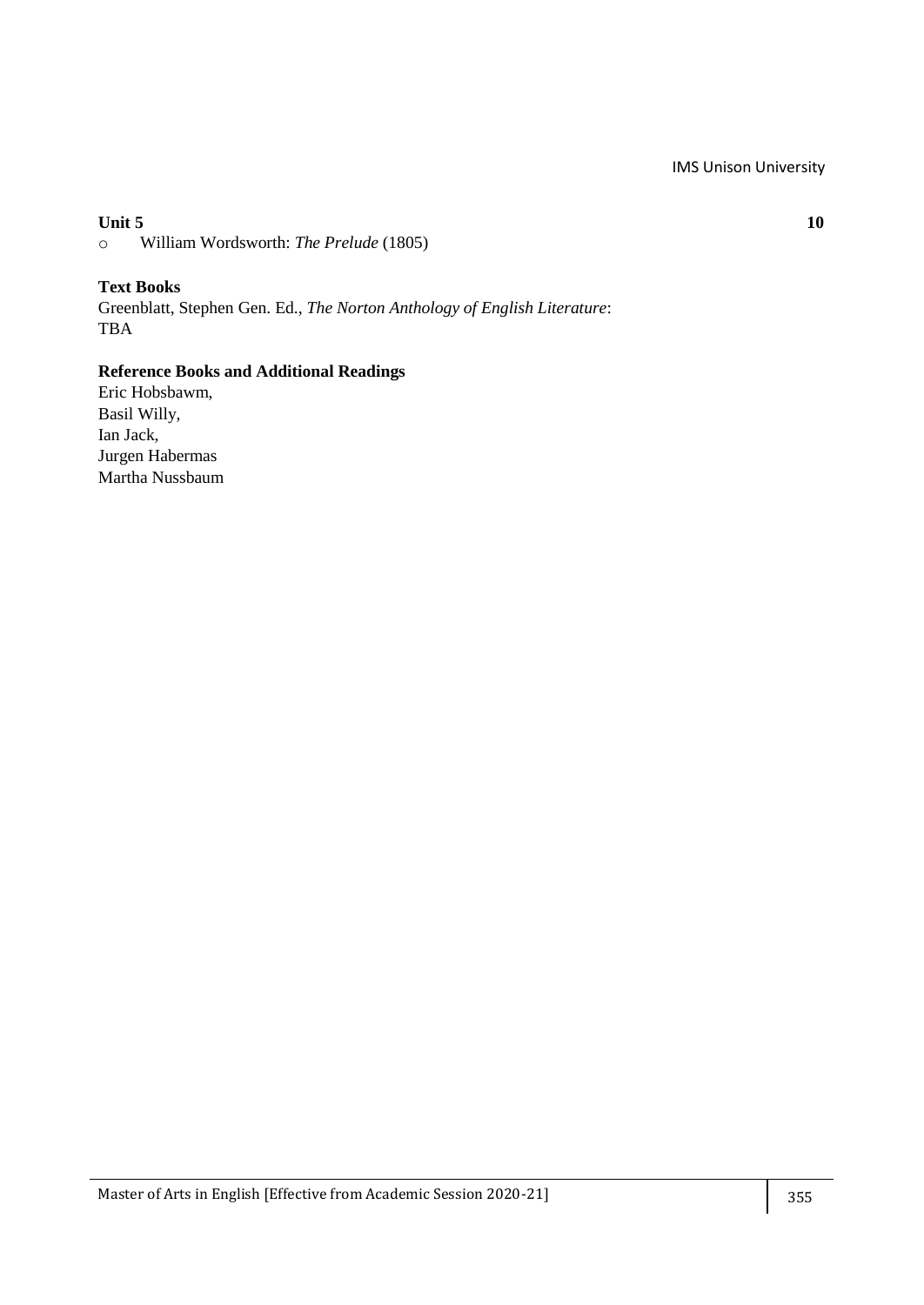| $\sqrt{2}$ Course: POLITICS, PHILOSOPHY AND LITERATURE [Discipline-Specific $\parallel$ SEMESTER II $\parallel$<br><b>Choice-based Course-DSE]</b> |       |             |                   |
|----------------------------------------------------------------------------------------------------------------------------------------------------|-------|-------------|-------------------|
| Course Code: MA-ENG-203A                                                                                                                           | L T P | $3 - 1 - 0$ | <b>Credits: 4</b> |

To study works of political and philosophical literature in a global context and assess their continuing relevance

To provide a survey of the major literary works as well as acknowledging other representative writings of the period $(s)$ 

To situate these writings within the social and historical contexts that fostered their production;

To develop strong close reading, analytic skills and research skills that deepen appreciation of these works.

To amalgamate the three strands politics, literature and philosophy.

To understand the principles of interdisciplinary study with regard to the three disciplines mentioned in the title.

## **Course Learning Outcomes:**

- CO1. Display a working knowledge of historical and cultural context and become firmly grounded in an understanding and appreciation of the importance of the period.
- CO2. Effectively understand and communicate ideas related to the literary works during class and group activities.
- CO3. Identify and describe distinct literary characteristics of the readings
- CO4. Analyze literary works for structure and meaning
- C05. Gain a basic understanding of the common principles underlining and connecting these three disciplines
- C06. Achieve a basic understanding of the intermingling of the philosophies of literature and politics.

| Unit 1:<br>$\circ$ | Selections from Plato, Machiavelli, and Hobbes            | 12 |
|--------------------|-----------------------------------------------------------|----|
| Unit 2:<br>$\circ$ | Selections from Dante's Divine Comedy,                    | 10 |
| $\circ$            | Commentaries on the Gita by M.K. Gandhi and B.R. Ambedkar |    |
| Unit $3:$          |                                                           | 10 |
| $\circ$            | Shakespeare, Richard III                                  |    |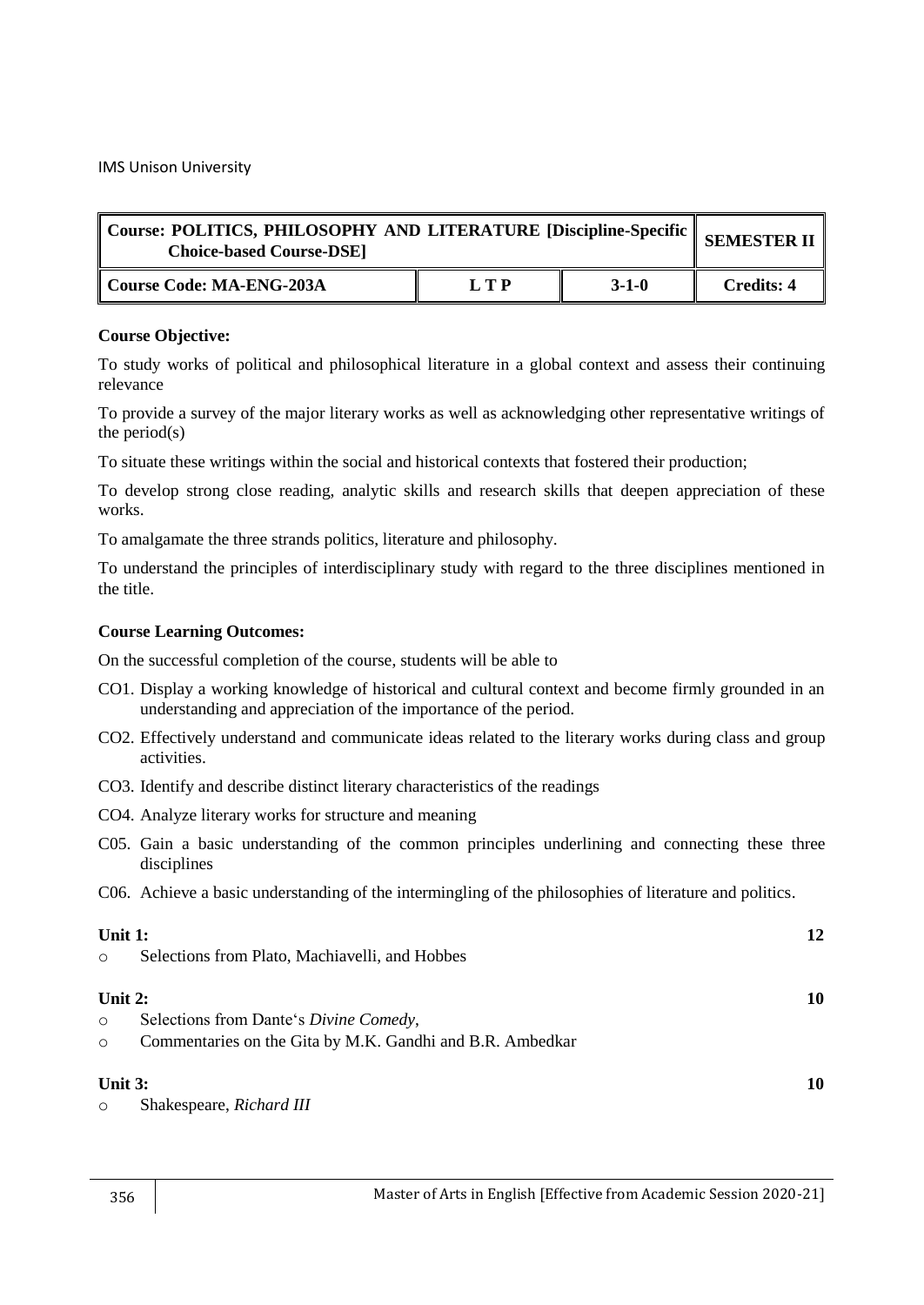| Unit 4:                 |                                                     | 10 |
|-------------------------|-----------------------------------------------------|----|
| $\circ$                 | Selections from Martin Luther King                  |    |
| $\circ$                 | Hansda Sowyendra Shekhar The Adivasi Will Not Dance |    |
| Unit $5:$<br>$\bigcirc$ | Malcolm X                                           | 10 |
|                         | <b>Text Books</b>                                   |    |

## **Reference Books and Additional Readings**

TBA

Quintin Skinner, Srinivas Iyangar, Derek Traversi, and G N Devy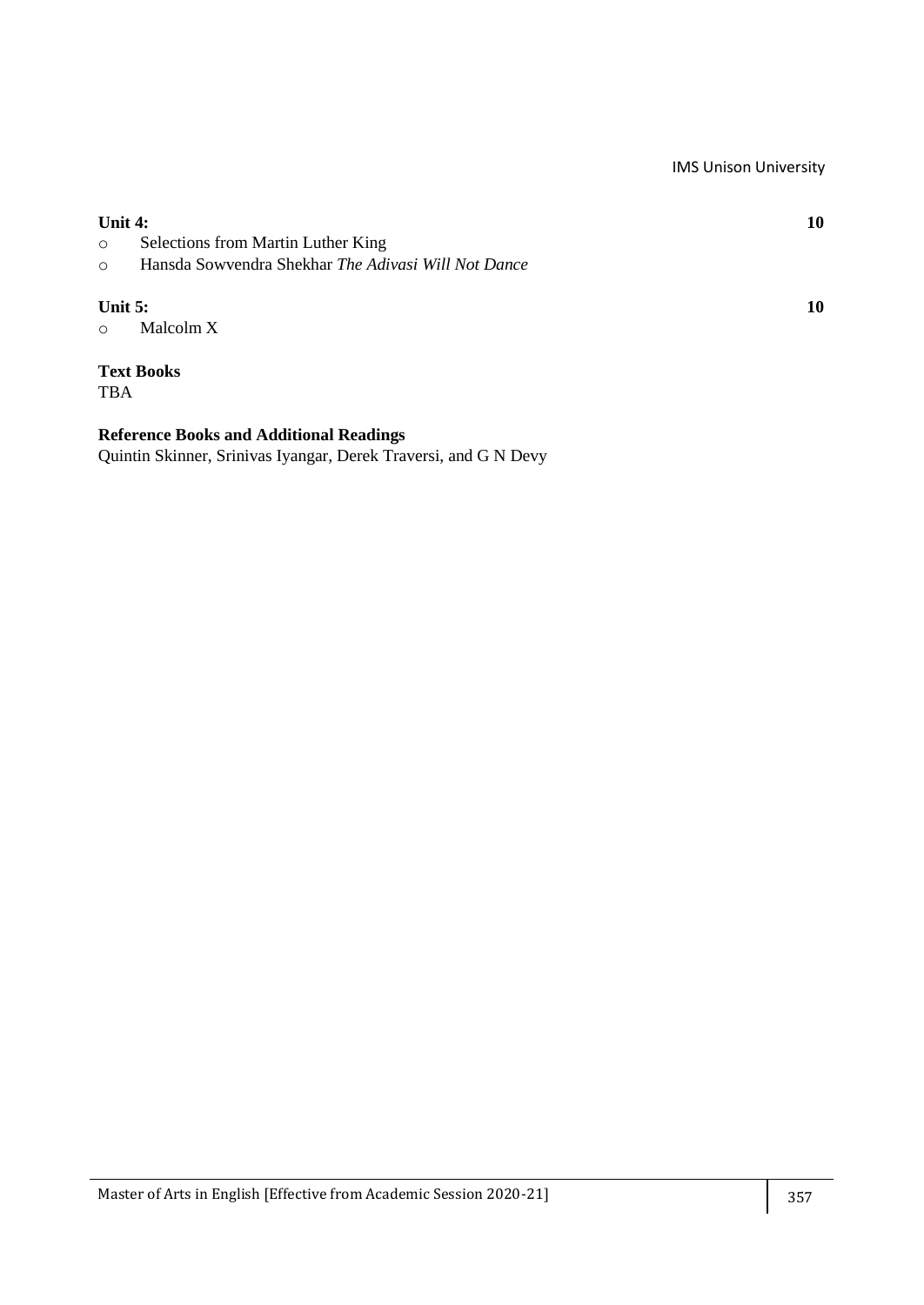| Course: INTRODUCTION TO THE STUDY OF LANGUAGE<br>[Discipline-Specific Choice-based Course-DSE] | SEMESTER II |         |            |
|------------------------------------------------------------------------------------------------|-------------|---------|------------|
| Course Code: MA-ENG-203B                                                                       | LTP         | $3-1-0$ | Credits: 4 |

To study seminal works of linguistics and familiarize the students to the approaches to the study of language

To provide a survey of the major works as well as acknowledging other representative writings of the genre

To situate these writings within the social and historical contexts that fostered their production;

To develop strong close reading, analytic skills and research skills that deepen appreciation of these works.

To impart to the students a linguistic perspective to the study of English.

## **Course Learning Outcomes:**

On the successful completion of the course, students will be able to

- CO1. Understand and define the social and formal aspects of language in general and English in particular.
- CO2. Analyze both the social and formal aspects of language in general and English in particular.
- CO3. Analyze the language of literary works for structure and meaning
- CO4. Effectively understand and communicate ideas related to the readings during class and group activities.

## **Unit 1: Approaches to the study of language**: **12**

- $\circ$  e (a) The properties of language, its origin and evolution Chapters 1 & 2 of Fromkin et al andChapters 1, 2, & 3 of Pinker
- o (b) Major thinkers: Pre-Saussurean; Saussure and structuralism; and Chomsky and the biolinguistic approach Chapter 2 of Walton; Chapters 4, 5, & 8 of Sanders; and Chapter 1 of Smith
- o (c)Language varieties and linguistic diversity Chapter 5 of Fromkin et al; Chapter 7 of Akmajian; and Chapters 2 & 7 of Wardaugh; and Hymes (Speech and Language: On the Origins and Foundations of Inequality among Speakers)

## **Unit 2: Language Ideology and Policy 10**

- o (a) Language, ideology and power Kilroy; Bourdieu ―Economy of linguistic exchanges‖ ; and Chapters 1 & 2 of Eckert and McConnell-Ginet
- o (b) Language policy and planning: Wright and Austin
- o (c) English in the new order: Phillipson; Pandit; and Raghavan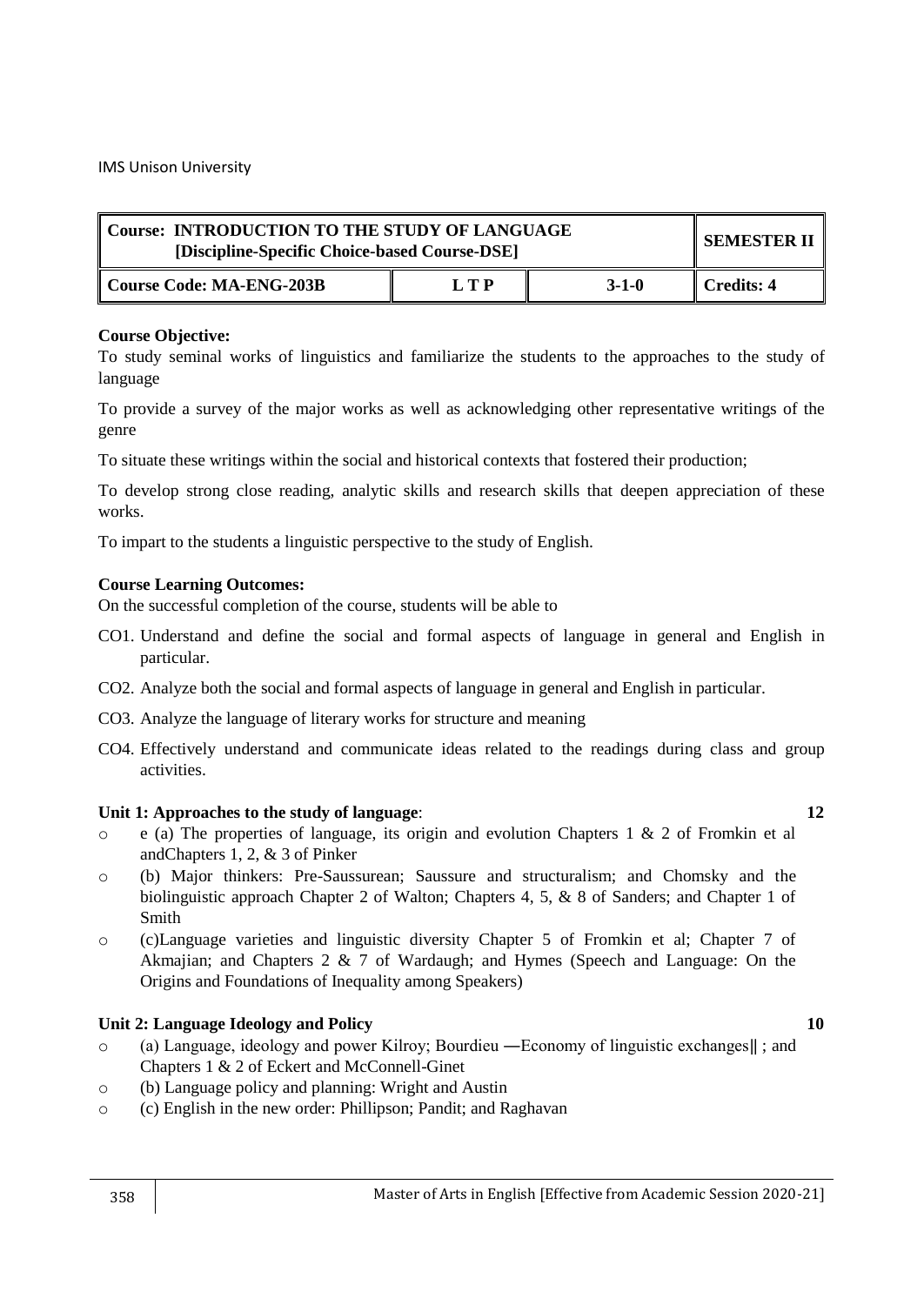## **Unit 3: Elements of English I Sounds and words 10**

- o (a) Segmental aspects: articulation and classification of English speech sounds Chapter 6 of Fromkin et al and Ladefoged
- o (b) Syllable and supraseg mental features: stress, intonation, and rhythm Chapter 6 of Fromkin et al and Ladefoged
- o (c) Word: Morpheme, structure of words, and word formation Chapter 3 of Fromkin et al

#### **Unit 4:Elements of English II Structure and meaning 10**

- o (a) Syntactic categories, constituents and structure of sentence Chapter 4 of Fromkin et al
- o (b) Theories of meaning, meaning relationships, compositionality of meaning Chapter 1 of Chierchia and McConnell-Ginet and Chapter 5 of Fromkin et al

#### **Unit 5: Elements of English III Pragmatics 10**

o Pragmatics and Discourse Analysis Chapter 4 of Hall et al; Chapter 9 of Akmajian et al; and Chapter 3 of Meyer

#### **Text Books**

**TBA** 

#### **Reference Books and Additional Readings**

Adrian, Richard A Demers, Robert M Harnish, Granville Austin, Peter Ladefoged, Penelope Eckert.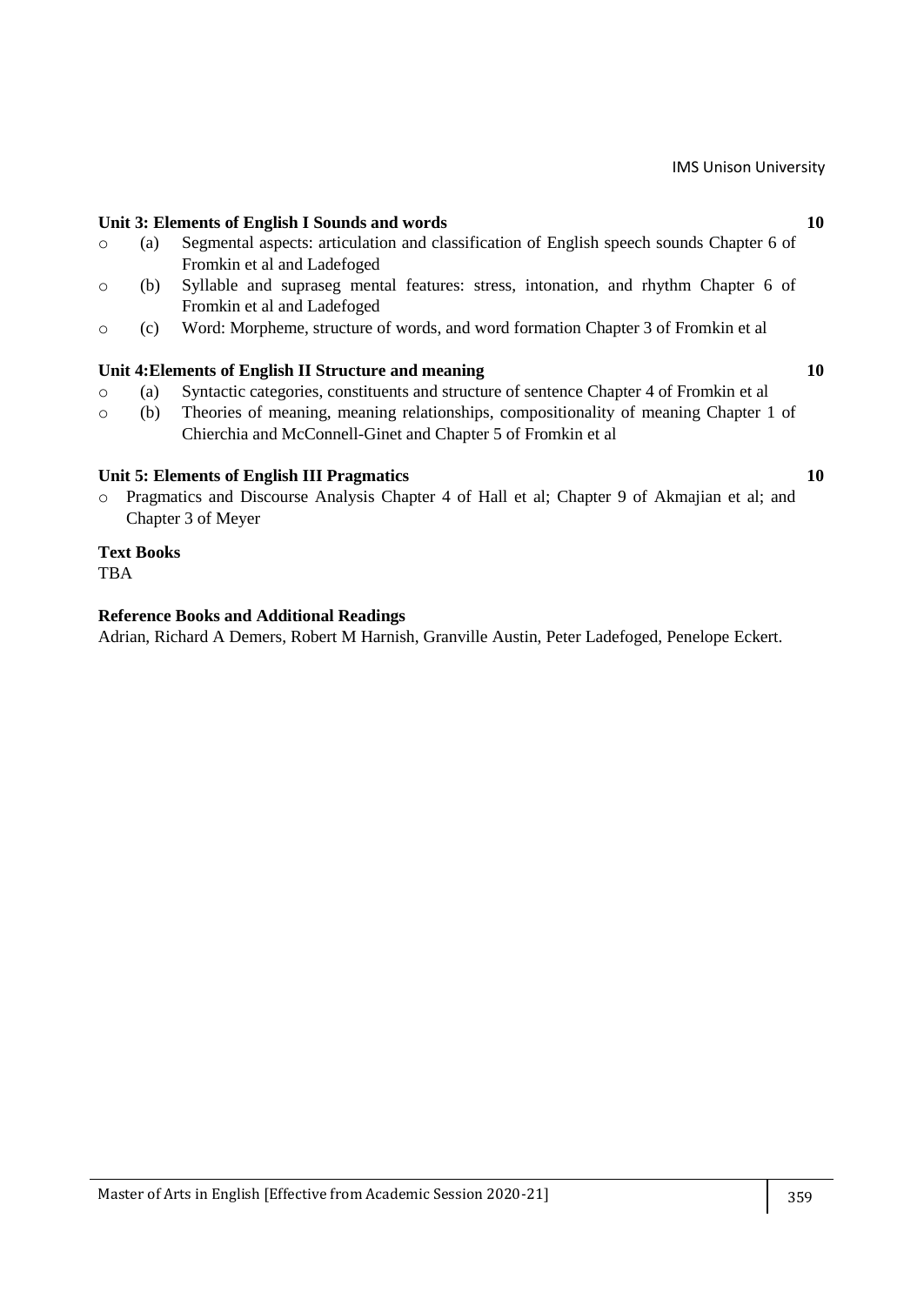| <b>RELIGION AND LITERATURE</b><br>ll Course:<br>[Discipline-Specific Choice-based Course-DSE] |     |             | SEMESTER II       |
|-----------------------------------------------------------------------------------------------|-----|-------------|-------------------|
| Course Code: MA-ENG-204A                                                                      | LTP | $3 - 1 - 0$ | <b>Credits: 4</b> |

## **Course Objective:**

To familiarize the students with the literary and religious trends/movements that evolved in the course of the 20th Century

To enable the students to analyze texts and identify the generic distinctions across prominent milieus and regions.

## **Course Learning Outcomes:**

- CO1. Display a working knowledge of historical and cultural context and become firmly grounded in an understanding and appreciation of the importance of the period.
- CO2. Effectively understand and communicate ideas related to the literary and religious works during class and group activities.
- CO3. Identify and describe distinct literary characteristics of religious literature
- CO4. Analyze literary works for structure and meaning

|         | Unit 1: Foundational Readings (West)                                        | 12 |
|---------|-----------------------------------------------------------------------------|----|
| $\circ$ | Jonathan Z. Smith, 'Religion, Religions, Religious'                         |    |
| $\circ$ | Rodolf Otto, Idea of the Holy'                                              |    |
| $\circ$ | E. R. Dodds, Greek and the Irrational                                       |    |
| $\circ$ | Mircea Eliade The Sacred and the Profane                                    |    |
| $\circ$ | C.S. Lewis, The Problem of Pain                                             |    |
|         |                                                                             |    |
|         | Unit 2: Foundation II (Indian subcontinent)                                 | 10 |
| $\circ$ | Herman Oldenberg, The Religion of the Veda Friedhelm                        |    |
| $\circ$ | Hardy, Viraha Bhakti                                                        |    |
| $\circ$ | Diana Eck, The Deity: The Image of God                                      |    |
| $\circ$ | AzafrMoin, The Millennial Sovereign: Sacred Kingship and Sainthood in Islam |    |
|         |                                                                             |    |
|         | Unit 3: Orality, Magic, Storytelling                                        | 10 |
| $\circ$ | Frances Yates, The Art of Memory                                            |    |
| $\circ$ | Keith Thomas. Religion and the Decline of Magic                             |    |
| $\circ$ | Mary Douglas, Purity and Danger                                             |    |
| $\circ$ | Kirin Narayan, Saints and Scoundrels                                        |    |
| $\circ$ | Tribe/Experience (India, Africa, Native America—texts to be prescribed)     |    |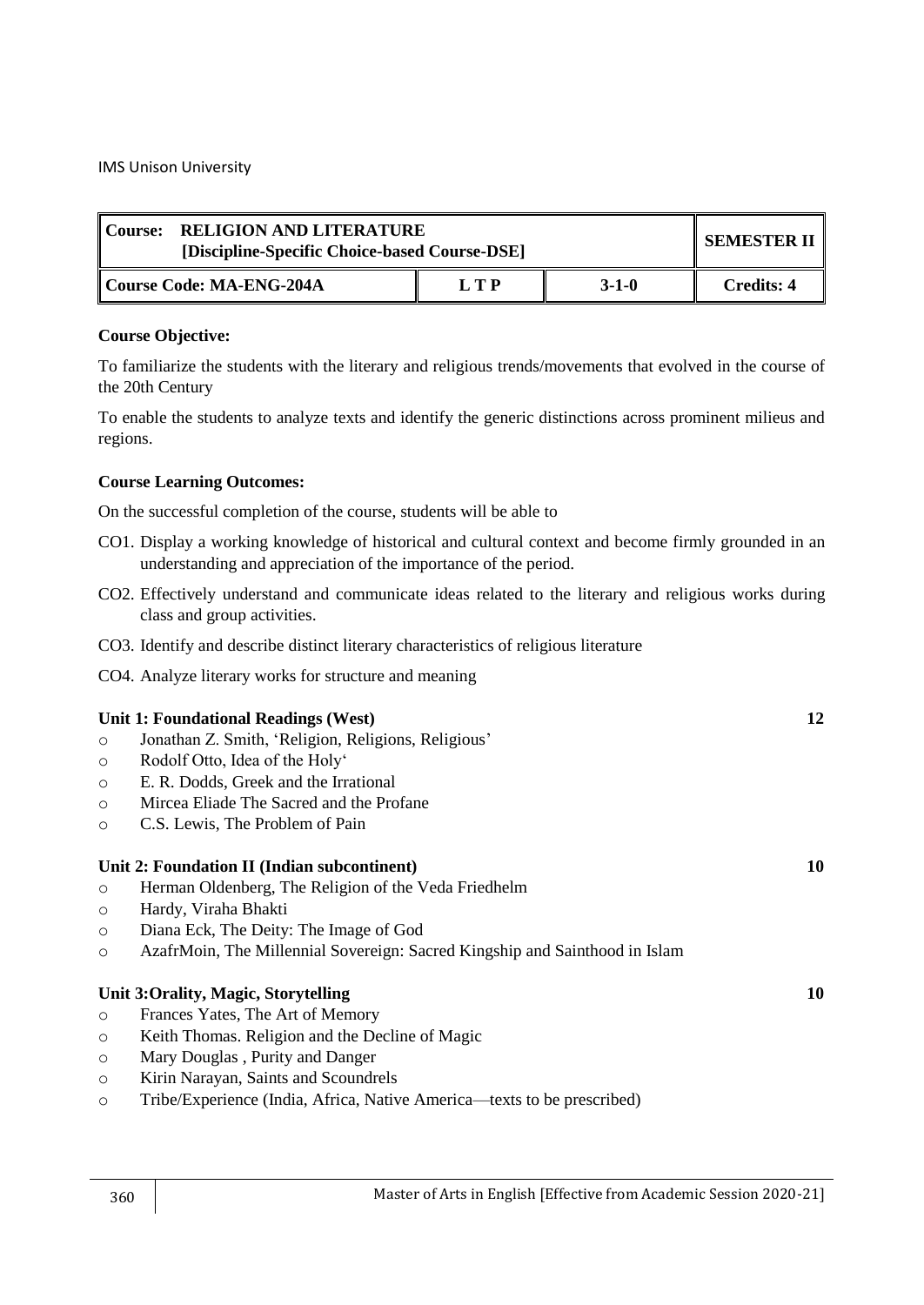| $\circ$<br>$\circ$ | Unit 4: Experiencing Literature I<br>Bunyan, from The Pilgrim's Progress<br>Selections from Thomas Traherne, Gerard Manley Hopkins, William Blake, Dante Gabriel | 10 |
|--------------------|------------------------------------------------------------------------------------------------------------------------------------------------------------------|----|
| $\circ$<br>$\circ$ | Unit 5: Experiencing Literature II<br>Rossetti, W.B. Yeats, Kabir, Mira, Iqbal, Lal Ded, and selections from Sufi poetry<br>Iconography, chanting                | 10 |
|                    | <b>Text Books</b>                                                                                                                                                |    |

TBA

## **Reference Books and Additional Readings**

Charlotte Vandullie, Mark Knight, Robert Detweiler TBA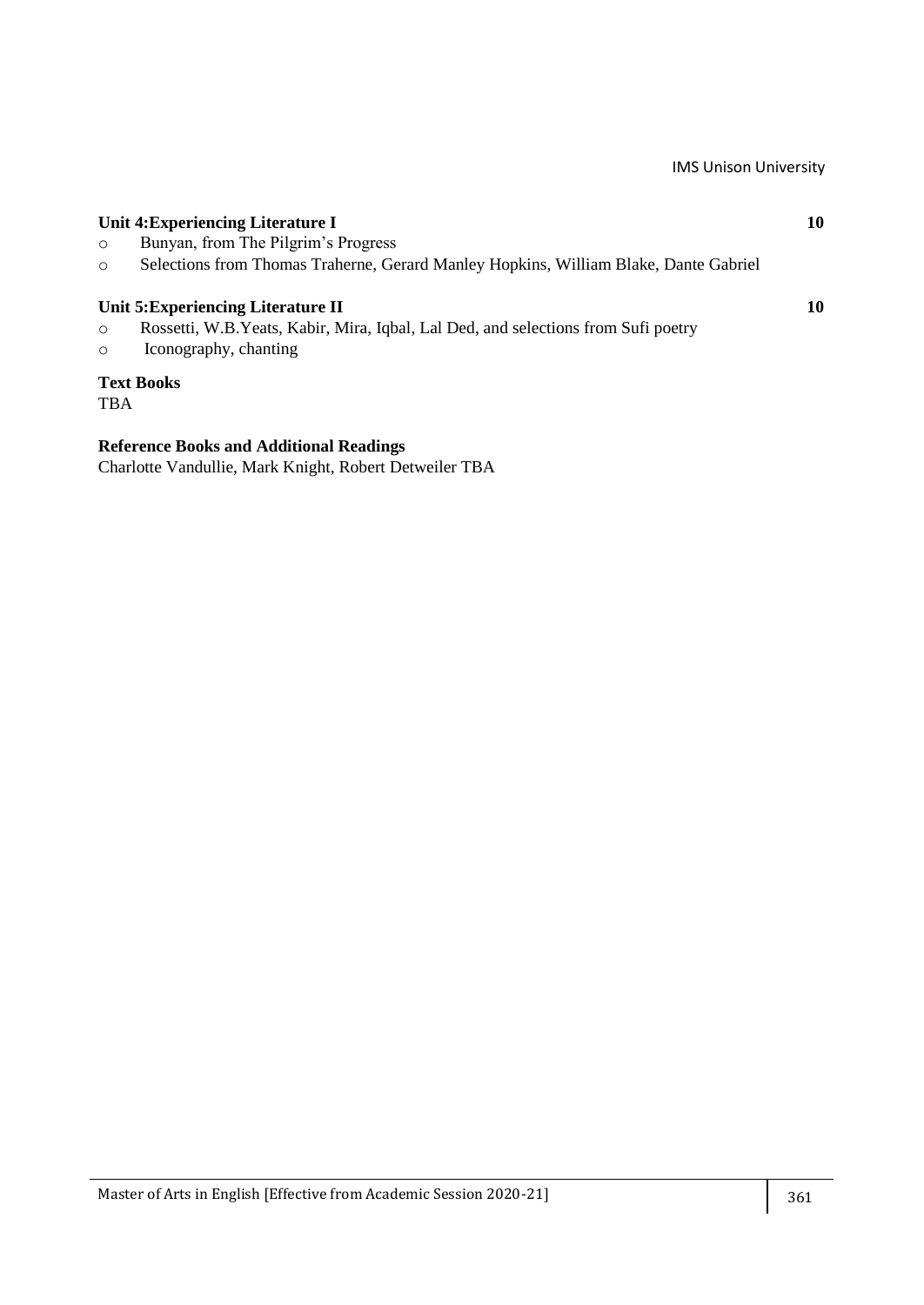| Course: VIOLENCE AND MEMORY STUDIES [Discipline-Specific Choice- SEMESTER II  <br>based Course-DSE] |     |             |                   |
|-----------------------------------------------------------------------------------------------------|-----|-------------|-------------------|
| Course Code: MA-ENG-204B                                                                            | LTP | $3 - 1 - 0$ | <b>Credits: 4</b> |

To provide an introduction to the ways in which violence is represented, remembered, and memorialized across varied contexts.

To trace the trajectory of violence from the First World War through the Holocaust to the Partitions in South Asia and understand continuities and disjunctions within the larger structures of violence and war.

To study seminal works of fiction, biography and autobiography in a global context of themes such as trauma, exile, the idea of the refugee, borders, and the nation-state to assess their continuing relevance

To provide a survey of the major literary works as well as acknowledging other representative writings of the genre

To situate these writings within the social and historical contexts that fostered their production;

To develop strong close reading, analytic skills and research skills that deepen appreciation of these works.

#### **Course Learning Outcomes:**

On the successful completion of the course, students will be able to

- CO1. Acquire a sense of the ways in which violence is represented and remembered in specific contexts and across times.
- CO2. Gain insights into the theoretical as well as social aspects of violent events and conflicts and how they are commemorated and memorialized.
- CO3. Display a working knowledge of historical and cultural context and become firmly grounded in an understanding and appreciation of the importance of the period.
- CO4. Effectively understand and communicate ideas related to the literary works during class and group activities.

## **Unit 1: Introduction: 12**

- o The Great War, 1914-18
- o Henri Barbusse, *Under Fire*
- o Ernst Junger, *Storm of Steel*

#### **Unit 2: Holocaust 10**

- o Primo Levi, If This Is a Man. Trans. Stuart Woolf (London: Abacus, 1987. First Pub. 1958)
- o Shoshana Felman and Dori Laub, Testimony: Crises of Witnessing in Literature, Psychoanalysis, and History (pp. xiii-xx, and Chapter 3.)
- o *Schindler's List*[FILM]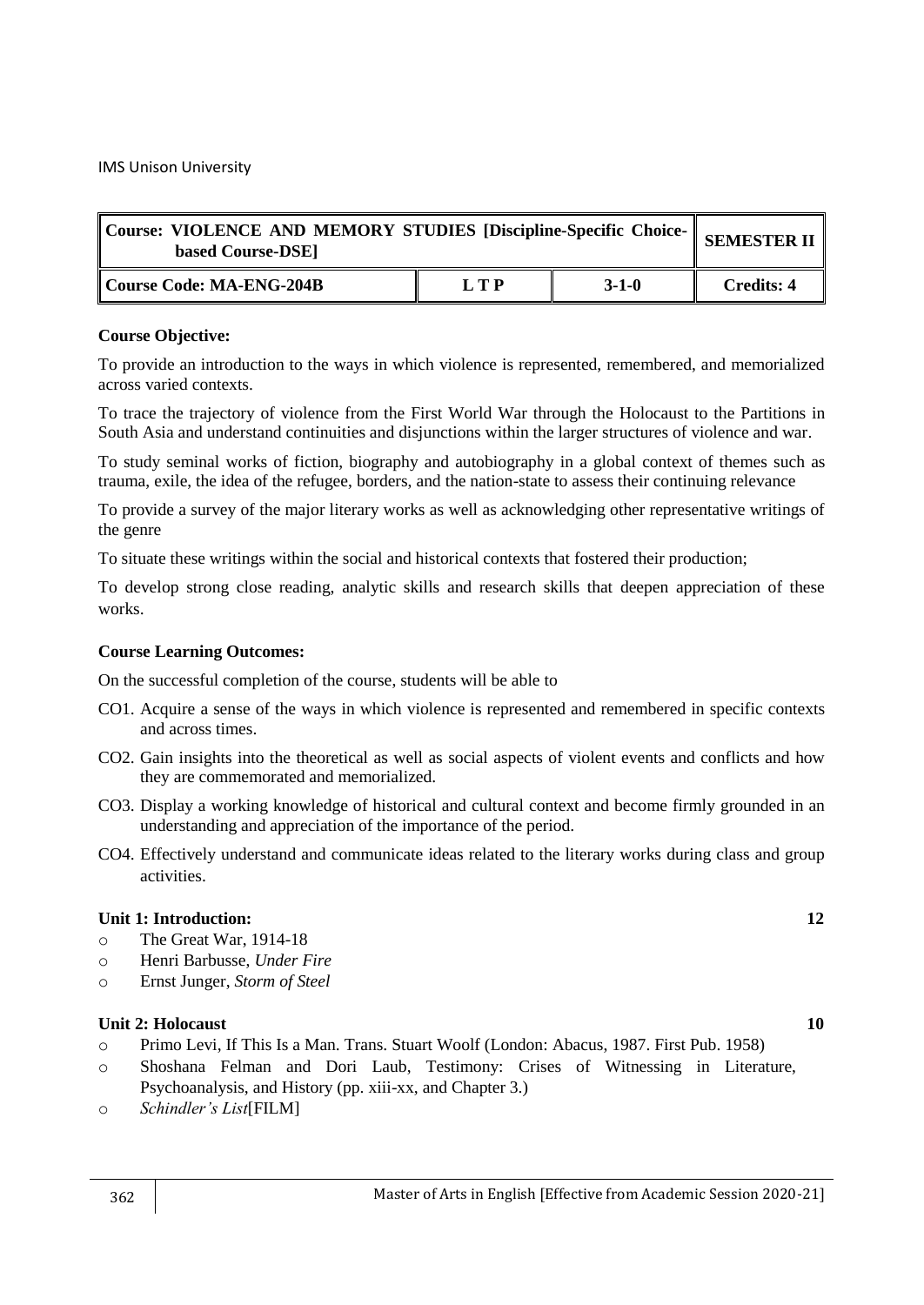## **Unit 3: The Second World War 10**

#### o Gore Vidal, *Williwaw*

- o Evelyn Waugh, *Put Out More Flags*
- o John Hersey*, Into the Valley* OR *Hiroshima*

## **Unit 4:Partition of South Asia, 1947 10**

- o Sa‗adat Hasan Manto, ‗Open It' and ‗Cold Meat' in *Black Margins: Saa'adat Hasan Manto Stories*, trans. M. Asaduddin, ed. Muhammad Umar Memon (New Delhi: Katha, 2003)
- o Rajinder Singh Bedi, ‗Lajwanti.'In *An Epic Unwritten: The Penguin Book of Partition Stories* (Delhi: Penguin, 1998), pp. 14-29.
- o Jamila Hasmi, ‗Banished.' in*An Epic Unwritten: The Penguin Book of Partition Stories from Urdu* (New Delhi: Penguin, 1998), pp. 87-105.
- o Ritu Menon and Kamla Bhasin, ‗Honourably Dead: Permissible Violence Aganist Women,' from *Borders and Boundaries: Women in India's Partition* (New Delhi: Kali for Women, 1998)

#### **Unit 5: Partition of South Asia, 1971** 10

- o Willem van Schendel, ‗Partition Studies: The Bengal Borderland' pp. 24-38.
- o Yasmin Saikia, ‗Beyond the Archive of Silence: Narratives of Violence of the 1971 Liberation War of Bangladesh,' History Workshop Journal 58 (2004): 274-286.
- o Saleha Chowdhury, ‗The Daughter,'in *Fault Lines: Stories of 1971*, Eds. Niaz Zaman and Asif Farrukhi
- o Mahmud Rahman, ‗Kerosene,'*Killing the Water: Stories.* Kamila Shamsie, Kartography
- o Marianne Hirsch, ‗Marked by Memory: Feminist Reflections on Trauma and Transmission.' *Extremities: Trauma, Testimony, and Community* (Urbana and Chicago: University of Illinois Press, 2002), pp. 71-91.

## **Text Books**

TBA

#### **Reference Books and Additional Readings**

Carthy, Edward Said, Aamir Mufti Abrams, M. H., *A Glossary of Literary Terms* Cuddon, J. A., *Penguin Dictionary of Literary Terms and Literary Theory* TBA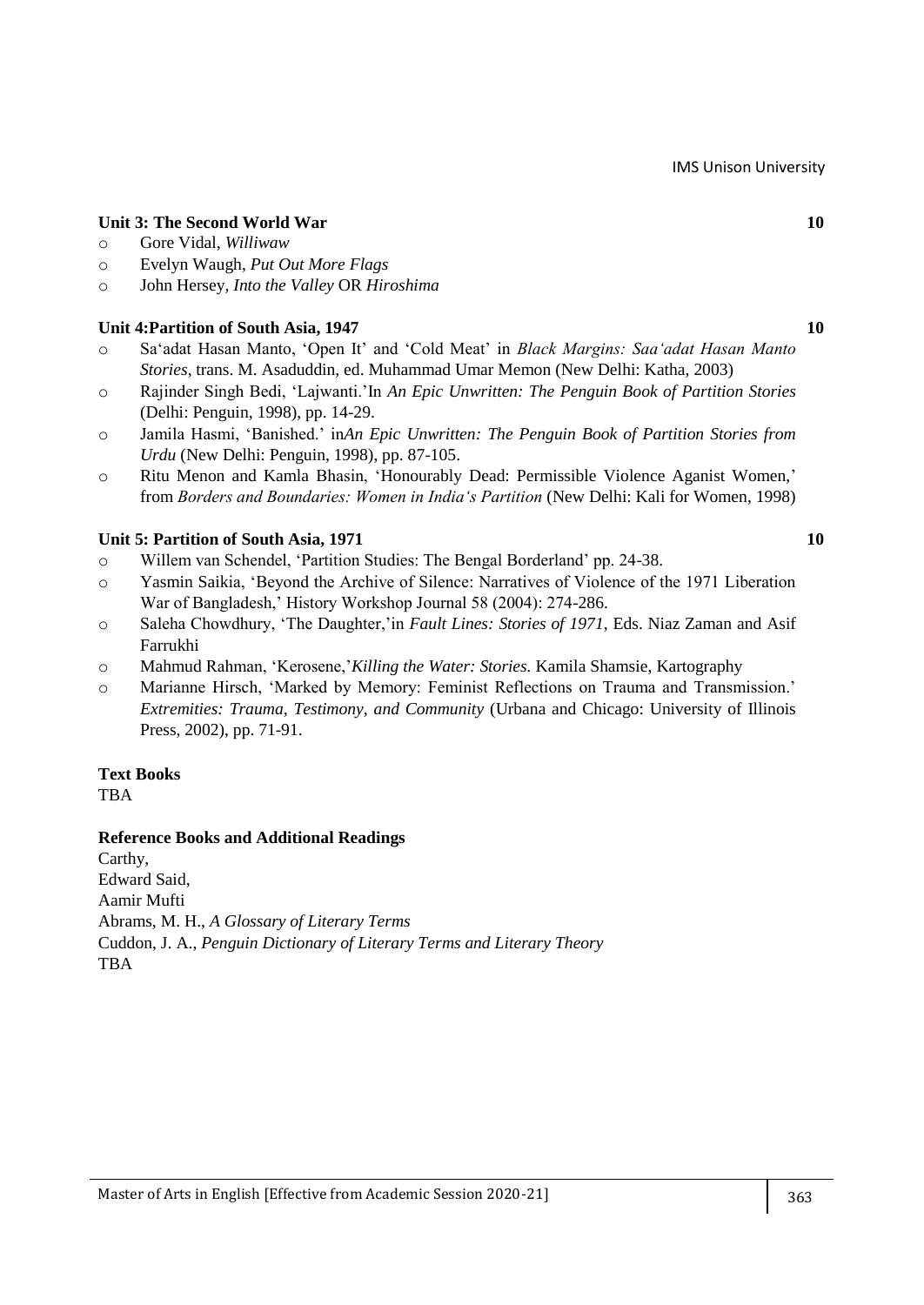| Course: VISUAL STUDIES [Open Elective Course-OE] | <b>SEMESTER I</b> |         |                   |
|--------------------------------------------------|-------------------|---------|-------------------|
| Course Code: MA-ENG-205                          | L T P             | $3-1-0$ | <b>Credits: 4</b> |

#### **Course Objective:**

To train students to interpret visuality and to read visual communications and politics.

To understand the frameworks of social and cultural history within which works of art are created, develop and change, in order to assess their continuing relevance

To provide a survey of the major works of art as well as acknowledging other representative writings of the genre

To situate these writings within the social and historical contexts that fostered their production;

To develop strong close reading, analytic skills and research skills that deepen appreciation of these works.

## **Course Learning Outcomes:**

- CO1. Examine and analyze artistic works intensively for structure and meaning through their salient features to interpret different aspects of representation.
- CO2. Demonstrate the ability to use the social, cultural and critical theories in evaluation.
- CO3. Display a working knowledge of historical and cultural context and become firmly grounded in an understanding and appreciation of the importance of the period.
- CO4. Effectively understand and communicate ideas related to the art works during class and group activities.

|         | Unit 1: Introduction: Renaissance, Mannerism, Baroque: | 12 |
|---------|--------------------------------------------------------|----|
| $\circ$ | Masaccio, Leonardo da Vinci, Titian,                   |    |
| $\circ$ | Caravaggio Alberti: On Painting                        |    |
|         | Unit 2: 18th and 19th Century Art                      | 10 |
| $\circ$ | Reynolds, Kauffman, Constable, Turner                  |    |
| $\circ$ | Reynolds, <i>Discourses</i> (Selections)               |    |
|         | Unit 3: Impressionism and Post-Impressionism:          | 10 |
| $\circ$ | Manet, Monet, Degas, Cezanne, Mary Cassatt, Van Gogh   |    |
| $\circ$ | Roger Fry                                              |    |
|         | Unit 4: India in the 19th and 20th Century:            | 10 |
| $\circ$ | Raja Ravi Verma,                                       |    |
|         |                                                        |    |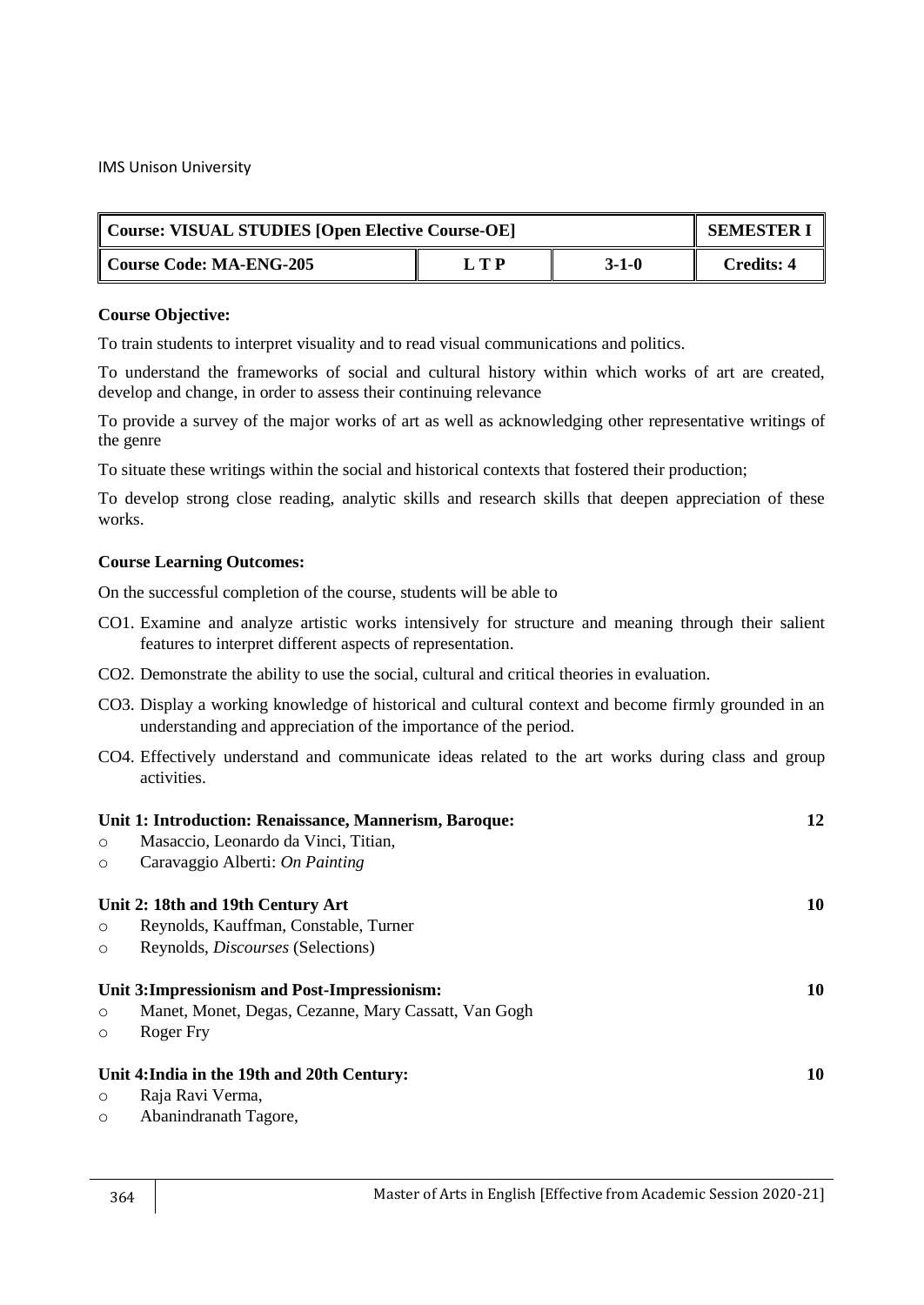- o Amrita Sher-gil, MF Hussain, Atul Dodia
- o E B Havell, Christopher Pinney

## **Unit 5: Cubism and Modern Art 10**

- o Picasso
- o Cezanne
- o Braque, Metzinger
- o Warhol

#### **Text Books**

TBA

## **Reference Books and Additional Readings**

Abrams, M. H., *A Glossary of Literary Terms* Cuddon, J. A., *Penguin Dictionary of Literary Terms and Literary Theory* TBA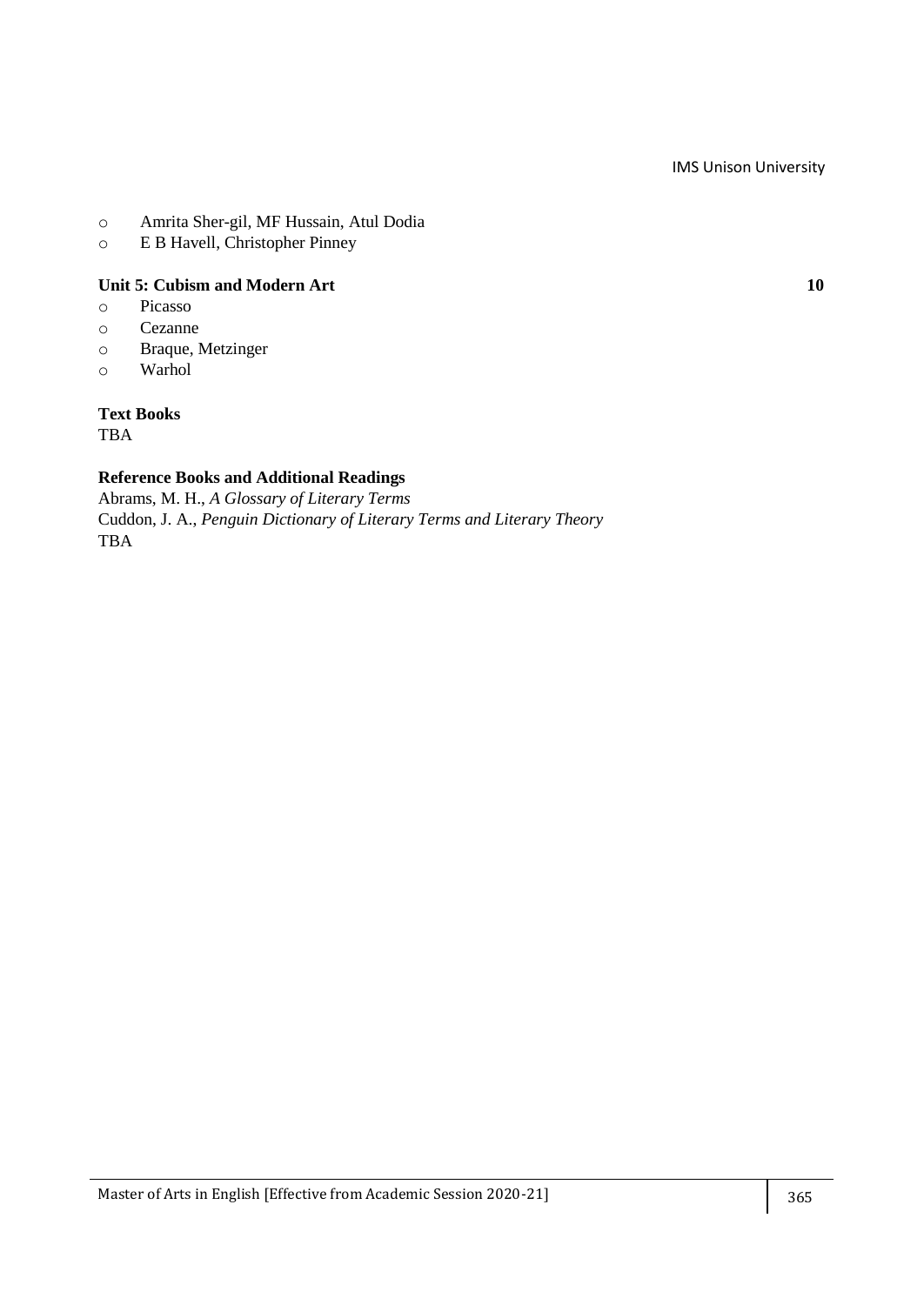| Course: CRITICISM AND THEORY -1 [Compulsory Core Course-CC] | <b>SEMESTER III</b> |                   |                   |
|-------------------------------------------------------------|---------------------|-------------------|-------------------|
| Course Code: MA-ENG-301                                     | LTP                 | $\parallel$ 3-1-0 | <b>Credits: 4</b> |

#### **Course Objective:**

To develop students' understanding of the principles of Indian as well as Western European philosophy and aesthetic theory

To trace the evolution of these principles from the Classical to the Romantic and Modern periods.

To equip students with the knowledge and skills to read, comprehend and write about texts at an advanced level by applying the principles of literary criticism and theory.

## **Course Learning Outcomes:**

- CO1. Examine and analyze literary works intensively for structure and meaning through their salient features to interpret different aspects of literature.
- CO2. Demonstrate the ability to use the critical theories in literary evaluation.
- CO3. Display a working knowledge of historical and cultural context and become firmly grounded in an understanding and appreciation of the importance of the period.
- CO4. Effectively understand and communicate ideas related to the literary works during class and group activities.

|           | Unit 1: Introduction:                                                    | 12 |
|-----------|--------------------------------------------------------------------------|----|
| $\circ$   | Bhartrhari 'On Syntax and Meaning' from <i>Vakyapadiya</i>               |    |
| $\circ$   | Anandavardhana 'Dhwani: Structure of Poetic Meaning from Dhvanyaloka     |    |
| $\circ$   | Kuntaka 'Language of Poetry and Metaphor' from <i>Vakrokti-Jivita</i>    |    |
| Unit $2:$ |                                                                          | 10 |
| $\circ$   | Plato, <i>The Republic</i> , Book X                                      |    |
| $\circ$   | Aristotle, The Poetics                                                   |    |
| Unit $3:$ |                                                                          | 10 |
| $\circ$   | William Wordsworth, Preface to Lyrical Ballads (1802).                   |    |
| $\circ$   | S T Coleridge, <i>Biographia Literaria</i> , Chapters IV, XIII, and XIV. |    |
| $\circ$   | P B Shelley, A Defence of Poetry                                         |    |
| $\circ$   | Matthew Arnold, A Study of Poetry                                        |    |
| Unit 4:   |                                                                          | 10 |
| $\circ$   | I A Richards, 'Metaphor' and 'The Command of Metaphor'                   |    |
| $\circ$   | Boris Eichenbaum The Formal Method'                                      |    |
| $\circ$   | Cleanth Brooks 'The Formalist Critics'                                   |    |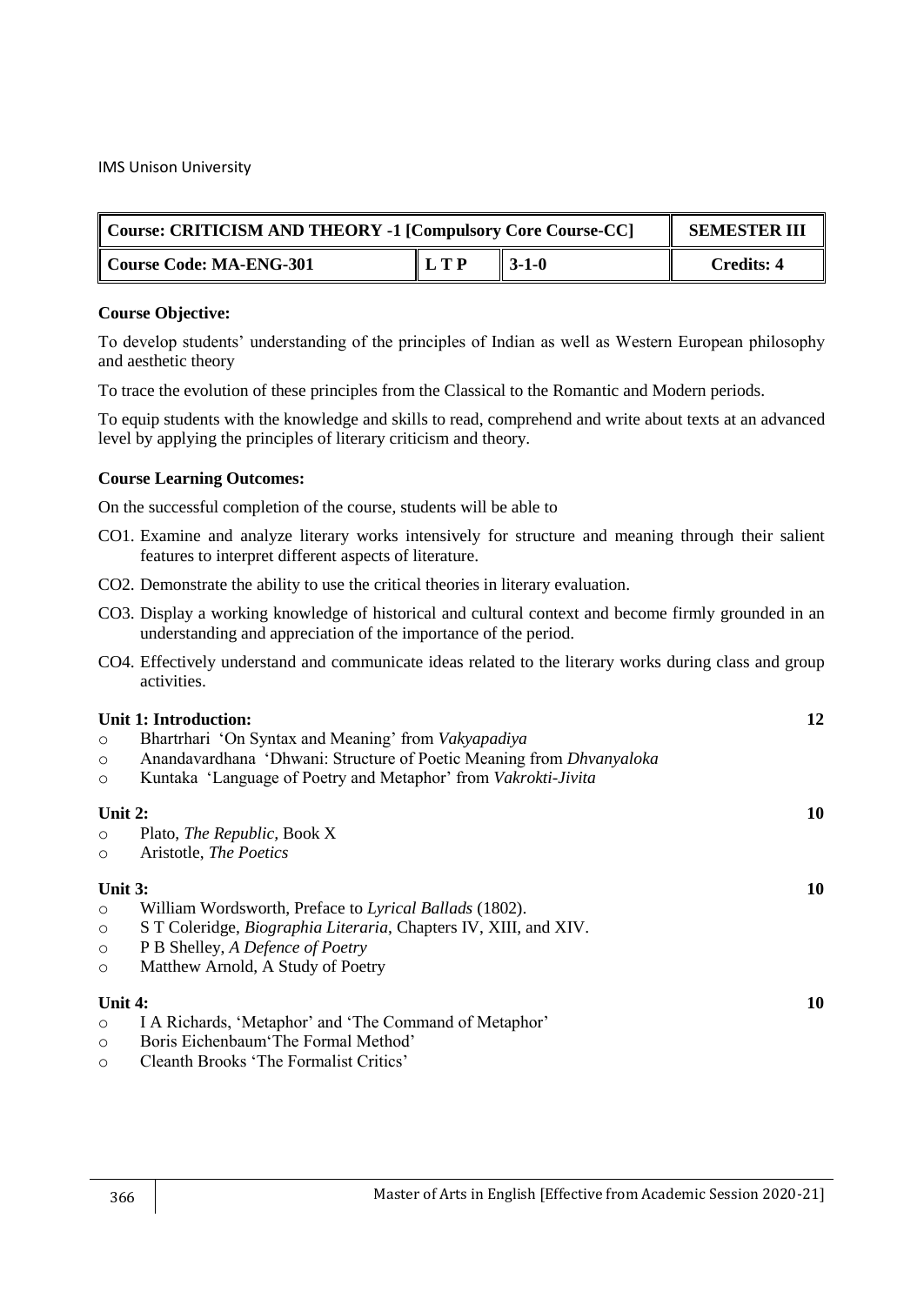## **Unit 5:** 10

- o Northrop Frye ‗Archetypes of Literature'
- o T.S. Eliot, ‗Tradition and the Individual Talent'

## **Text Books**

Greenblatt, Stephen Gen. Ed., *The Norton Anthology of Theory and Criticism* Lodge, David, *Modern Criticism and Theory* Barry, Peter. *Beginning Theory: An Introduction to Literary and Cultural Theory*.

## **Reference Books and Additional Readings**

Chaudhery, Satya Dev. *Glimpses of Indian Poetics*. New Delhi; Sahitya Academy, 2002. Devy, G. N. Ed. *Indian Literary Criticism: Theory and Interpretation*. Hyderabad: Orient Longman, 2002.

Eagleton, Terry. *Literary Theory: An Introduction*.

Wimsatt, William K. And Cleanth Brooks. *Literary Criticism: A Short History*. New Delhi: Oxford and IBH, 1957.

Abrams, Meyer H. *The Mirror and the Lamp: Romantic Theory and the Critical Tradition*. New York: OUP, 1977.

Thompson, E. M., *Russian Formalism and Anglo-American New Criticism*. The Hague: Mouton, 1971.

Abrams, M. H., *A Glossary of Literary Terms*

Cuddon, J. A., *Penguin Dictionary of Literary Terms and Literary Theory* **TBA**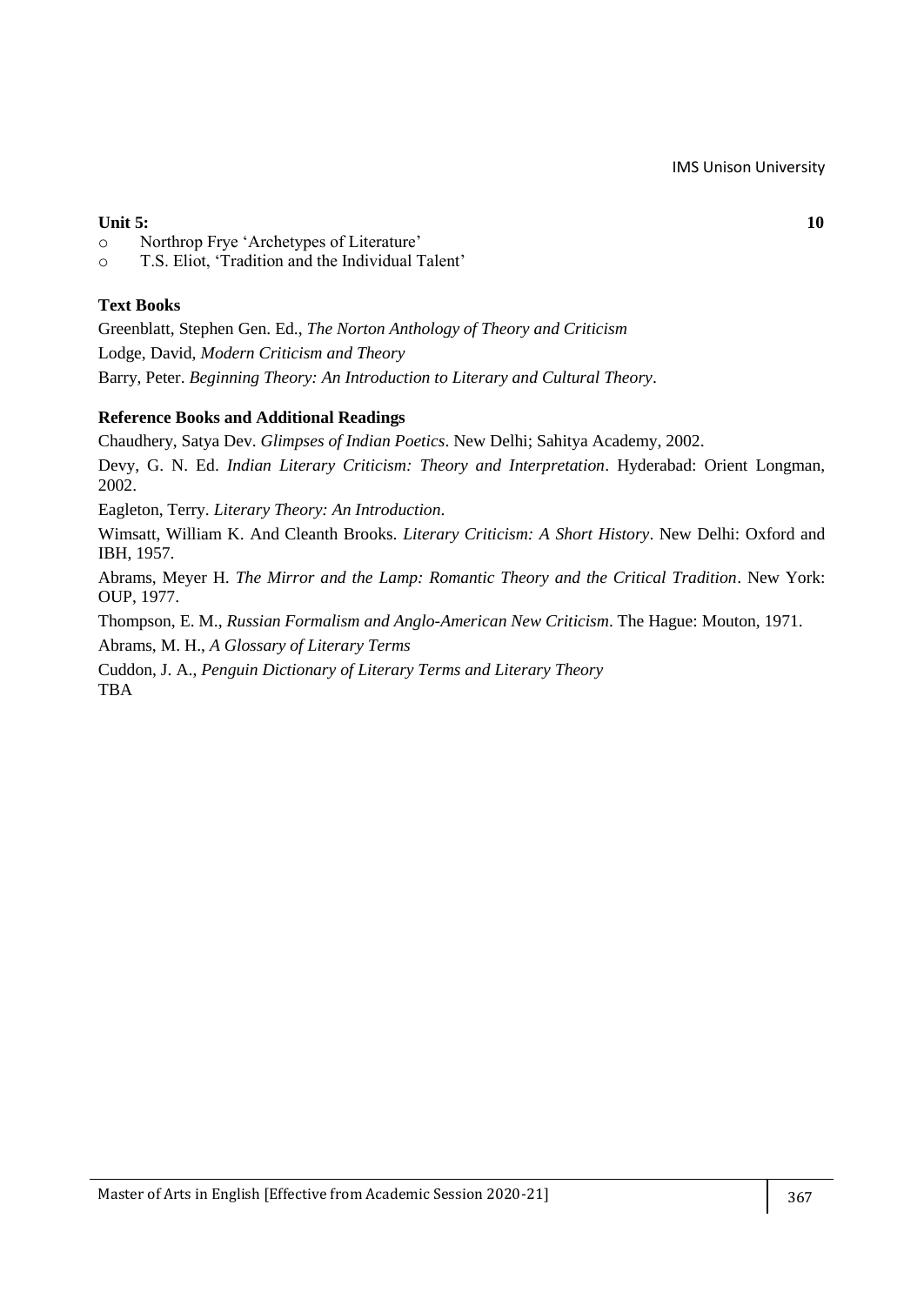| Course: THE LONG NINETEENTH CENTURY [Compulsory Core   <br>Course-CC] | <b>SEMESTER III</b> |             |                   |
|-----------------------------------------------------------------------|---------------------|-------------|-------------------|
| Course Code: MA-ENG-302                                               | LTP                 | $3 - 1 - 0$ | <b>Credits: 4</b> |

## **Course Objective:**

To study seminal works of  $19<sup>th</sup>$  century literature and assess their continuing relevance

To educate students about some key factors --nation/ colony, community, class, gender and race that contributed to 19<sup>th</sup> and 20<sup>th</sup> century politics and society and map the cultural crossroads of empire.

To provide a survey of the major literary works as well as acknowledging other representative writings of the period(s)

To situate these writings within the social and historical contexts that fostered their production;

To develop strong close reading, analytic skills and research skills that deepen appreciation of these works.

## **Course Learning Outcomes:**

- CO1. Examine and analyze literary works intensively for structure and meaning through their salient features to interpret different aspects of literature.
- CO2. Demonstrate the ability to use the critical theories in literary evaluation.
- CO3. Display a working knowledge of historical and cultural context and become firmly grounded in an understanding and appreciation of the importance of the period.
- CO4. Effectively understand and communicate ideas related to the literary works during class and group activities.

|         | Unit 1: Introduction:                                                 | 12 |
|---------|-----------------------------------------------------------------------|----|
| $\circ$ | W. M Thackeray, Vanity Fair                                           |    |
|         |                                                                       |    |
| Unit 2  |                                                                       | 10 |
| $\circ$ | Thomas Hardy, The Mayor of Casterbridge                               |    |
|         |                                                                       |    |
| Unit 3: |                                                                       | 10 |
| $\circ$ | Walt Whitman: 'Song of Myself' from Leaves of Grass                   |    |
| $\circ$ | John Keats: 'Ode on a Grecian Urn'                                    |    |
|         |                                                                       |    |
| Unit 4: |                                                                       | 10 |
| $\circ$ | Robert Browning, 'The Bishop Orders His Tomb,' "Caliban upon Setebos' |    |
| $\circ$ | Alfred, Lord Tennyson, 'Ulysses,' 'In Memoriam,' (selection)          |    |
|         |                                                                       |    |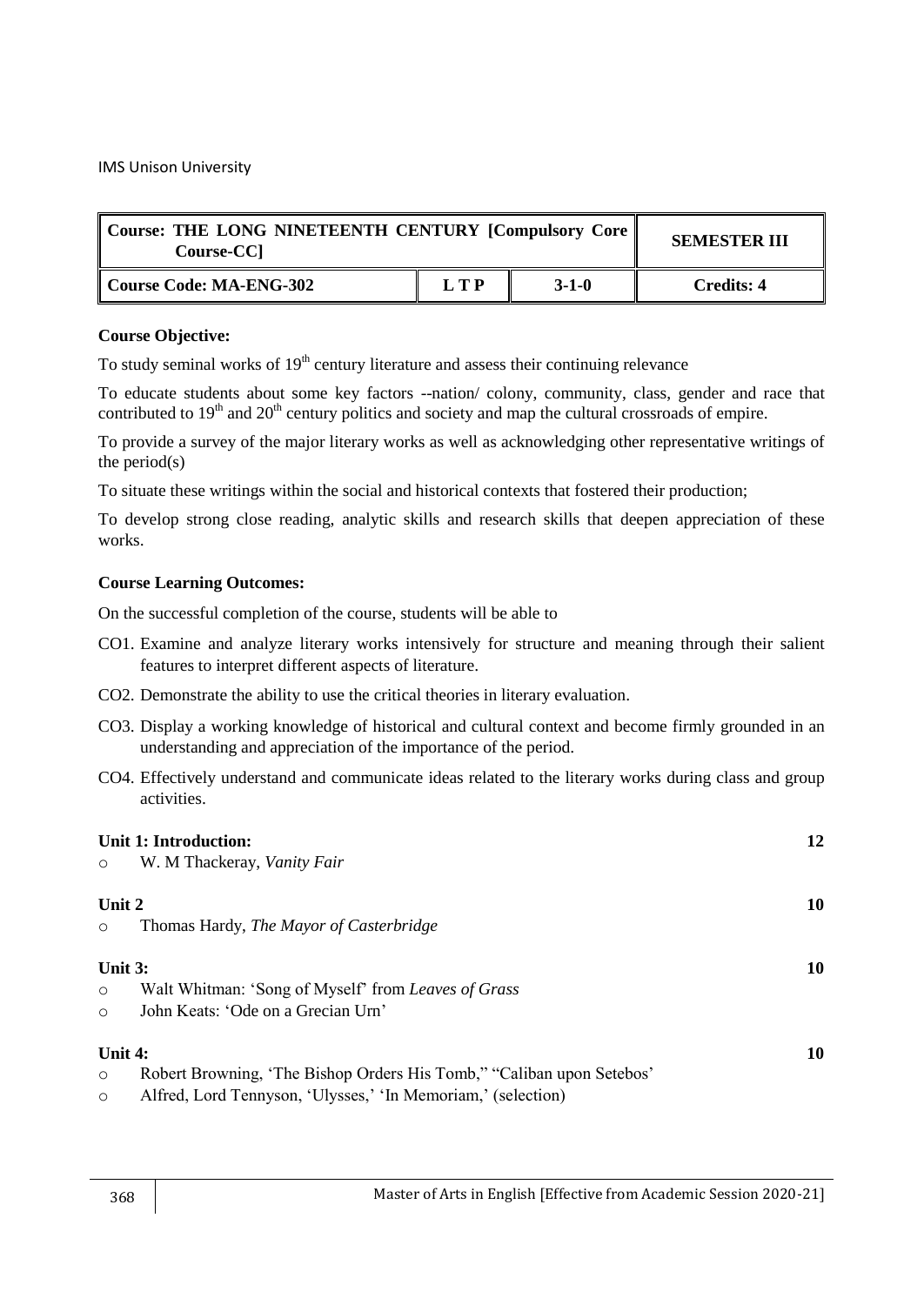**Unit 5: 10**

o Bankim Chatterji: *Anandmath*

# **Text Books**

TBA

## **Reference Books and Additional Readings**

Abrams, M. H., *A Glossary of Literary Terms* Cuddon, J. A., *Penguin Dictionary of Literary Terms and Literary Theory* TBA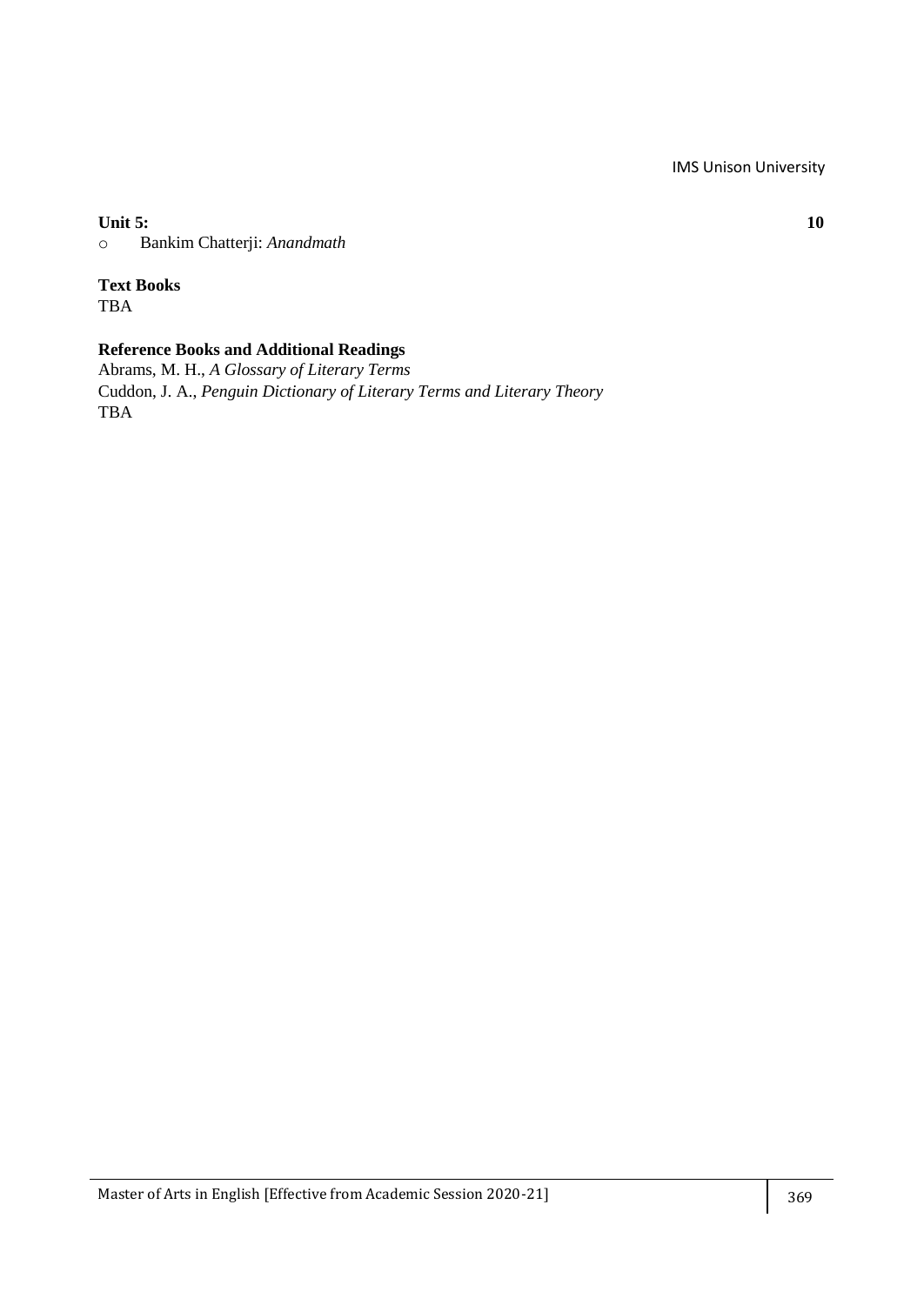| Course: FICTION [Discipline-Specific Choice-based Course-DSE] | <b>SEMESTER III</b> |                   |            |
|---------------------------------------------------------------|---------------------|-------------------|------------|
| Course Code: MA-ENG-303A                                      | L T P               | $\parallel$ 3-1-0 | Credits: 4 |

#### **Course Objective:**

To study seminal works of Fiction in a global context and assess their continuing relevance

To understand how fiction records and alters social and cultural realities.

To understand the use of strategies of narrative, theme and image in fiction

To provide a survey of the major literary works as well as acknowledging other representative writings of the genre

To situate these writings within the social and historical contexts that fostered their production;

To develop strong close reading, analytic skills and research skills that deepen appreciation of these works.

## **Course Learning Outcomes:**

- CO1. Examine and analyze literary works intensively for structure and meaning through their salient features to interpret different aspects of literature.
- CO2. Demonstrate the ability to use the critical theories in literary evaluation and methods of textual analysis
- CO3. Display a working knowledge of historical and cultural context and become firmly grounded in an understanding and appreciation of the capacity of fiction to bring about social and cultural change
- CO4. Effectively understand and communicate ideas related to the literary works during class and group activities.

| $\circ$            | Unit 1: Introduction:<br>Jane Austen, Persuasion     | 12 |
|--------------------|------------------------------------------------------|----|
| Unit 2:<br>$\circ$ | Charles Dickens, A Tale of Two Cities                | 10 |
| Unit 3:<br>$\circ$ | James Joyce, A Portrait of the Artist as A Young Man | 10 |
| Unit 4:<br>$\circ$ | Milan Kundera, The Unbearable Lightness of Being     | 10 |
| Unit 5:<br>$\circ$ | Vikram Seth, A Suitable Boy                          | 10 |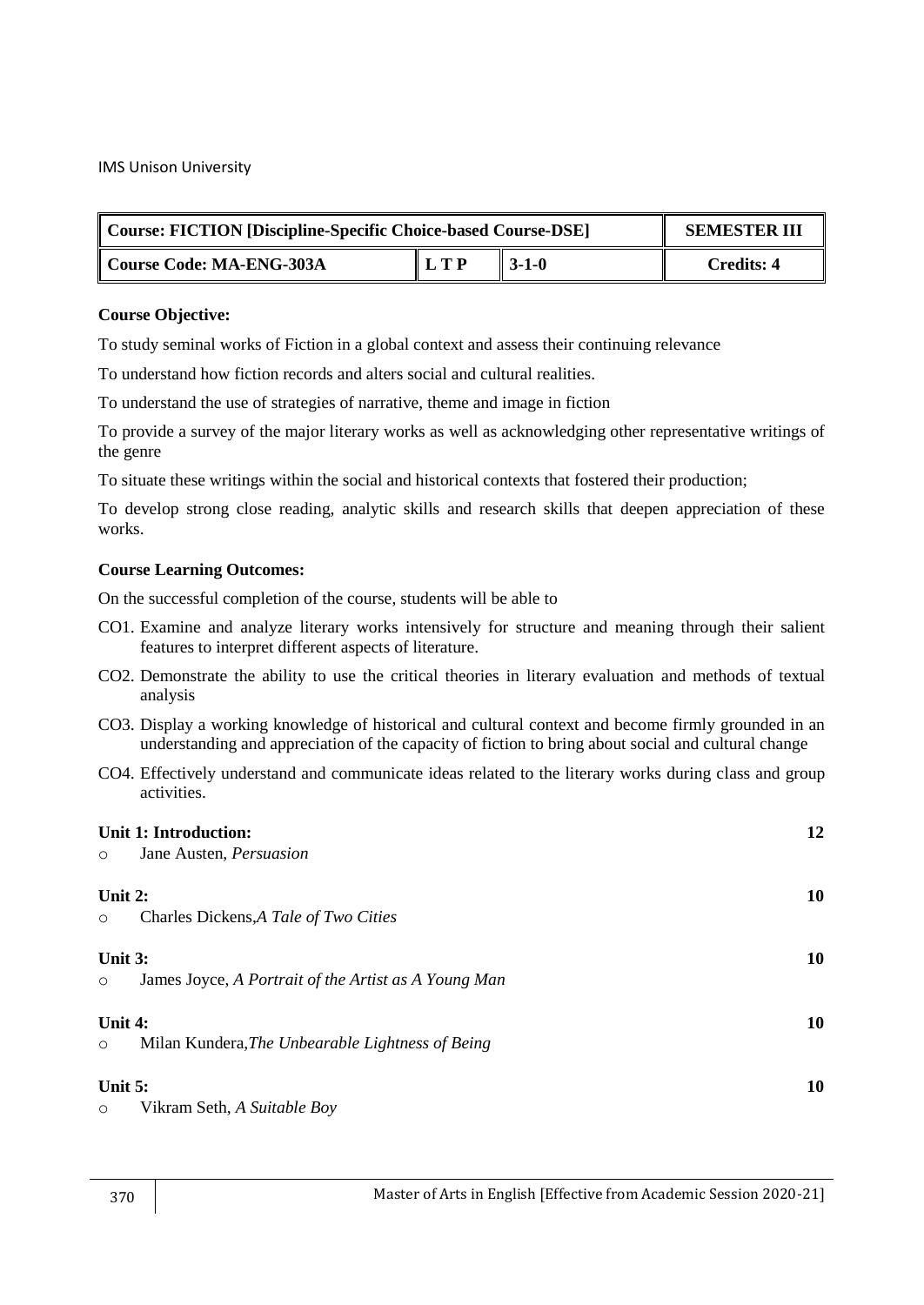# **Text Books**

TBA

# **Reference Books and Additional Readings**

Abrams, M. H., *A Glossary of Literary Terms* Cuddon, J. A., *Penguin Dictionary of Literary Terms and Literary Theory* TBA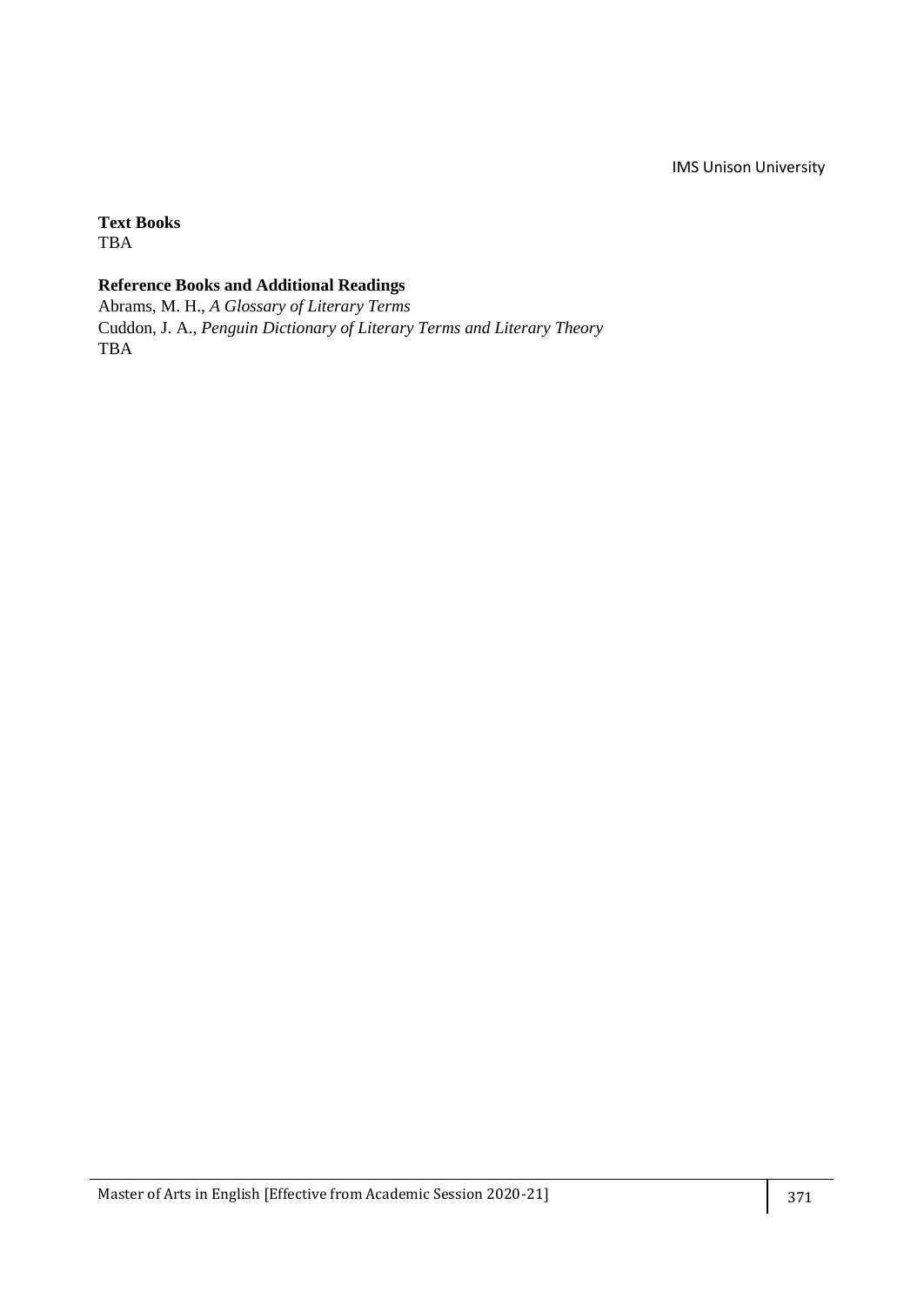| Course: MODERN DRAMA [Discipline-Specific Choice-based Course-DSE] | <b>SEMESTER III</b> |         |            |
|--------------------------------------------------------------------|---------------------|---------|------------|
| Course Code: MA-ENG-303B                                           | LTP                 | $3-1-0$ | Credits: 4 |

## **Course Objective:**

To study seminal works of Modern British and European Drama in a global context and assess their continuing relevance

To provide a survey of the major literary works as well as acknowledging other representative writings of the genre

To situate these writings within the social and historical contexts that fostered their production;

To develop strong close reading, analytic skills and research skills that deepen appreciation of these works.

## **Course Learning Outcomes:**

On the successful completion of the course, students will be able to

- CO1. Examine and analyze literary works intensively for structure and meaning through their salient features to interpret different aspects of literature.
- CO2. Demonstrate the ability to use the critical theories in literary evaluation.
- CO3. Display a working knowledge of historical and cultural context and become firmly grounded in an understanding and appreciation of the importance of the period.
- CO4. Effectively understand and communicate ideas related to the literary works during class and group activities.

## **Unit 1: Introduction: 12**

o Henrik Ibsen, *A Doll's House* **Unit 2: 10** o George Bernard Shaw, *Arms and the Man* **Unit 3: 10** o Bertolt Brecht, *Mother Courage and Her Children* **Unit 4: 10** o Ionesco, *Rhinoceros* **Unit 5:** 10 o Michael Frayn, *Noises Off* **Text Books** Greenblatt, StephenGen. Ed., *The Norton Anthology of Drama*  TBA

## **Reference Books and Additional Readings**

Abrams, M. H., *A Glossary of Literary Terms*

Cuddon, J. A., *Penguin Dictionary of Literary Terms and Literary Theory* TBA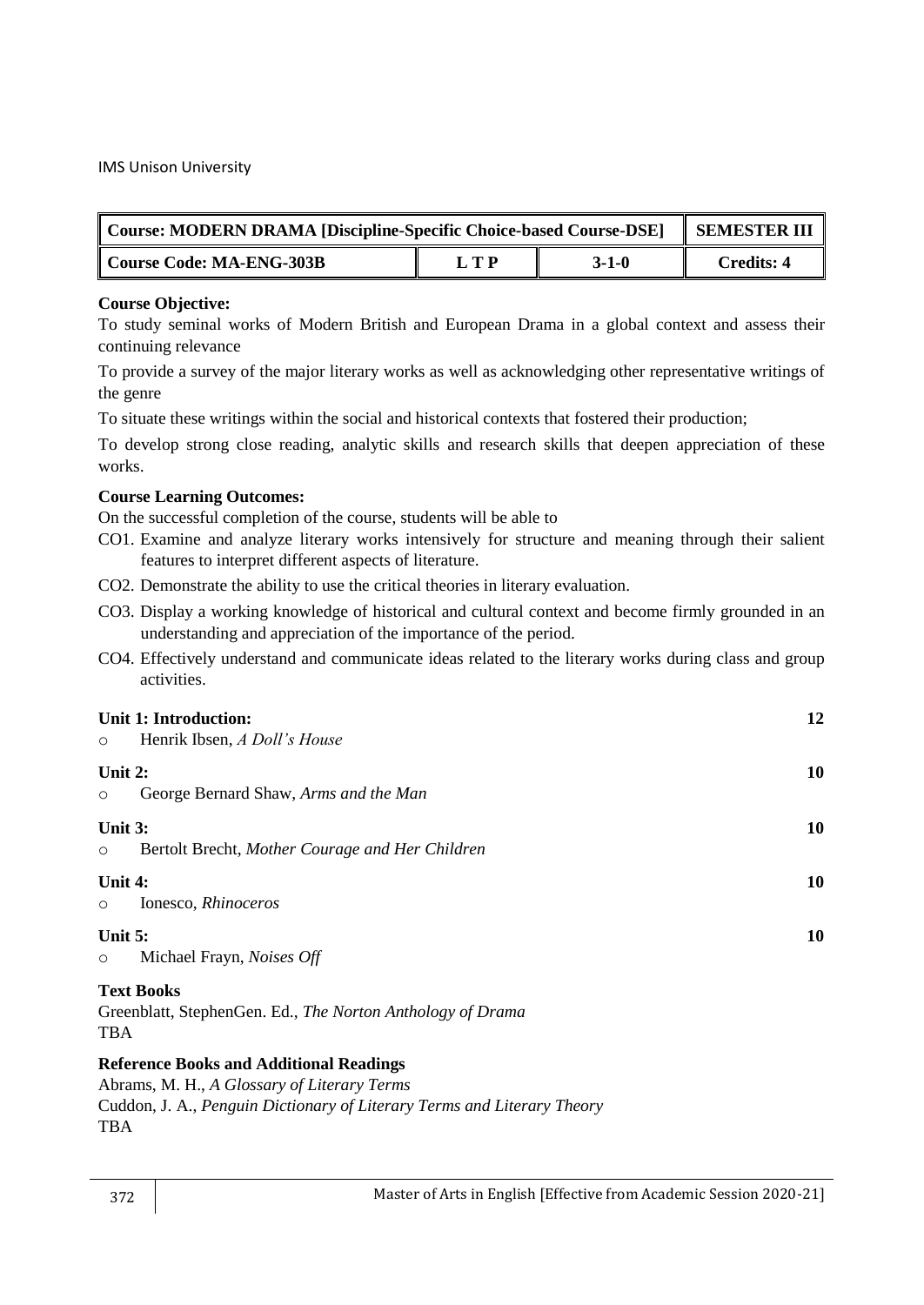| Course: LITERATURE OF THE AMERICAS [Discipline-Specific Choice-<br>based Course-DSE] | <b>SEMESTER III</b> |         |                   |
|--------------------------------------------------------------------------------------|---------------------|---------|-------------------|
| Course Code: MA-ENG-304A                                                             | LTP                 | $3-1-0$ | <b>Credits: 4</b> |

To gain insights into the literatures of the Americas written in English and in translation.

To study seminal works of writers from North, South and Central America and the Caribbean in a global context and assess their continuing relevance

To understand the gradual movement away from US-centric writings towards a more hemispheric focus on issues of race, settler colonial violence, memory, and immigration.

To provide a survey of the major literary works as well as acknowledging other representative writings of the genre

To situate these writings within the social and historical contexts that fostered their production;

To develop strong close reading, analytic skills and research skills that deepen appreciation of these works.

#### **Course Learning Outcomes:**

- CO1. Think about a body of writings that is varied and complex and not limited to the United States.
- CO2. Examine and analyze literary works intensively for structure and meaning through their salient features to interpret different aspects of literature.
- CO3. Demonstrate the ability to use the critical theories in literary evaluation.
- CO4. Display a working knowledge of historical and cultural context and become firmly grounded in an understanding and appreciation of the importance of the period.
- CO5. Effectively understand and communicate ideas related to the literary works during class and group activities.

|           | Unit 1: Introduction:                                                          | 12 |
|-----------|--------------------------------------------------------------------------------|----|
| $\circ$   | Hector St John de Crevecoeur, Letters from An American Farmer, Letters 3 and 9 |    |
| $\circ$   | Herman Melville, Moby Dick                                                     |    |
| Unit $2:$ |                                                                                | 10 |
| $\circ$   | F. Scott Fitzgerald, — The Diamond as Big as the Ritz', 'The Ice Palace'       |    |
| $\circ$   | Amy Tan, 'Rules of the Game,' 'Two Kinds'                                      |    |
| Unit $3:$ |                                                                                | 10 |
| $\circ$   | Ralph Ellison, <i>Invisible Man</i>                                            |    |
| $\circ$   | James Baldwin, The Fire Next Time                                              |    |
|           |                                                                                |    |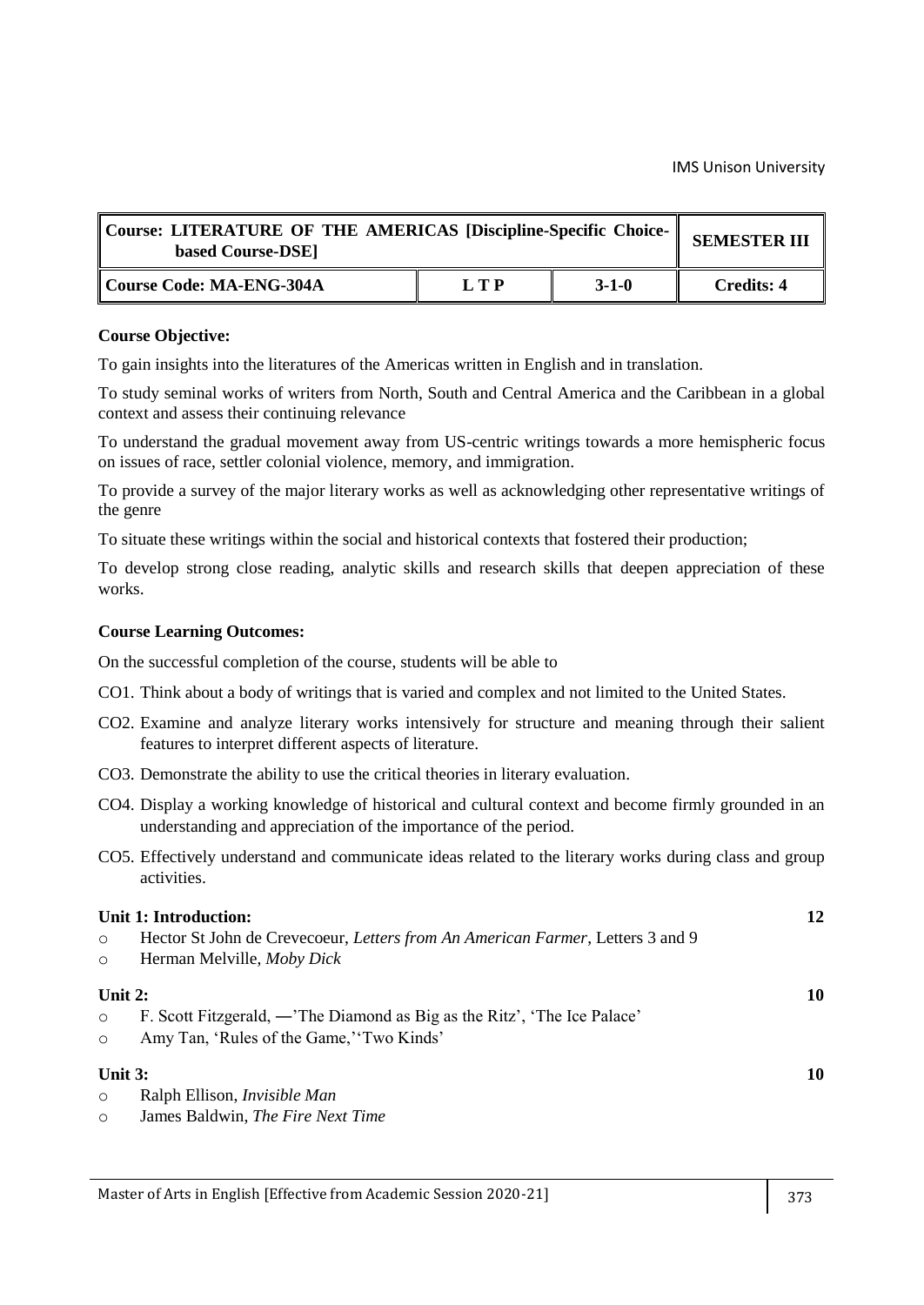## **Unit 4: 10**

- o Gabriel Garcia Marquez, *One Hundred Years of Solitude*
- o Jorge Luis Borges, ‗The Garden of Forking Paths' and ‗Funes the Memorious' in *Labyrinths*, Trans. Donald A. Yates and James E. Irby (New Directions, 1962)
- o Armonia Somers, ‗The Fall,' and Marta Lynch, ‗Latin Lover,' in Alberto Manguel, ed. *Other Fires* (New York: Clarkson Potter, 1986)
- o Octavio Paz, ‗The Labyrinth of Solitude'

## **Unit 5: 10**

- o Lorraine Hansberry, *A Raisin in the Sun*
- o Arthur Miller, *All My Sons*

## **Text Books**

Greenblatt, StephenGen. Ed., *The Norton Anthology of English Literature*: TBA

#### **Reference Books and Additional Readings**

Richard Wright, F O Matthiessen, A N Kaul Abrams, M. H., *A Glossary of Literary Terms* Cuddon, J. A., *Penguin Dictionary of Literary Terms and Literary Theory* TBA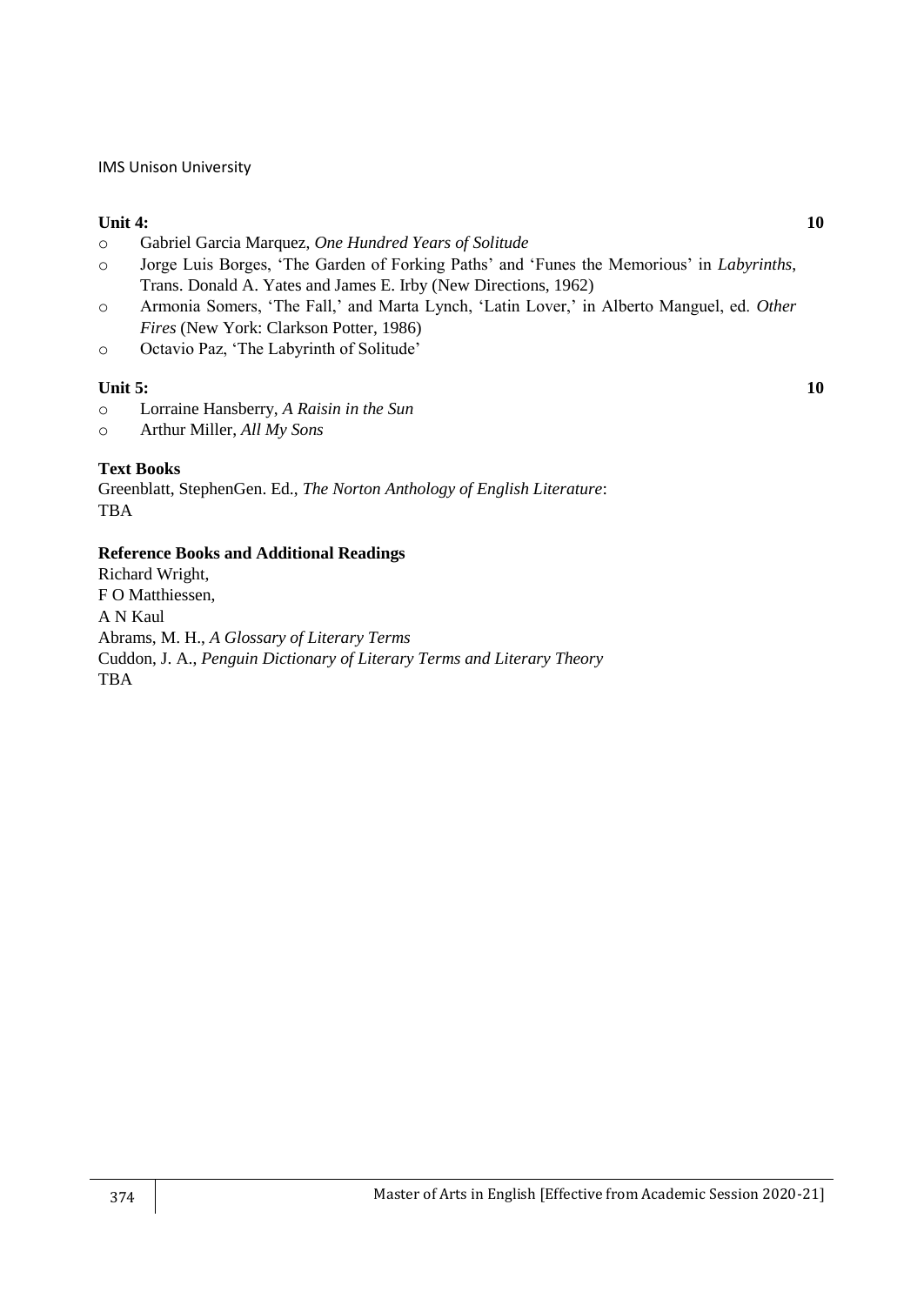| Course: POSTCOLONIAL LITERATURESAND THEORY [Discipline-   <br><b>Specific Choice-based Course-DSE</b> |     |             | <b>SEMESTER III</b> |
|-------------------------------------------------------------------------------------------------------|-----|-------------|---------------------|
| Course Code: MA-ENG-304B                                                                              | LTP | $3 - 1 - 0$ | Credits: 4          |

#### **Course Objective:**

To study seminal works of writers in the field of postcolonial literatures and theory.

To examine a diverse selection of postcolonial literatures from some of the major former geographical centers of colonialism: South Asia, Africa, the Middle East and the Caribbean in a global context and assess their continuing relevance

To provide a survey of the major literary works as well as acknowledging other representative writings of the genre

To situate these writings within the social and historical contexts that fostered their production;

To develop strong close reading, analytic skills and research skills that deepen appreciation of these works.

#### **Course Learning Outcomes:**

On the successful completion of the course, students will be able to

- CO1. Have knowledge about a wide range of topics, including: the migration of people during and in the aftermath of the colonial encounter; trans-Atlantic slavery, the apartheid regime and its aftermath, and the Algerian struggle for liberation. .
- CO2. Think about diverse forms of anti-colonial resistance; the power and limits of anti-colonial nationalisms; the exclusions of nationalist discourse; the gendering of nations, and the patriarchal construction of women as emblems of the nation.
- CO2. Demonstrate the ability to use the critical theories in literary evaluation.
- CO3. Display a working knowledge of historical and cultural context and become firmly grounded in an understanding and appreciation of the importance of the period.
- CO4. Effectively understand and communicate ideas related to the literary works during class and group activities.

## **Unit 1: Introduction: 12**

- o Edward Said, from *Culture and Imperialism*, pp. xi-xxxi; 1-14 & 61-72
- o Robert Young, *Postcolonialism: An Historical Introduction* (Excerpts)
- o Frantz Fanon, Selections from *The Wretched of the Earth*: ―On Violence, ―Conclusion, Colonial Violence and Mental Disorders, and Jean Paul Sartre's —Preface.

#### **Unit 2:** 10

- o J.M. Coetzee, *Age of Iron*
- o J.M. Coetzee, ‗Apartheid Thinking', from *Giving Offense: Essays on Censorship*, (1997)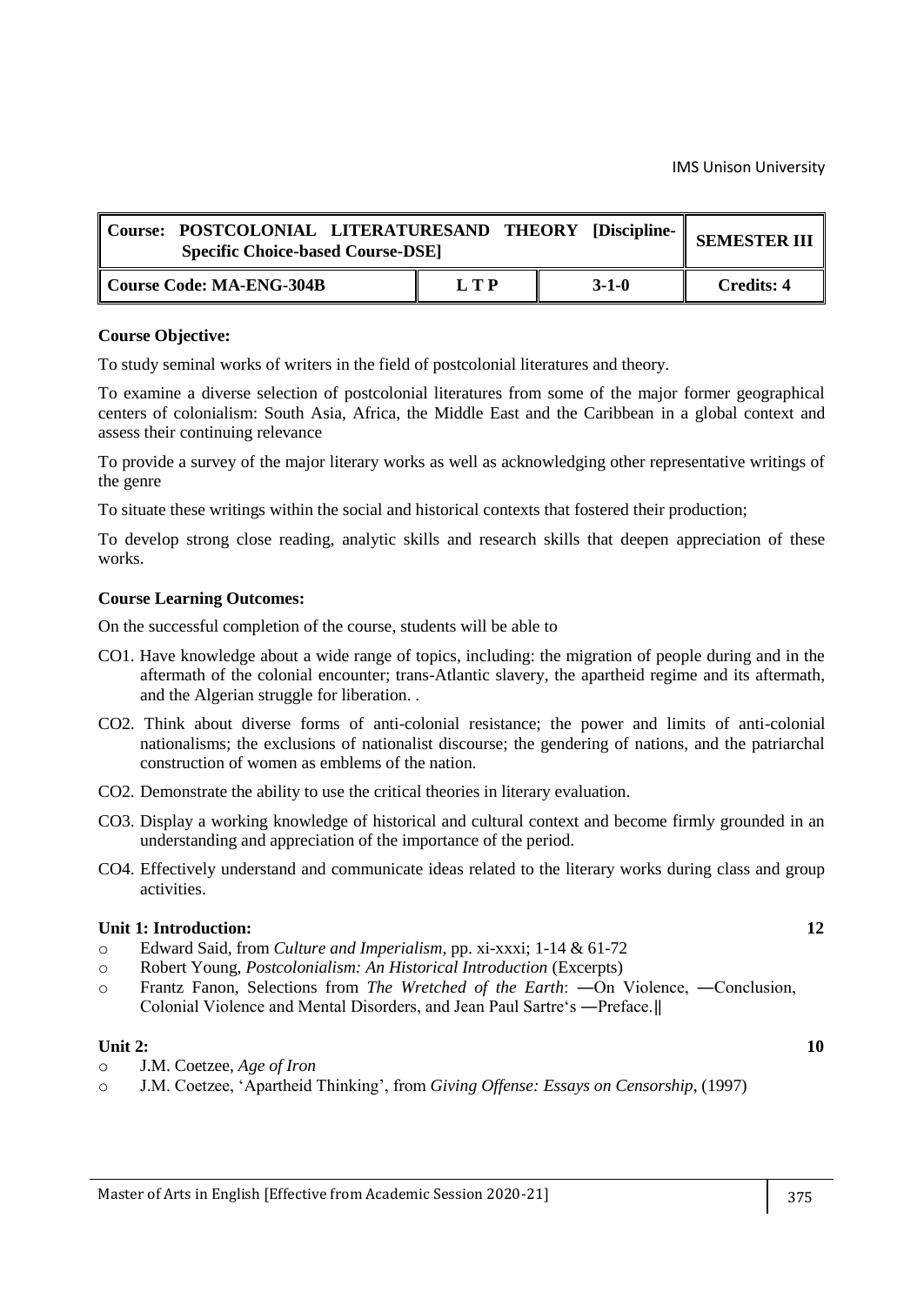## **Unit 3: 10**

- o Fred D‗Aguiar, *Feeding the Ghosts*
- o Derek Walcott, ‗A Far Cry from Africa,' Selected narratives from *We Mark your Memory: Writings from the Descendants of Indenture*, Eds. David Dabydeen, Maria del Pilar Kaladeen and Tina K. Ramnarine.
- $\circ$

## **Unit 4: 10**

- o M.K. Gandhi, *Hind Swaraj* (Excerpts)
- o Sri Aurobindo, 'What is Nationalism?' (1909)

## **Unit 5: 10**

- o Rabindranath Tagore, *The Home and the World* (1916)
- o Tanika Sarkar, Many Faces of Love, Country, Woman and God in *The Home and the World* (CP)

OR

o *Hindu Wife, Hindu Nation*(selected chapter)

## **Text Books**

TBA

## **Reference Books and Additional Readings**

Ania Loomba, ‗Challenging Colonialism: Nationalisms and Pan-Nationalisms, in *Colonialism/ Postcolonialism*.

Ania Loomba, ‗Feminism, Nationalism and Postcolonialism,' in *Colonialism/ Postcolonialism*.

Robert Young, ‗Postcolonial Remains,' in*New Literary History* 43.1 (2012), 1942.

Paul Gilroy, *The Black Atlantic: Modernity and Double Consciousness*.

Mahmood Mamdani, 'Amnesty or Impunity: A Preliminary Critique of the Report of the Truth and Reconciliation Commission of South Africa,' in*Diacritics* 32.3/4 (Fall 2002), 1-27.

Vijay Mishra, *The Literature of the Indian Diaspora: Theorizing the Diasporic Imaginary*.

Anne McClintock, ‗Family Feuds: Gender, Nationalism, and the Family,' in *Feminist Review* 44 (1993): 61-80.

Abrams, M. H., *A Glossary of Literary Terms*

Cuddon, J. A., *Penguin Dictionary of Literary Terms and Literary Theory* TBA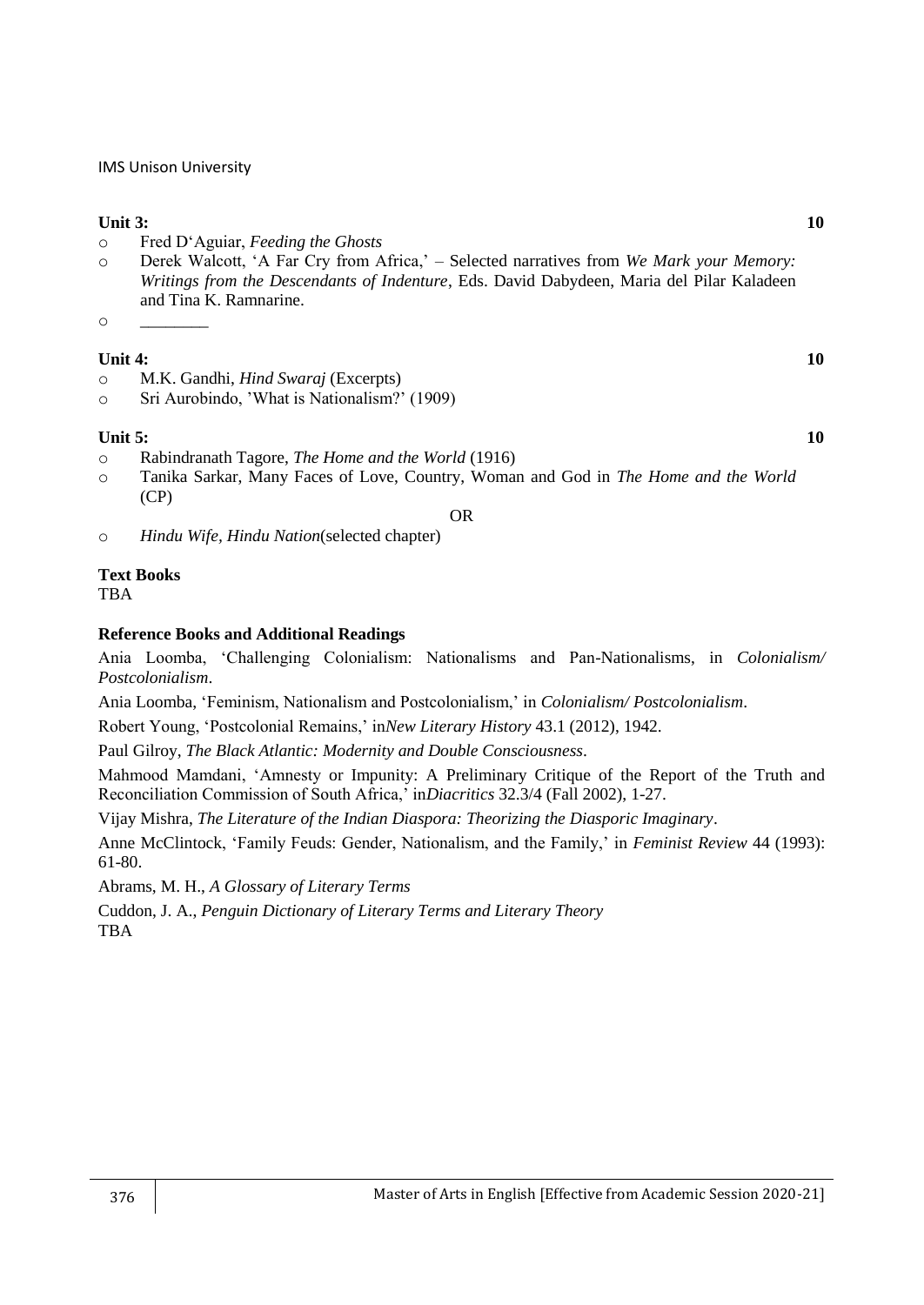| Course: RESEARCH METHODOLOGY [Open Elective Course-OE] | <b>SEMESTER III</b> |         |                   |
|--------------------------------------------------------|---------------------|---------|-------------------|
| Course Code: MA-ENG-305                                | L T P               | $3-1-0$ | <b>Credits: 4</b> |

#### **Course Objective:**

To familiarize students with the basic concepts of research on the post-graduate level before heading towards higher dimensions of research.

To enable students to understand various paradigms of research, its tools, ethics and challenges related to English literary studies and related fields and develop creative and academic skills in them.

To provide a survey of the major literary works as well as acknowledging other representative writings of the genre

To situate these writings within the social and historical contexts that fostered their production;

To develop strong close reading, analytic skills and research skills that deepen appreciation of these works.

## **Course Learning Outcomes:**

- CO1. Apply proper research methods pertinent to English literary studies and related fields 2.
- CO2. Examine and analyze literary works intensively for structure and meaning through their salient features to interpret different aspects of literature.
- CO2. Demonstrate the ability to use the critical theories in literary evaluation.
- CO3. Display a working knowledge of historical and cultural context and become firmly grounded in an understanding and appreciation of the importance of the period.
- CO4. Formulate their own research questions and write research papers.

|         | Unit 1: Introduction: What is literary research?                        | 12 |
|---------|-------------------------------------------------------------------------|----|
| $\circ$ | Textual Analysis as a Research Method (Catherine Belsey)                |    |
| $\circ$ | Archival Methods (Carolyn Steedman)                                     |    |
| $\circ$ | Discourse Analysis (Gabriele Griffin)                                   |    |
| $\circ$ | Creative Writing as a Research Method (Jon Cook)                        |    |
|         | Unit 2: Research, Hypothesis. Analysis of data and Interpretation       | 10 |
| $\circ$ | Research question                                                       |    |
| $\circ$ | Review of literature                                                    |    |
| $\circ$ | Data collection- Primary and Secondary Sources                          |    |
|         | Unit 3: Components and Requirements of a Research Project/ Dissertation | 10 |
| $\circ$ | Research Proposal/Synopsis                                              |    |
| $\circ$ | <b>Bibliography</b>                                                     |    |
| $\circ$ | <b>Research Paper</b>                                                   |    |
| O       | <b>Research Thesis/Dissertation</b>                                     |    |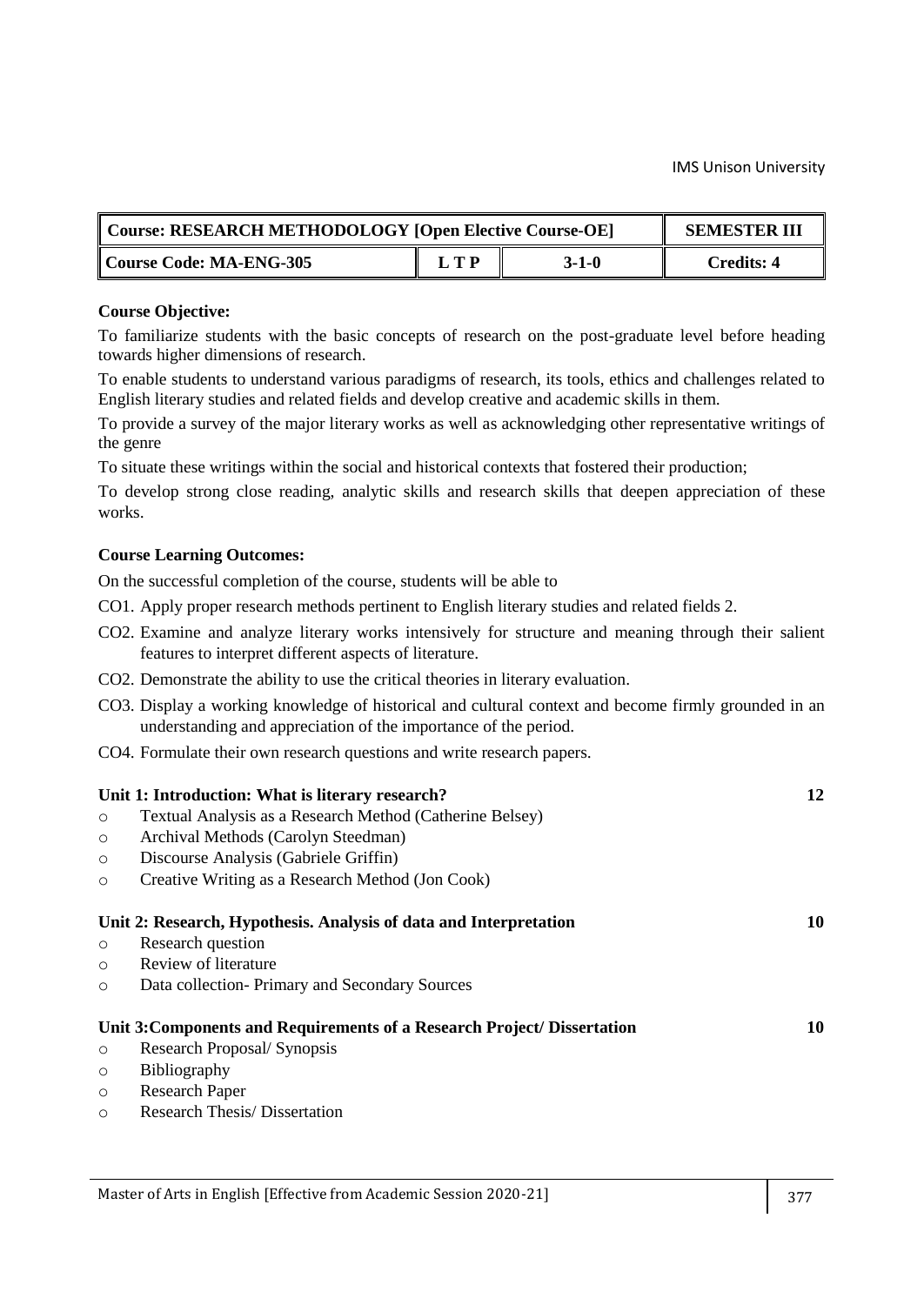## **Unit 4:Research Tools and Citations 10**

- o MLA Style Sheet (Latest Edition)
- o APA-Chicago Manual of Style (Latest Edition)

#### **Unit 5: Ethics in Research and Plagiarism 10**

- o Self-plagiarism
- o Online and offline plagiarism checks
- o Workshop and Presentation

## **Text Books**

MLA handbook for Writers of Research Papers: Latest edition The Chicago Manual of Style: Latest edition **TBA** 

## **Reference Books and Additional Readings**

Gabriele Griffin, *Research Methods in English Studies* C. R. Kothari, *Research Methodology: Methods and Techniques* M.P. Sinha, *Research Methods in English* Stephen Bailey, *Academic Writing: A Handbook for International Students* Quentin Skinner's "Motives, Intentions and Interpretation" (From ―*Visions of Politics*, Volume 1 by Quentin Skinner) Peter Winch's "Can we understand ourselves? (From Philosophical Investigations 20: 3 July, 1997) Abrams, M. H., *A Glossary of Literary Terms* Cuddon, J. A., *Penguin Dictionary of Literary Terms and Literary Theory* TBA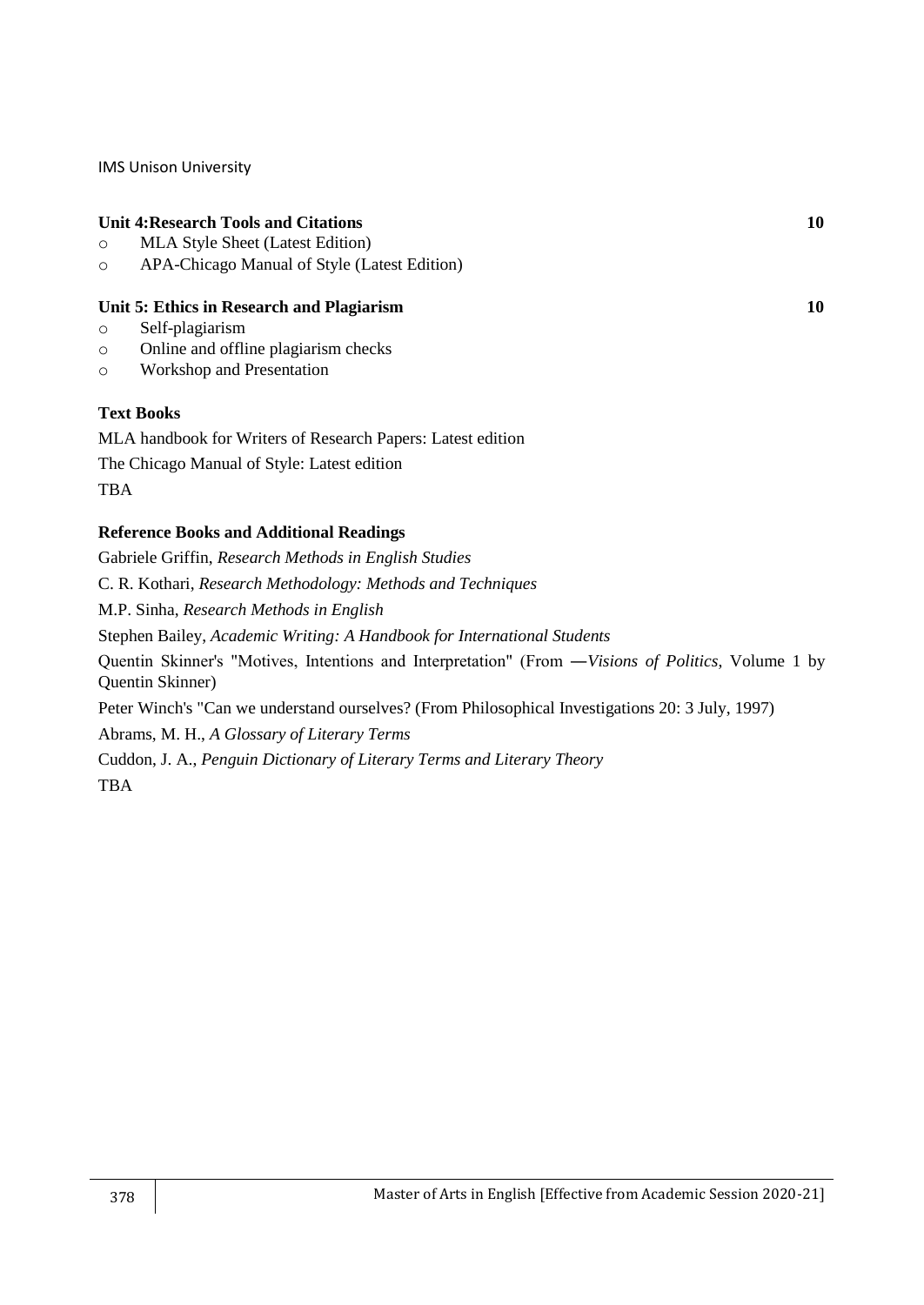| Course: THE LONG TWENTIETH CENTURY [Compulsory Core Course-<br>CCI | <b>SEMESTER IV</b>          |                   |            |
|--------------------------------------------------------------------|-----------------------------|-------------------|------------|
| Course Code: MA-ENG-401                                            | $\mathbf{L}$ T $\mathbf{P}$ | $\parallel$ 3-1-0 | Credits: 4 |

To familiarize the students with the literary trends/movements that evolved in the course of the 20th **Century** 

To enable the students to analyze texts and identify the generic distinctions across prominent milieus and regions

To refine the skills of critical thinking and rhetoric through thought-provoking personal response writing, essay writing and research assignments.

To equip students with the knowledge and skills to read, comprehend and write about literary texts at an advanced level.

## **Course Learning Outcomes:**

.

- CO1. Examine and analyze literary works intensively for structure and meaning through their salient features to interpret different aspects of literature.
- CO2. Demonstrate the ability to use the critical theories in literary evaluation.
- CO3. Display a working knowledge of historical and cultural context and become firmly grounded in an understanding and appreciation of the importance of the period.
- CO4. Effectively understand and communicate ideas related to the literary works during class and group activities.
- CO5 Establish an understanding of what constitutes the twentieth century milieu through representative texts and different genres

|         | Unit 1: Introduction: Life, Literature and Culture                                  | 12 |
|---------|-------------------------------------------------------------------------------------|----|
| $\circ$ | T.S. Eliot: Murder in the Cathedral (1935)                                          |    |
| $\circ$ | Tennessee Williams: A Streetcar named Desire                                        |    |
|         | <b>Unit 2: Fantasy</b>                                                              | 10 |
| $\circ$ | Frank Baum: The Wonderful Wizard of OZ (1900)                                       |    |
| $\circ$ | J R R Tolkien: <i>The Hobbit</i> (1937)                                             |    |
|         | Unit 3:Poetry                                                                       | 10 |
| $\circ$ | W H Auden: Musee de Beaux Arts, Lullaby, September 1, 1939                          |    |
| $\circ$ | Dylan Thomas: Do not go gentle into that good night, Fern Hills, Love in the asylum |    |
| $\circ$ | Seamus Heaney: Punishment, Tradition, Ocean's Love to Ireland                       |    |
| $\circ$ | Faiz Ahmed Faiz: Dogs, Love do not ask, Dedication/Freedom's Dawn                   |    |
| $\circ$ | Sylvia Plath: Daddy, Lady Lazarus, Medusa                                           |    |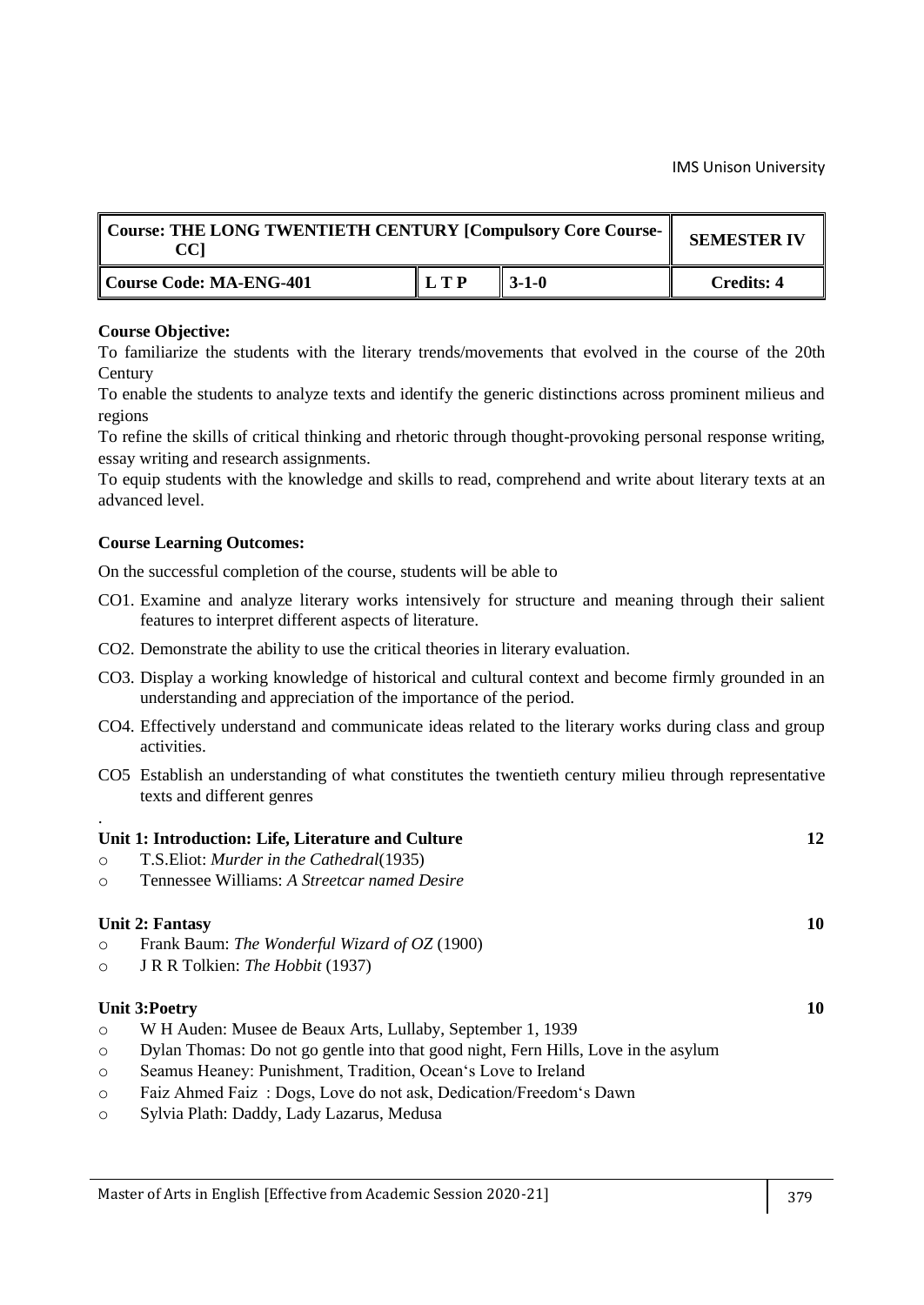#### **Unit 4:Realism 10**

- o D.H. Lawrence: The Horse-Dealer's Daughter
- o William Faulkner: The Chrysanthemums

#### **Unit 5: Novel 10**

- o Naguib Mahfouz: Palace Walk (1956)
- o Italo Calvino: If on a Winter's Night a Traveller (1979/1981)

#### **Text Books**

Greenblatt, Stephen Gen. Ed., *The Norton Anthology of English Literature* TBA

## **Reference Books and Additional Readings**

Abrams, M. H., *A Glossary of Literary Terms* Cuddon, J. A., *Penguin Dictionary of Literary Terms and Literary Theory* TBA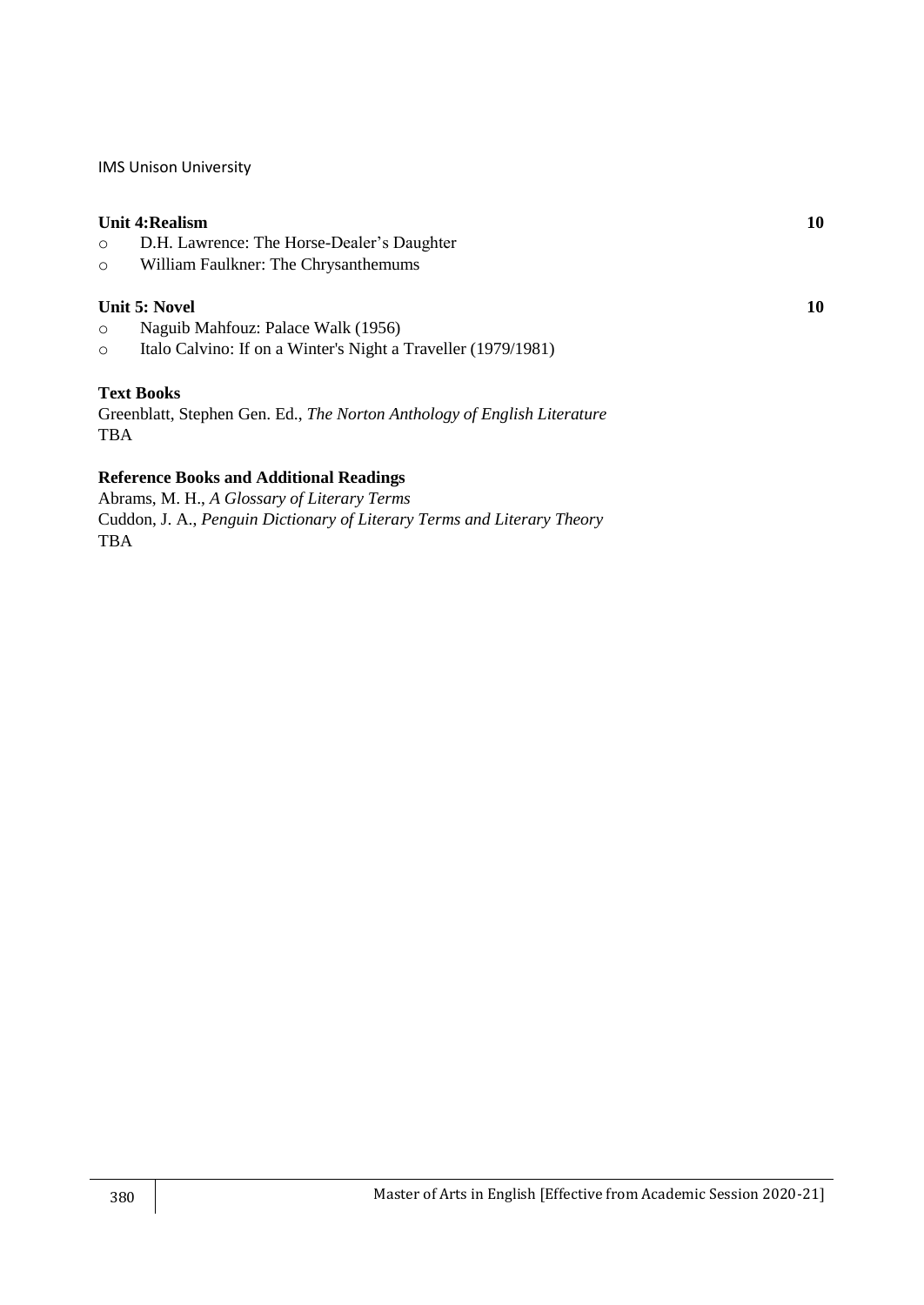| Course: INDIAN LITERATURE IN ENGLISH (Post-Independence)<br>[Compulsory Core Course-CC] | <b>SEMESTER IV</b> |             |            |
|-----------------------------------------------------------------------------------------|--------------------|-------------|------------|
| Course Code: MA-ENG-402                                                                 | LTP                | $3 - 1 - 0$ | Credits: 4 |

To introduce students to literary texts from a range of regional, cultural, social, and political locations within India since Independence

To inculcate in students an in-depth understanding of some of the major issues shaping this literary production.

To equip students with the knowledge and skills to read, comprehend and write about literary texts at an advanced level.

#### **Course Learning Outcomes:**

On the successful completion of the course, students will be able to

- CO1. Examine and analyze literary works intensively for structure and meaning through their salient features to interpret different aspects of literature.
- CO2. Demonstrate the ability to use the critical theories in literary evaluation.
- CO3. Display a working knowledge of historical and cultural context and become firmly grounded in an understanding and appreciation of the importance of the period.
- CO4. Effectively understand and communicate ideas related to the literary works during class and group activities.

#### **Unit 1: Introduction: 12**

- o Ahmed Ali ‗Our Lane‗ [1936] Trans from Urdu by the author. The Journal of South Asian Literature, Vol 33/34 issue 1-2 (1998-99): 218-239[SHORT STORY]
- o Qurratulain Hyder *My Temples, too*, 1948 [NOVEL]
- $\circ$  Aijaz Ahmad In the Mirror of Urdu: Recompositions of Nation and Community, 1947-65 $\circ$ , Indian Institute of Advanced Study, Shimla, 1993. [ESSAY]

## **Unit 2: 10**

- o Srilal Shukla *Raag Darbari* (1967), tr. Gillian Wright, New Delhi: Penguin. [NOVEL]
- o Partha Chattarjee ‗Politics of the Governed‗, pp. 53-78 in *The Politics of the Governed: Reflections on Popular Politics in Most of the World*‗, Columbia University Press: New York, 2004. [ESSAY]

#### **Unit 3: 10**

o Salman Rushdie *The Moor's Last Sigh* (1995) [NOVEL]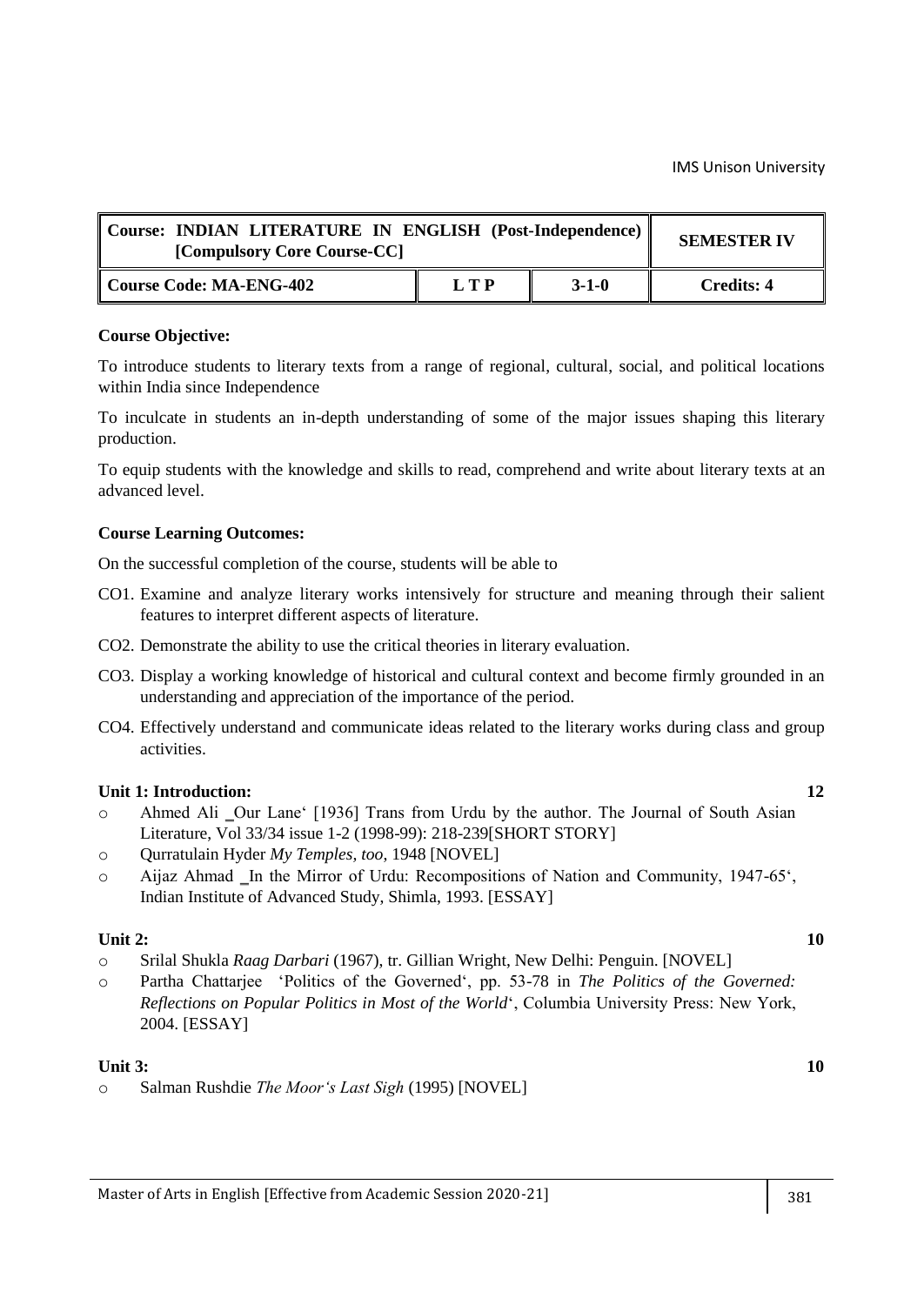o Salman Rushdie ‗Imaginary Homelands‗, pp 1-9 in Imaginary Homelands: Essays and Criticism 1981-1991, Granta: London, 1991. [ESSAY]

#### **Unit 4: 10**

- o P. Lal and K Raghavendra Rao, Preface to *Modern Indo-Anglian Poetry*, Writers Workshop: Calcutta, 1958.
- o Arun Kolatkar (i) ‗Woman‗; (ii) Irani Restaurant Bombay‗; (iii) A note on the reproductive cycle of rubbish‗; (iv) The Potato Peelers‗ SARPASATRA‗ (2004) in Arun Kolatkar: *Collected Poems in English* ed. Arvind Krishna Mehrotra, Bloodaxe Books: Northumberland, 2017, pp.186-214.

## **Unit 5:** 10

- $\circ$  Namdeo Dhasal (i) Mandakini Patil: A Young Prostitute: The Collage I Intend<sup>e</sup>, tr. Dilip Chitre, in Poetry Festival India, ed. Shrikant Verma (New Delhi: ICCR, 1985), pp. 122-25; (ii) ‗From TuhiYatta Kanchi: Fever‗, tr. DilipChitre, Ibid., p. 126; (iii) ‗A Notebook of Poems‗, tr. Santosh Bhoomkar, in A Tree of Tongues, ed. E. V. Ramakrishnan (Shimla: Indian Institute of Advanced Study, 1999); (iv) Autobiography<sup>\*</sup>, tr. Santosh Bhoomkar, Ibid. (v) An Ode to Ambedkar: 1978‗, in A Current of Blood, Sel and Tr. from Marathi by Dilip Chitre (New Delhi: Navayana, 2016), pp. 49-53.
- o Arvind Krishna Mehrotra ‗What is an Indian Poem?‗ in *The Bloodaxe Book of Contemporary Indian Poets* ed. Jeet Thayil, Bloodaxe Books Ltd., 2008, pp. 397-399.

## **Text Books**

TBA

## **Reference Books and Additional Readings**

Kumkum Sangari, Thomas Blom Hansen, Laetitia Zecchini, Dilip Chitre, JahanRamzani, Sharan Kumar Limbale, ToralGajarawala Abrams, M. H., *A Glossary of Literary Terms* Cuddon, J. A., *Penguin Dictionary of Literary Terms and Literary Theory* TBA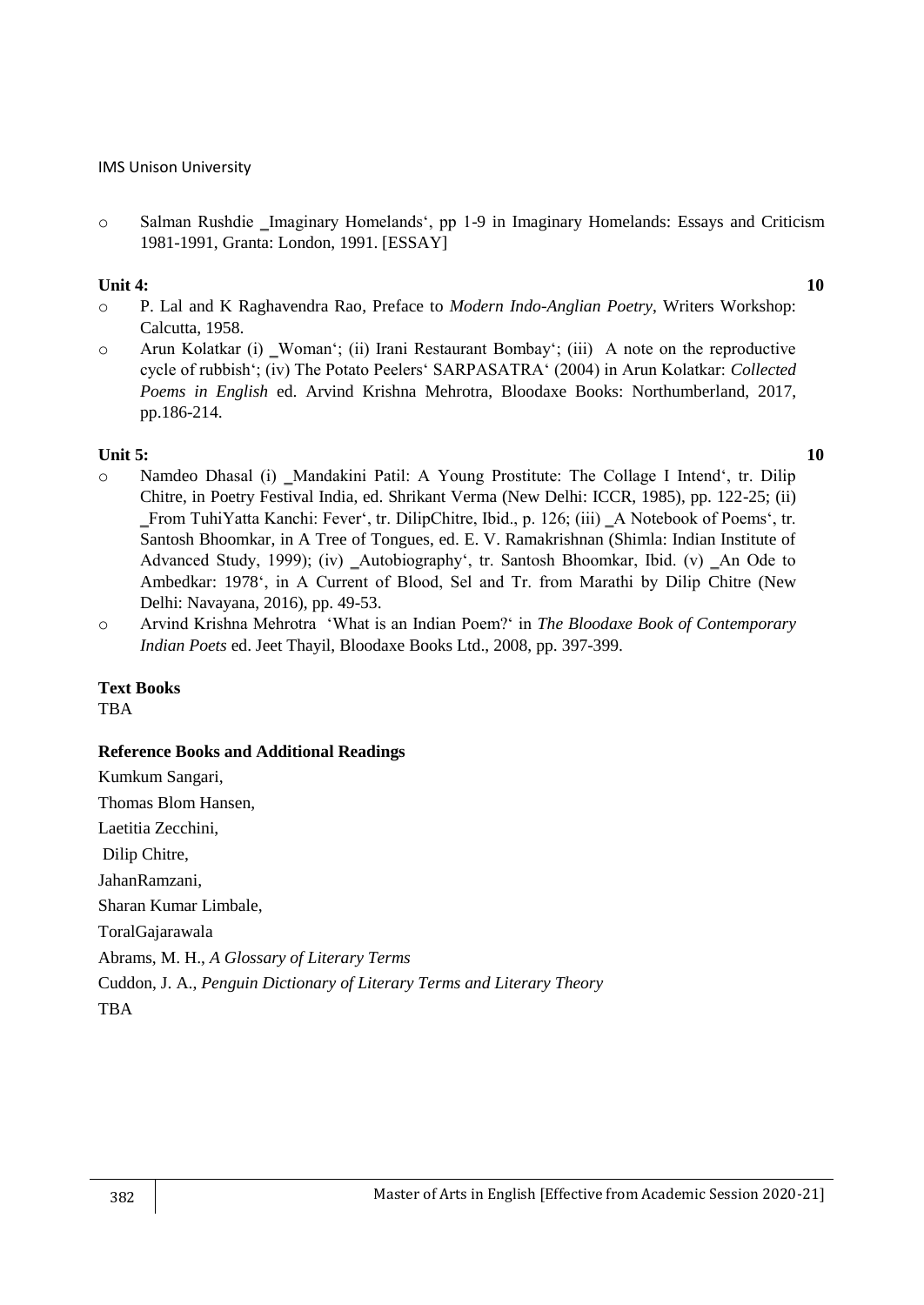| Course: CRITICISM AND THEORY -2 [Compulsory Core Course-CC] | <b>SEMESTER IV</b> |                   |                   |
|-------------------------------------------------------------|--------------------|-------------------|-------------------|
| Course Code: MA-ENG-403                                     | L T P              | $\parallel$ 3-1-0 | <b>Credits: 4</b> |

## **Course Objective:**

To build on the foundations laid by Criticism and Theory -1

- 1. To enable those who wish it to develop a specialized interest in the field.
- 2. To study works of literary criticism in a global context and assess their continuing relevance

To provide a survey of the major literary works as well as acknowledging other representative writings of the period(s)

To situate these writings within the social and historical contexts that fostered their production;

To develop strong close reading, analytic skills and research skills that deepen appreciation of these works.

## **Course Learning Outcomes:**

On the successful completion of the course, students will be able to

- CO1. Examine and analyze literary works intensively for structure and meaning through their salient features to interpret different aspects of literature.
- CO2. Demonstrate the ability to use the critical theories in literary evaluation.
- CO3. Display a working knowledge of historical and cultural context and become firmly grounded in an understanding and appreciation of the importance of the period.
- CO4. Effectively understand and communicate ideas related to the literary works during class and group activities.
- CO5. Gain familiarity with a range of twentieth and twenty-first century theoretical approaches
- CO6. Acquire skills in the handling of theoretical issues related to the study of literature and culture

## **Unit 1: Introduction: Structuralism, Post-structuralism, New Formalism 12**

- o Tzvetan Todorov, Structural Analysis of Narrative‖ (Excerpt)
- o Vladimir Propp, ―Morphology of the Folk-Tale‖ (Excerpt)
- o Jacques Derrida, ‗That Dangerous Supplement ‗, Of Grammatology, tr. Gayatri Chakravorty Spivak.
- o Roland Barthes, ―The Death of the Author‖
- o Marjorie Levinson, ―What is New Formalism

#### **Unit 2: Marxism and Literature 10**

- o Karl Marx, Excerpt from Grundrisse
- o Leon Trotsky, ―The Formalist School of Poetry and Marxism, *Literature and Revolution*.
- o Mikhail Bakhtin, ―Rabelais and his World
- o Fredric Jameson, Narrative as a Socially Symbolic Act, *The Political Unconscious* (Excerpt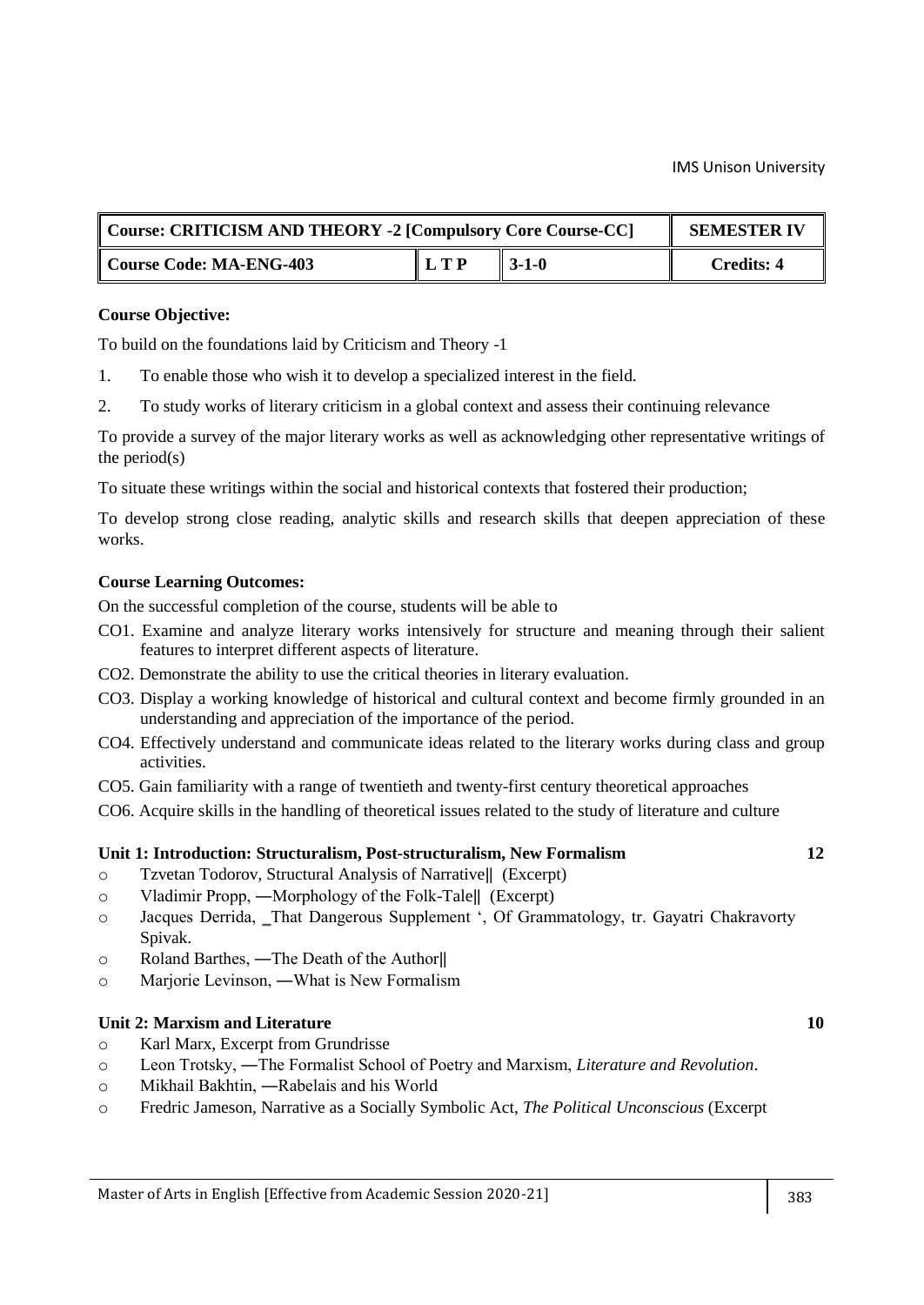## **Unit 3:Theorizing 'Minority' and Minor Literature 10**

- o Deleuze, Gilles and Felix Guttari ―What is a Minor Literature?―
- o Kafka: Towards a Minor Literature.
- o Arjun Appaduari, Fear of Small Numbers (Excerpt)
- o Aamir Mufti, ―Secularism and Minority: Elements of a Critique‖
- o B.R. Ambedkar, ―Representation of Minorities‖
- o Anupama Rao, ―Dalits as a Political Minority, ‖ *The Caste Question: Dalits and the Politics of Modern India*.

## **Unit 4:Postcolonial Feminism and Queer Theory: 10**

- o RatnaKapur, *Erotic Justice: Law and the New Politics of Postcolonialism* (Excerpt)
- o Nivedita Menon, ―Recovering Subversion, *Recovering Subversion: Feminist Politics Beyond the Law*.
- o Michel Foucault, *The History of Sexuality* Volume I (Excerpt)
- o Eve KosofskySedgwich, ―*Epistemology of the Closet* (Excerpt)

## **Unit 5: Postcolonial Feminism and Queer Theory: Implications for Literary and Cultural Studies in India 10**

- o Ruth Vanita, ―*Thinking Beyond Gender in India*
- o Akhil Katyal, *The Doubleness of Sexuality: Idioms of Same-Sex Desire in Modern India* (Excerpt)

#### **Text Books**

Etienne Balibar, ―Homo nationalis: An Anthropological Sketch of the Nation-Form,‖ *We the People of Europe: Reflections on Transnational Citizenship*.

Gauri Viswanathan, ―Conversion to Equality,*Outside the Fold: Conversion, Modernity, and Belief*.

Gopal Guru, ―Dalit Women Talk Differently,―*Gender and Caste*, Ed. Anupama Rao.

Sharmila Rege, ―A Dalit Feminist Standpoint,―*Gender and Caste*, Ed. Anupama Rao.

Rape and Sexual Violence, Justice J.S. Verma Committee Report, January 23, 2013.

Revathi, *A Life in Transactivism*, as told to Nandini Murali

## **Reference Books and Additional Readings**

Abrams, M. H., *A Glossary of Literary Terms* Cuddon, J. A., *Penguin Dictionary of Literary Terms and Literary Theory* TBA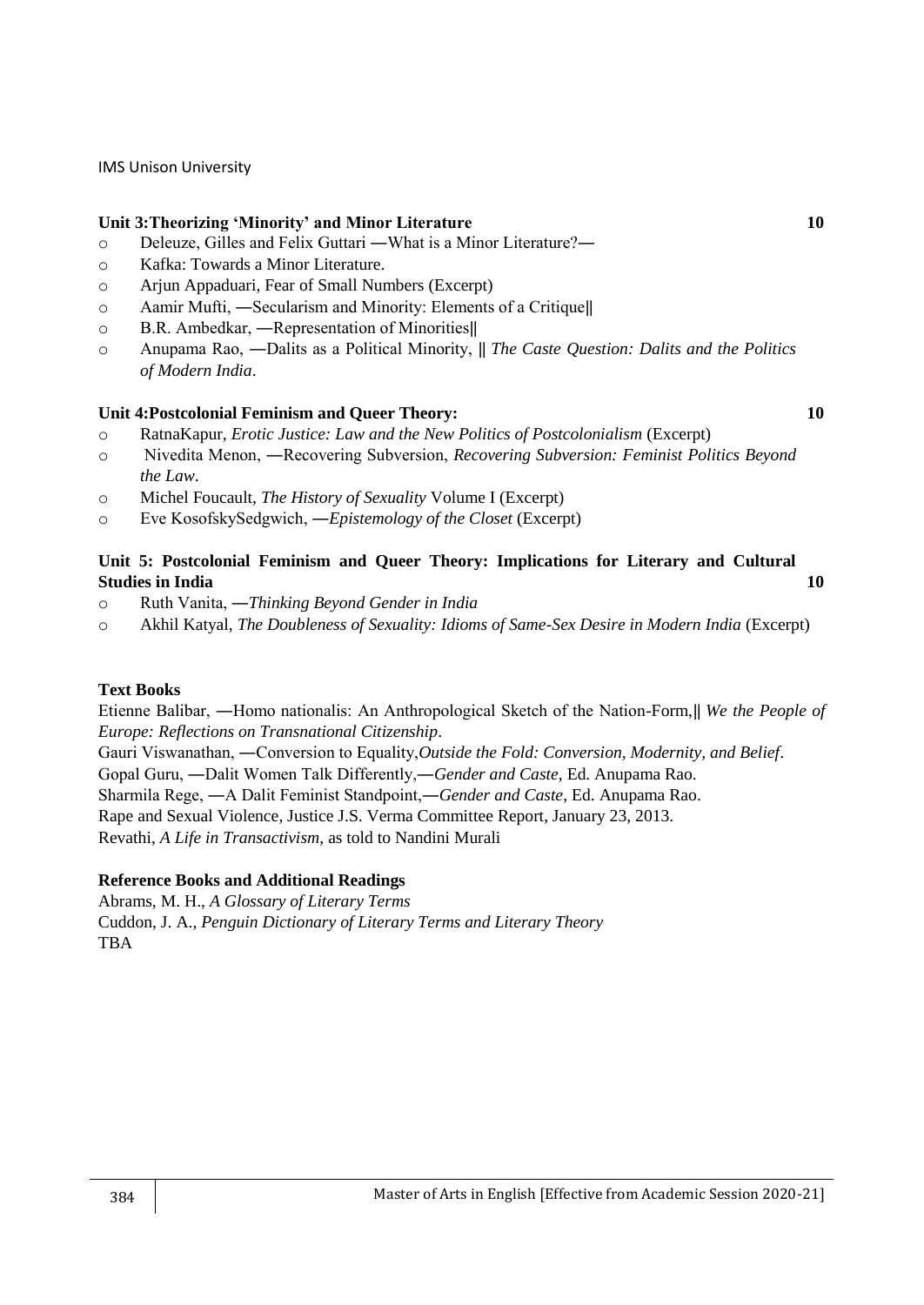| Course: GENDER STUDIES [Discipline-Specific Choice-based Course-<br><b>DSE1</b> | <b>SEMESTER IV</b> |         |            |
|---------------------------------------------------------------------------------|--------------------|---------|------------|
| Course Code: MA-ENG-404A                                                        | LTP                | $3-1-0$ | Credits: 4 |

- 1. To familiarize students with theorizing about gender, be it feminism, queer studies or masculinity studies.
- 2. This course will introduce students to literary texts that prioritize issues of gender, both in India and the West.
- 3. To study seminal works of Poetry in a global context and assess their continuing relevance
- 4. To provide a survey of the major literary works as well as acknowledging other representative writings of the genre
- 5. To situate these writings within the social and historical contexts that fostered their production;
- 6. To develop strong close reading, analytic skills and research skills that deepen appreciation of these works.

#### **Course Learning Outcomes:**

On the successful completion of the course, students will be able to

- CO1. Examine and analyze literary works intensively for structure and meaning through their salient features to interpret different aspects of literature.
- CO2. Demonstrate the ability to use the critical theories in literary evaluation.
- CO3. Display a working knowledge of historical and cultural context and become firmly grounded in an understanding and appreciation of the importance of the period.
- CO4. Effectively understand and communicate ideas related to the literary works during class and group activities.
- CO5 Strengthen knowledge of gender theory, its evolution from feminism to queer theory, and masculinity studies and be able to interpret a text and read social change through the lens of gender.

#### **Unit 1: Introduction: 12**

- o Virginia Woolf: *Orlando*
- o Judith Butler: *Gender Trouble* (Selections)

#### **Unit 2:** 10

- o Azar Nafisi: *Reading Lolita in Tehran*
- o Bama: *Karukku*

#### **Unit 3:Poetry 10**

- o HD
- o Silvia Plath
- o Kamala Das
- o Amrita Pritam
- o Sujata Bhatt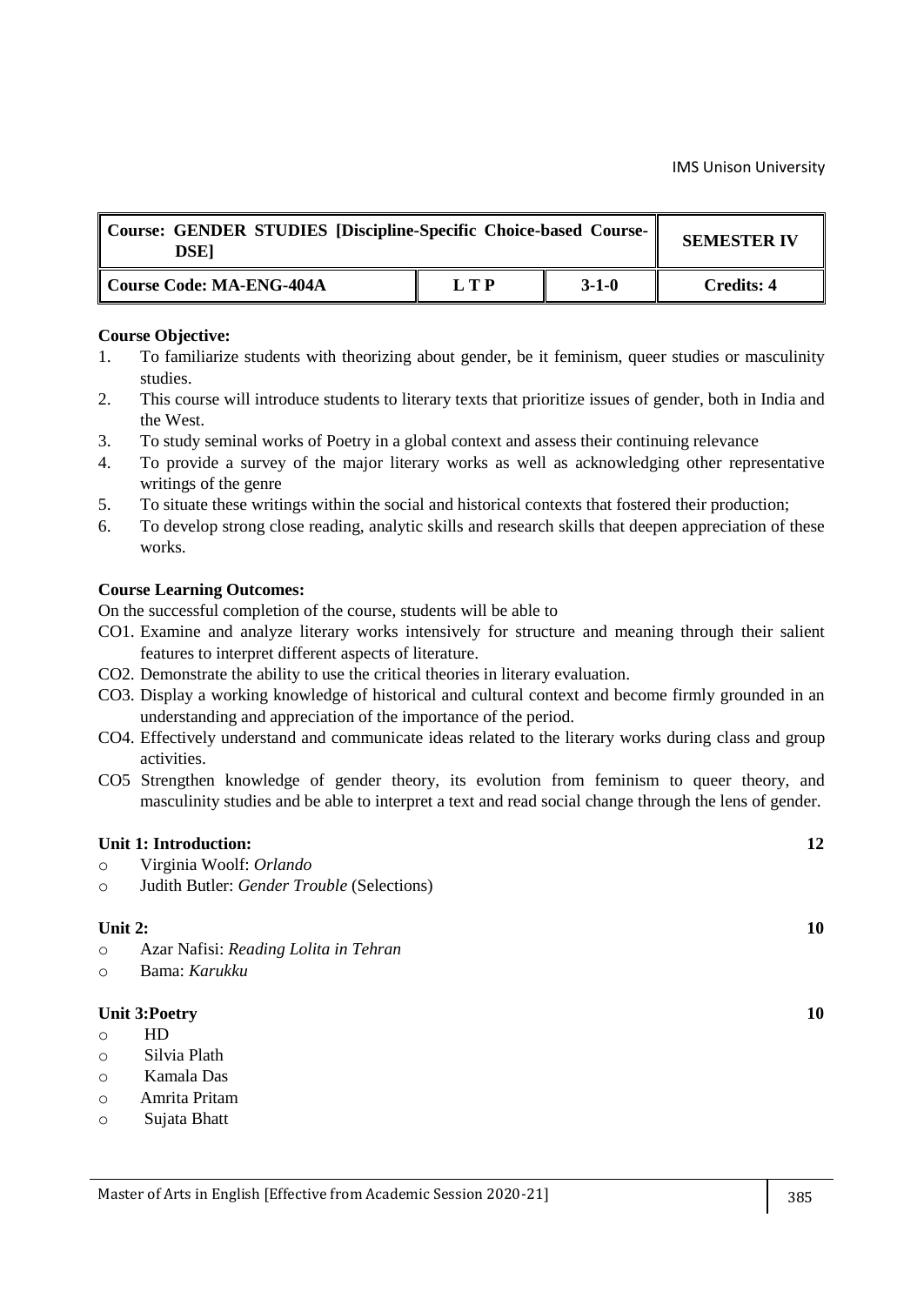#### **Unit 4:South Asian Masculinity 10**

- o Alan Hollinghurst: Line of Beauty
- o Radhika Chopra,
- o Caroline Osella,
- o Filippo Osella:

## **Unit 5: Readings in Theory 10**

- o Julia Kristeva,
- o Ruth Vanita,
- o Chandra Talpade Mohanty

## **Text Books**

Greenblatt, StephenGen. Ed., *The Norton Anthology of Literary Criticism*. Judith Butler: *Gender Trouble* Simone de Beauvoir, *The Second Sex*

## **Reference Books and Additional Readings**

Abrams, M. H., *A Glossary of Literary Terms* Cuddon, J. A., *Penguin Dictionary of Literary Terms and Literary Theory* TBA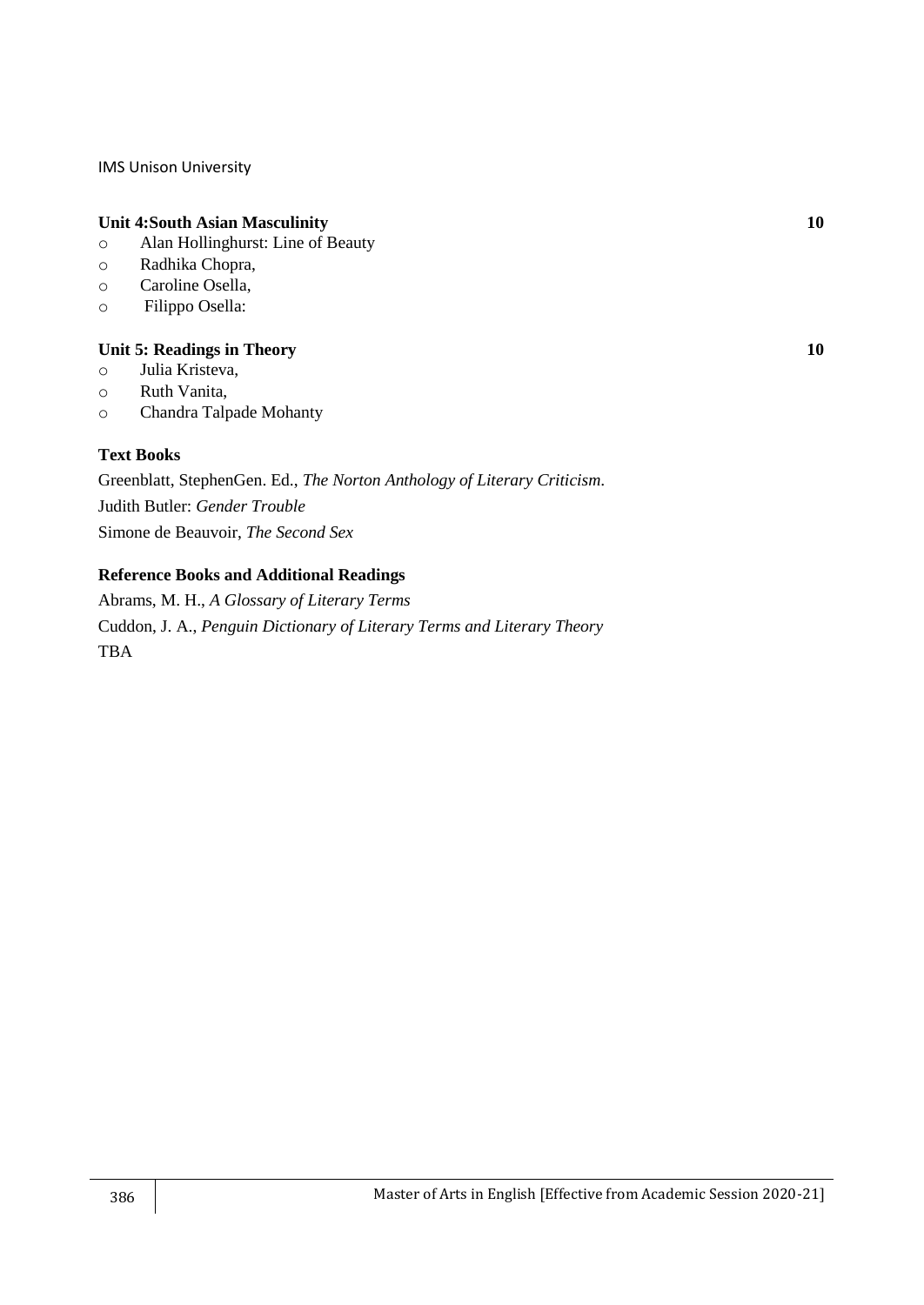| Course: . | <b>TRANSLATION STUDIES [Discipline-Specific Choice-based]</b><br><b>Course-DSE</b> |     |             | <b>SEMESTER IV</b> |
|-----------|------------------------------------------------------------------------------------|-----|-------------|--------------------|
|           | Course Code: MA-ENG-404B                                                           | LTP | $3 - 1 - 0$ | <b>Credits: 4</b>  |

To give the students the skill to identify different nuances of translation by examining, distinguishing and recognizing various parameters involved in literary translation.

To help the students interpret the texts and identify the similarities and contrasts for a better grasp of the literary work. It also aims at transferring the skills across different disciplines leading on to seeking new learning opportunities.

Course

To provide a survey of the major literary works as well as acknowledging other representative writings of the genre

To situate these writings within the social and historical contexts that fostered their production;

To develop strong close reading, analytic skills and research skills that deepen appreciation of these works.

## **Course Learning Outcomes:**

- CO1. Examine and analyze literary works intensively for structure and meaning through their salient features to interpret different aspects of literature.
- CO2. Interpret the creativity behind the translations.
- CO3 Grasp the functionalities of translations
- CO4. Recognize the contrast and similarities between the SL text and TL text
- CO 5 Attempt translations of their own overcoming the challenges in the process of translation

| $\circ$            | Unit 1: Introduction: Central Issues of Translation<br>$Chapter - I$ (Susan Bassnett)                                                                                              | 12 |
|--------------------|------------------------------------------------------------------------------------------------------------------------------------------------------------------------------------|----|
|                    | Unit 2: History of Translation                                                                                                                                                     | 10 |
| $\circ$            | $Chapter - II$ (Susan Bassnett)                                                                                                                                                    |    |
| $\circ$            | Unit 3: Specific Problems of Literature Translation<br>Chapter – III (Susan Bassnett)                                                                                              | 10 |
| $\circ$<br>$\circ$ | Unit 4: Translating a Novel<br>RajamKrishnam: Water for the Roots (VeerukkuNeer - Tr. PattuM.Bhoopathy) /<br>JaiwantiDimri, To Surju With Love (Surju Kei Naam - Tr. JaiwantiDimri | 10 |
|                    |                                                                                                                                                                                    |    |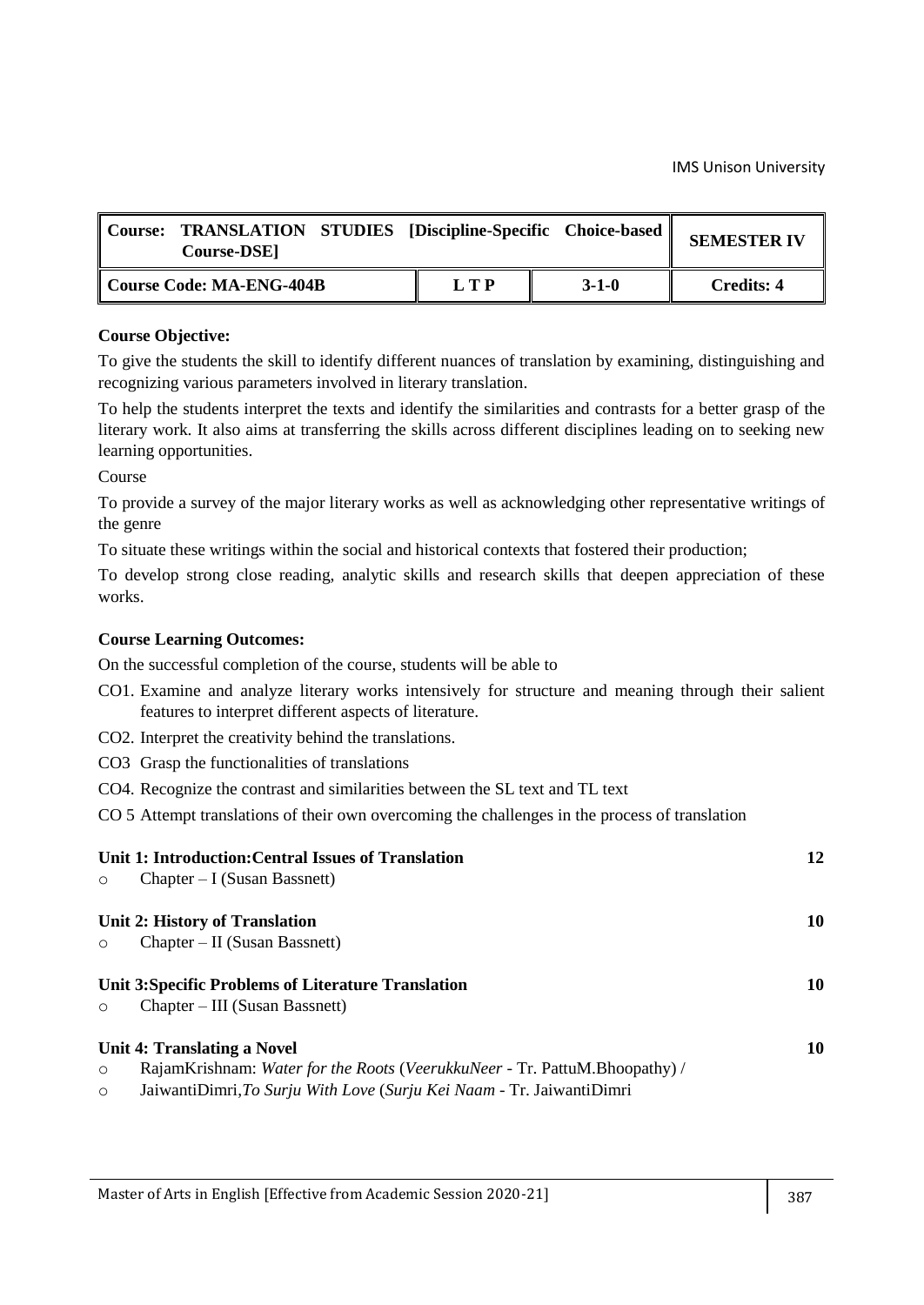#### **Unit 5: Practical Translation 10**

- o Poems of Subramaniya Bharathi
- o Kuyil's Song
- o Bharat, our Land
- o Kannamma, My Love Joy
- o Draupadi demands Justice

## **Text Books**

Bassnett, Susan,*Translation Studies* Routledge 2002 TBA

## **Reference Books and Additional Readings**

Abrams, M. H., *A Glossary of Literary Terms* Cuddon, J. A., *Penguin Dictionary of Literary Terms and Literary Theory* TBA